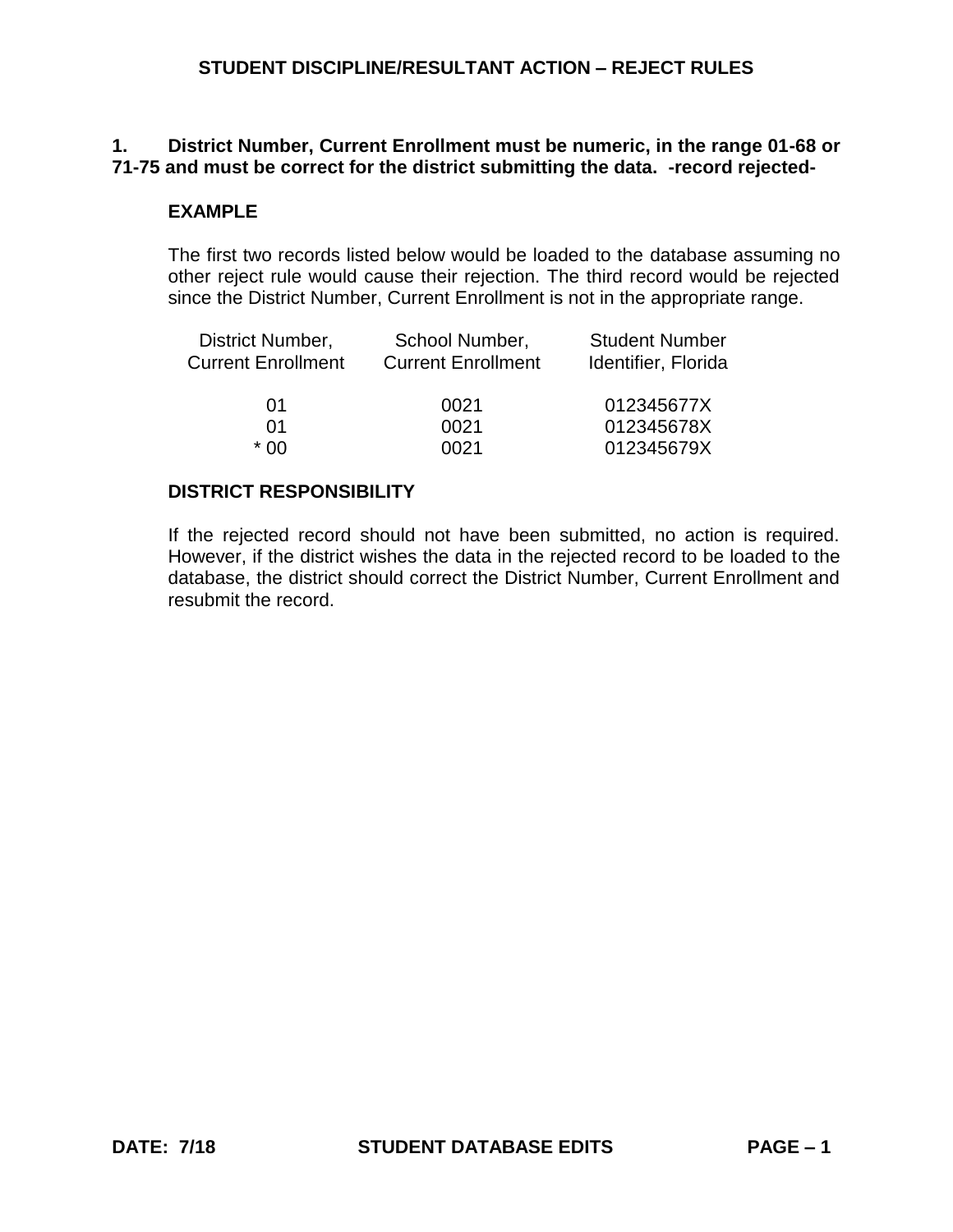## **2. School Number, Current Enrollment must be numeric in the range 0001 to 9899, excluding 9001, or it must be N998 or N999. -record rejected-**

## **EXAMPLE**

The first two records listed below would be loaded to the database assuming no other reject rules would cause their rejection. The last two records would be rejected. The first of these would be rejected because the School Number, Current Enrollment is not in the appropriate numerical range. The second of these two records would be rejected because the School Number, Current Enrollment is not numeric.

| District Number,          | School Number,            | <b>Student Number</b> |
|---------------------------|---------------------------|-----------------------|
| <b>Current Enrollment</b> | <b>Current Enrollment</b> | Identifier, Florida   |
| 01                        | 0021                      | 012345676X            |
| 01                        | 0021                      | 012345677X            |
| $*$ 01                    | 9999                      | 012345678X            |
| * በ1                      | C901                      | 012346579X            |
|                           |                           |                       |

### **DISTRICT RESPONSIBILITY**

If the rejected records should not have been submitted, no action is required. However, if the district wishes the data in the rejected records to be loaded to the database, the district should correct the School Number, Current Enrollment and resubmit the records.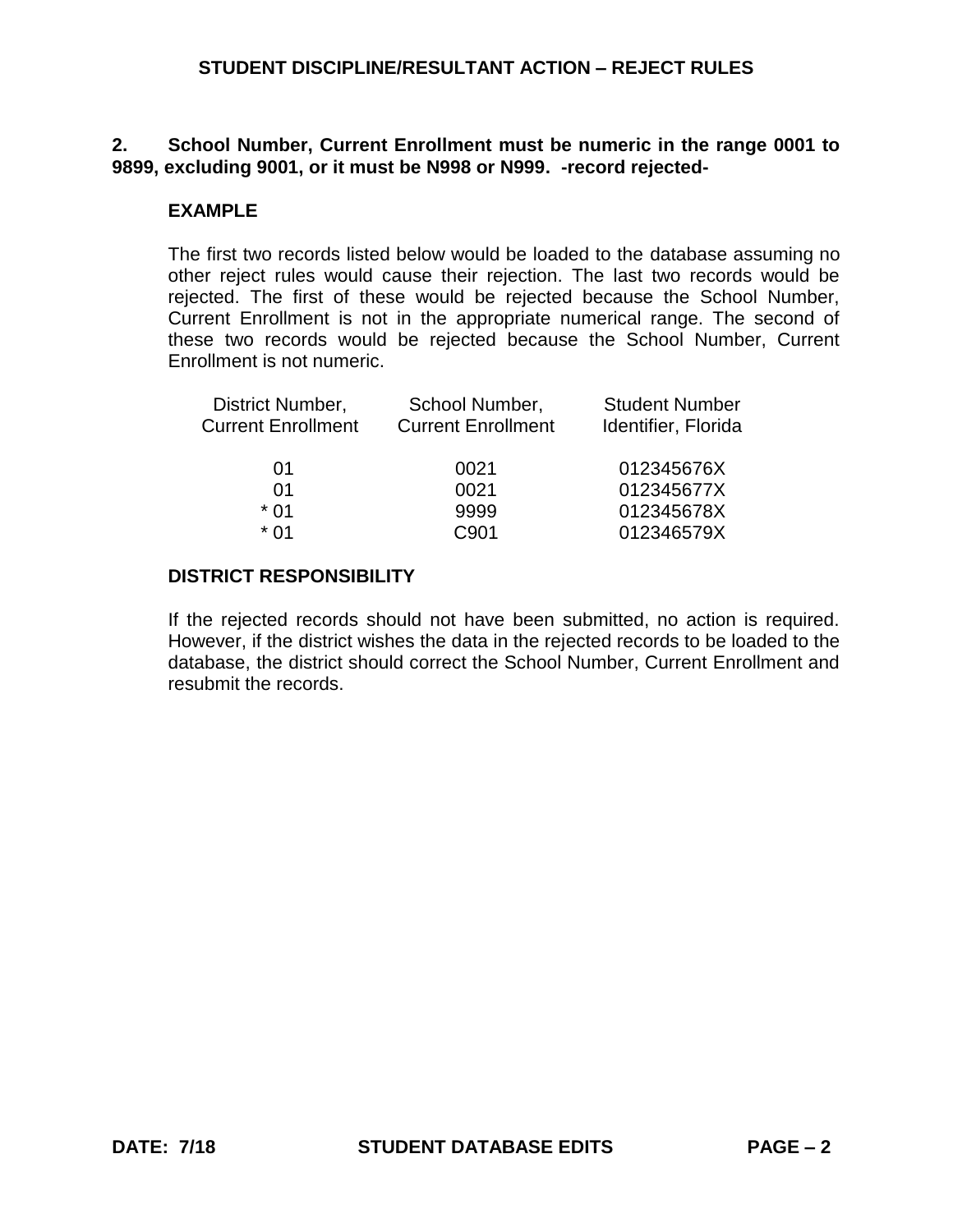**3. The first nine positions of Student Number Identifier, Florida must be numeric. The tenth position of Student Number Identifier, Florida must either be an "X" or numeric. If the tenth position of Student Number Identifier, Florida is numeric, the first two digits must be a valid district number in the range 01-68, 71- 75 or 78-79. If the tenth position of the Student Number Identifier, Florida is an "X", the first three positions may not all be zeroes. -record rejected-**

**Note: For additional information on Student Number Identifier, Florida refer to DOE Information Database Requirements: Volume I -- Automated Student Information System Manual.**

# **EXAMPLE**

The first two records listed below would be loaded to the database assuming no other reject rule would cause their rejection. The third record would be rejected because when the social security number is used as the Student Number Identifier, Florida, the tenth position must be an "X". The fourth record would be rejected because the Student Number Identifier, Florida contains blanks. The fifth record would be rejected because the first two digits are not a valid district number. The sixth record would be rejected because the tenth position contains an "X", and the first three positions are all zeroes.

| District Number,          | School Number,            | <b>Student Number</b> |
|---------------------------|---------------------------|-----------------------|
| <b>Current Enrollment</b> | <b>Current Enrollment</b> | Identifier, Florida   |
| 01                        | 0151                      | 1234567891            |
| 01                        | 0151                      | 123456789X            |
| $*01$                     | 0151                      | 123456789C            |
| $*01$                     | 0151                      | 123456789             |
| $*01$                     | 0151                      | 0023456791            |
| * 01                      | 0151                      | 000123456X            |

### **DISTRICT RESPONSIBILITY**

If the rejected records should not have been submitted, no action is required. However, if the district wishes the data in the rejected records to be loaded to the database, the district must correct the Student Number Identifier, Florida and resubmit the records.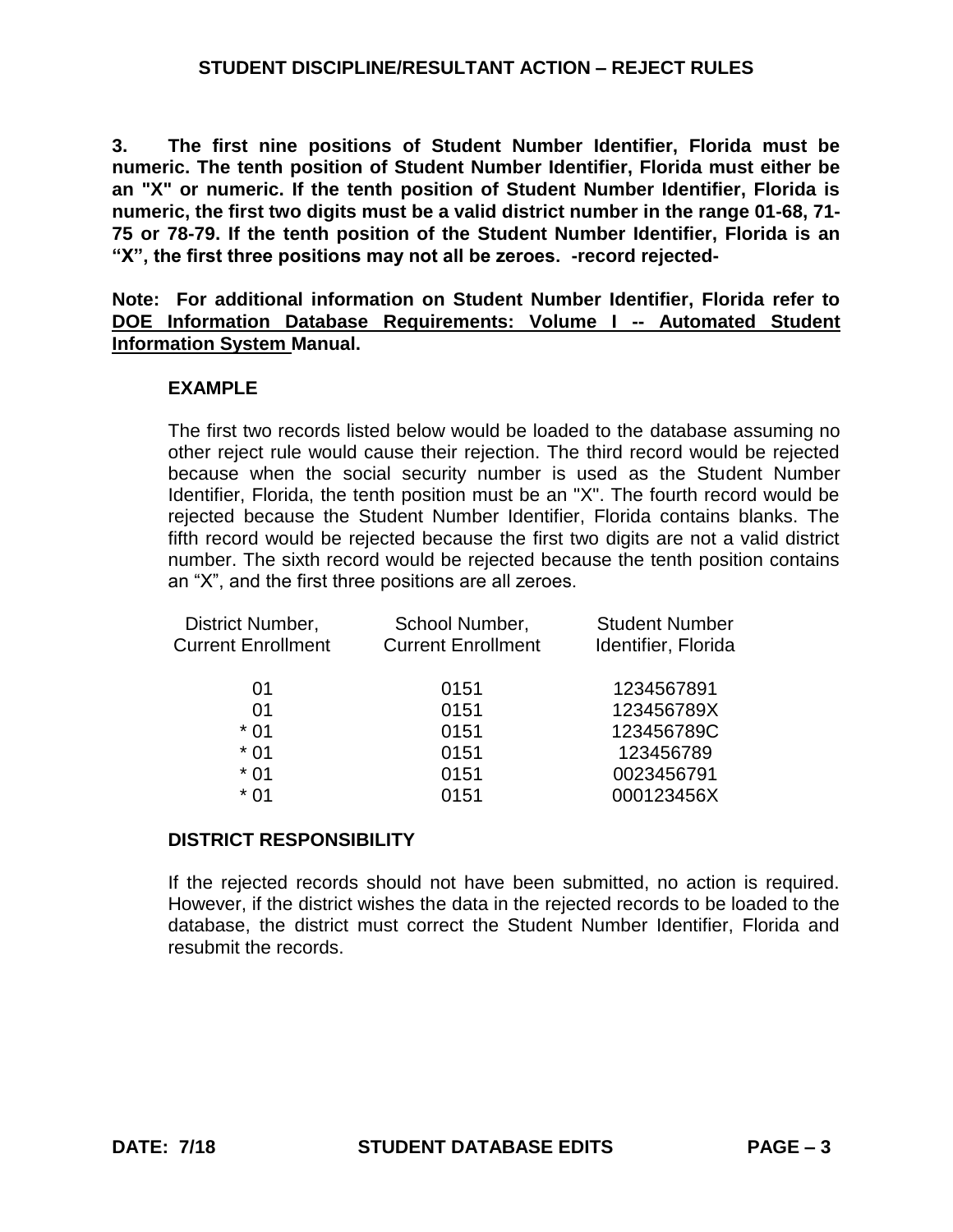## **4. Survey Period Code must be 2, 3 or 5 and must be correct for the submission specified by the district. -record rejected-**

# **EXAMPLE**

The Survey Period Code as specified in the transmission JCL or in statements for tape transmission is identified as Survey Period "5". However, records on the transmission have a Survey Period Code "1". All updates, adds or deletes with this inconsistency would be rejected.

### **DISTRICT RESPONSIBILITY**

The district must correct Survey Period Code either on the records coming in or the Transmission JCL and all records must be submitted.

## **5. School Year must be correct for the submission specified by the district. -record rejected-**

## **EXAMPLE**

The School Year as specified in the transmission JCL or in statements for tape transmission is identified as the valid year for data submission. However, records on the transmission have the previous School Year coded. All updates, adds or deletes with this inconsistency will be rejected.

### **DISTRICT RESPONSIBILITY**

The district must correct the School Year either on the records coming in or the transmission JCL and resubmit all the records.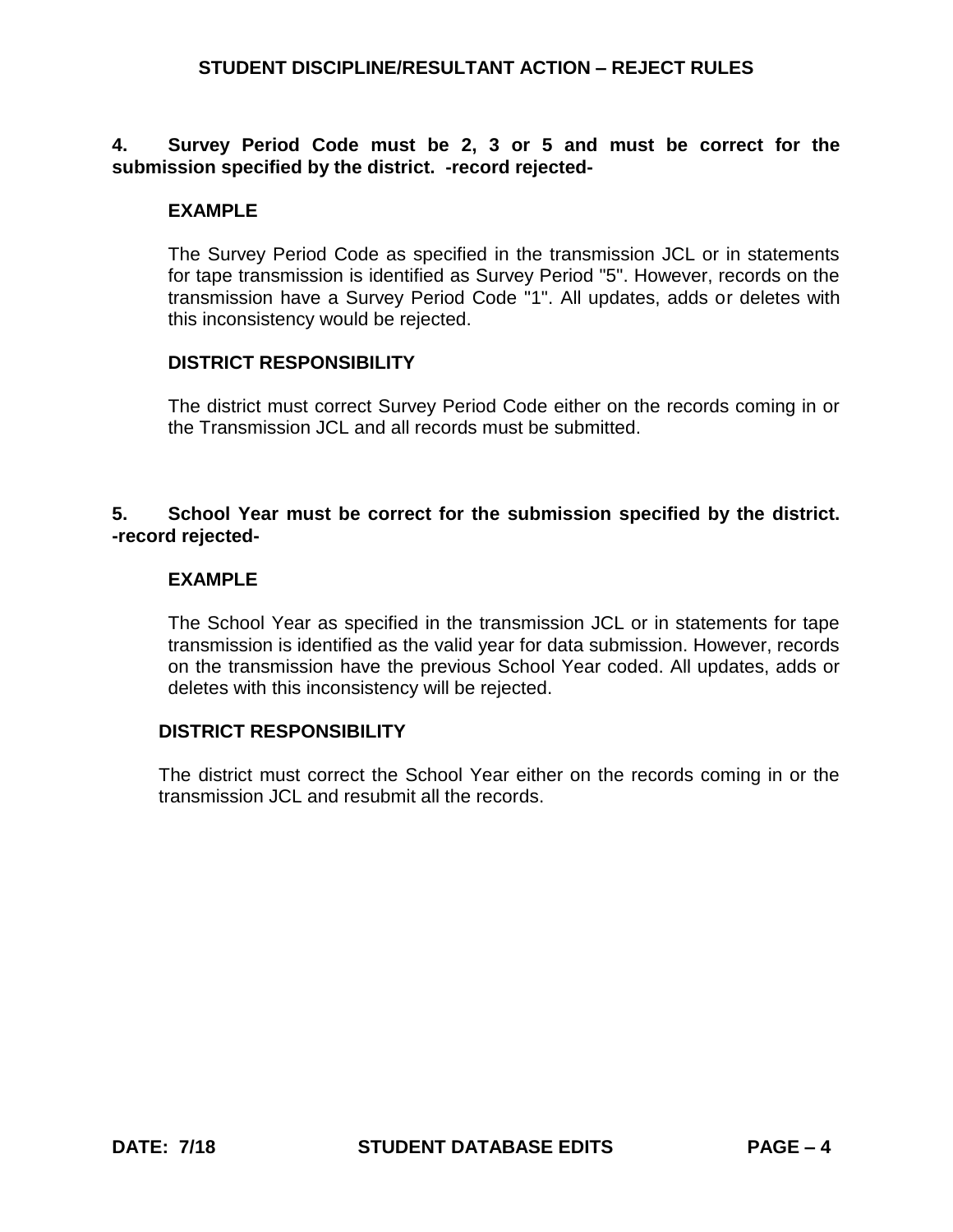# **6. The Discipline/Resultant Action Code must be alphabetic and must be C, E, F, H, I, L, M, O, P, R, S or U. -record rejected-**

# **EXAMPLE**

The third record listed below would be loaded to the database assuming no other reject rule would cause its rejection. The first two records below would be rejected because the Discipline/Resultant Action code is invalid.

| District Number,<br><b>Current Enrollment</b> | <b>Student Number</b><br>Identifier, Florida | Discipline/Resultant<br><b>Action Code</b> |
|-----------------------------------------------|----------------------------------------------|--------------------------------------------|
| $*40$                                         | 401234567X                                   | В                                          |
| $*40$                                         | 401234568X                                   | w                                          |
| 40                                            | 401234569X                                   | C                                          |

### **DISTRICT RESPONSIBILITY**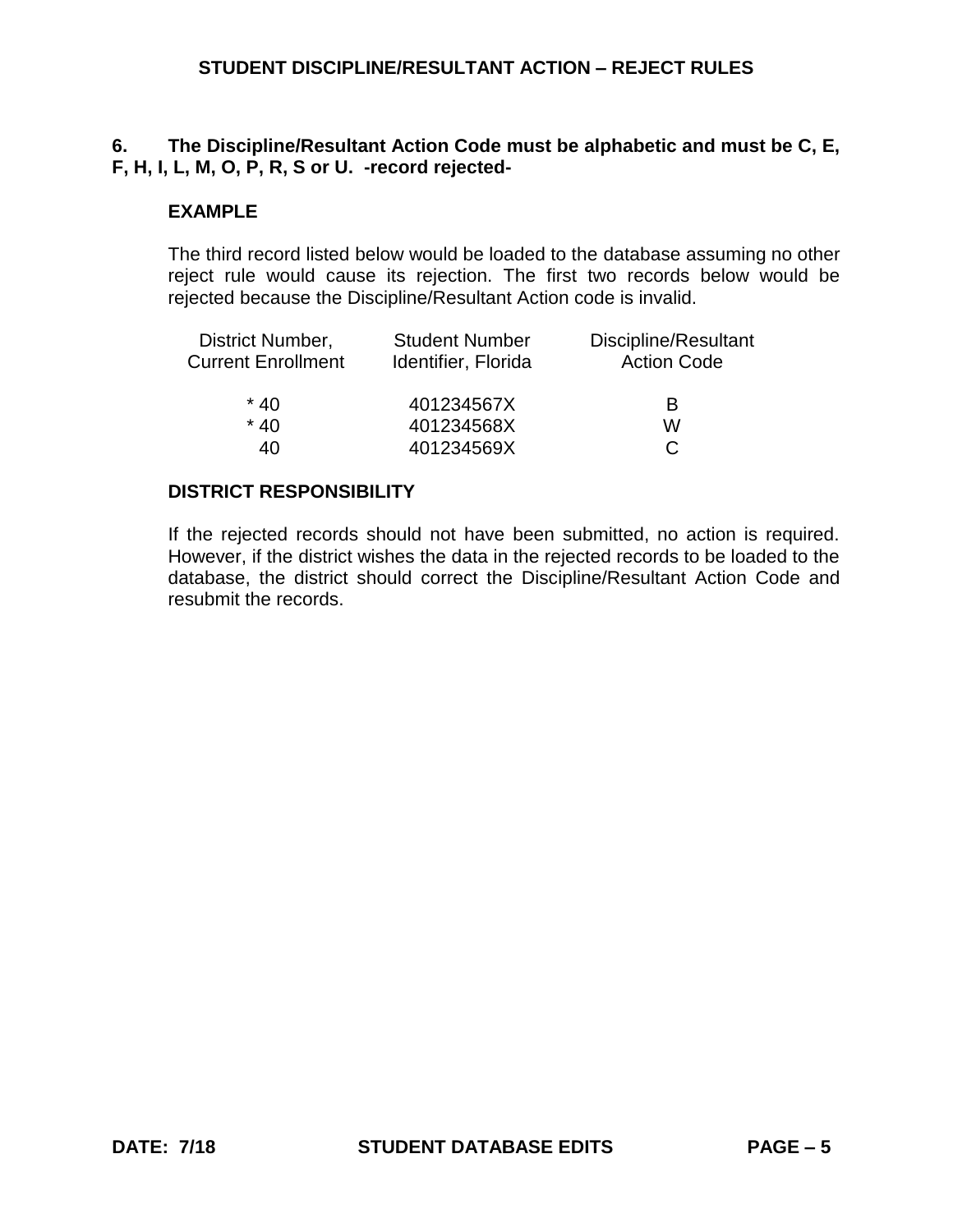**7. Each Student Discipline/Resultant Action record must be unique based on the keys of District Number, Current Enrollment; Student Number Identifier, Florida; Discipline/Resultant Action Code; School Number, Where Discipline/Resultant Action Occurred; Incident, Identifier; Survey Period Code and School Year. -first record accepted, all other duplicate records rejected-**

# **EXAMPLE**

The first, third and fourth records listed below would be loaded to the database assuming no other reject rule would cause their rejection. The second and fifth records would be rejected since they are duplicates of the first and fourth records, respectively (same District Number, Current Enrollment; Student Number Identifier, Florida; Discipline/Resultant Action Code; School Number, Where Discipline/Resultant Action Occurred; Incident, Identifier; Survey Period Code; and School Year).

|                |                            |        | School<br><b>Number</b><br>Where |              |            |
|----------------|----------------------------|--------|----------------------------------|--------------|------------|
| <b>Student</b> | Discipline/                |        | <b>Discipline</b>                |              |            |
| <b>Number</b>  | <b>Resultant</b>           | Survey | <b>Resultant</b>                 |              |            |
| Identifier,    | Action                     | period | Action                           | School       | Incident,  |
| Florida        | Code                       | Code   | Occurred                         | Year         | Identifier |
|                |                            |        |                                  | ****         | A0012345   |
|                |                            |        |                                  | ****         | A0012345   |
| 0212345677X    | Ω                          | 5      | 0211                             | ****         | C2345678   |
| 0212345678X    |                            | 5      | 0211                             | ****         | D9876543   |
| 0212345678X    |                            | 5      | 0211                             | ****         | D9876543   |
|                | 0212345675X<br>0212345675X | C<br>С | 5<br>5                           | 0211<br>0211 |            |

\*\*\*\* = Valid fiscal year for data submission.

# **DISTRICT RESPONSIBILITY**

If the rejected records should not have been submitted, no action is required. However, if the district wishes the data in the rejected records to be loaded to the database, the district must delete any invalid records, correct any rejected records if necessary, and resubmit the corrected records.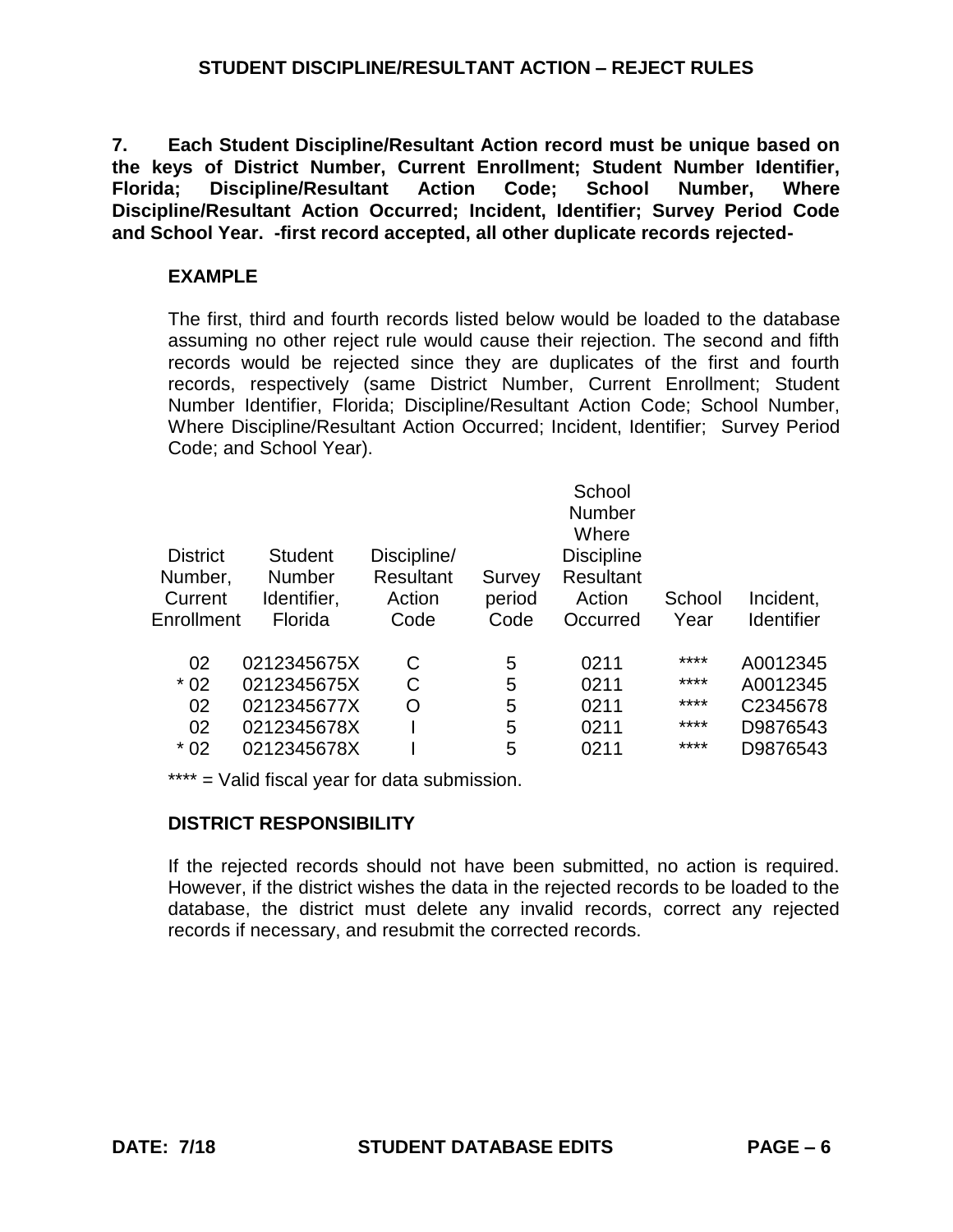**8. The Transaction Code must be A, C or D. For the original transmission, only A is valid. For subsequent batch/update submissions, if A is specified then the record must not already exist on the database; if C or D is specified then the record must exist on the database. -record rejected-**

# **EXAMPLE**

For all original transmissions, the Transaction Code must be "A". An original transaction is the first submission of a record during a survey period. After the original transmission of records, changes to the record for elements other than the key elements must be done with a "C" as the Transaction Code. To delete a record, the Transaction Code must be a "D". To change key elements in a batch transaction, the record must FIRST be deleted with a "D" and then added with an "A". Records with an incorrect Transaction Code would be rejected.

# **DISTRICT RESPONSIBILITY**

If the rejected records should not have been submitted, no action is required. However, if the district wishes the data in the rejected records to be loaded to the database, the district should correct the Transaction Code and resubmit the records.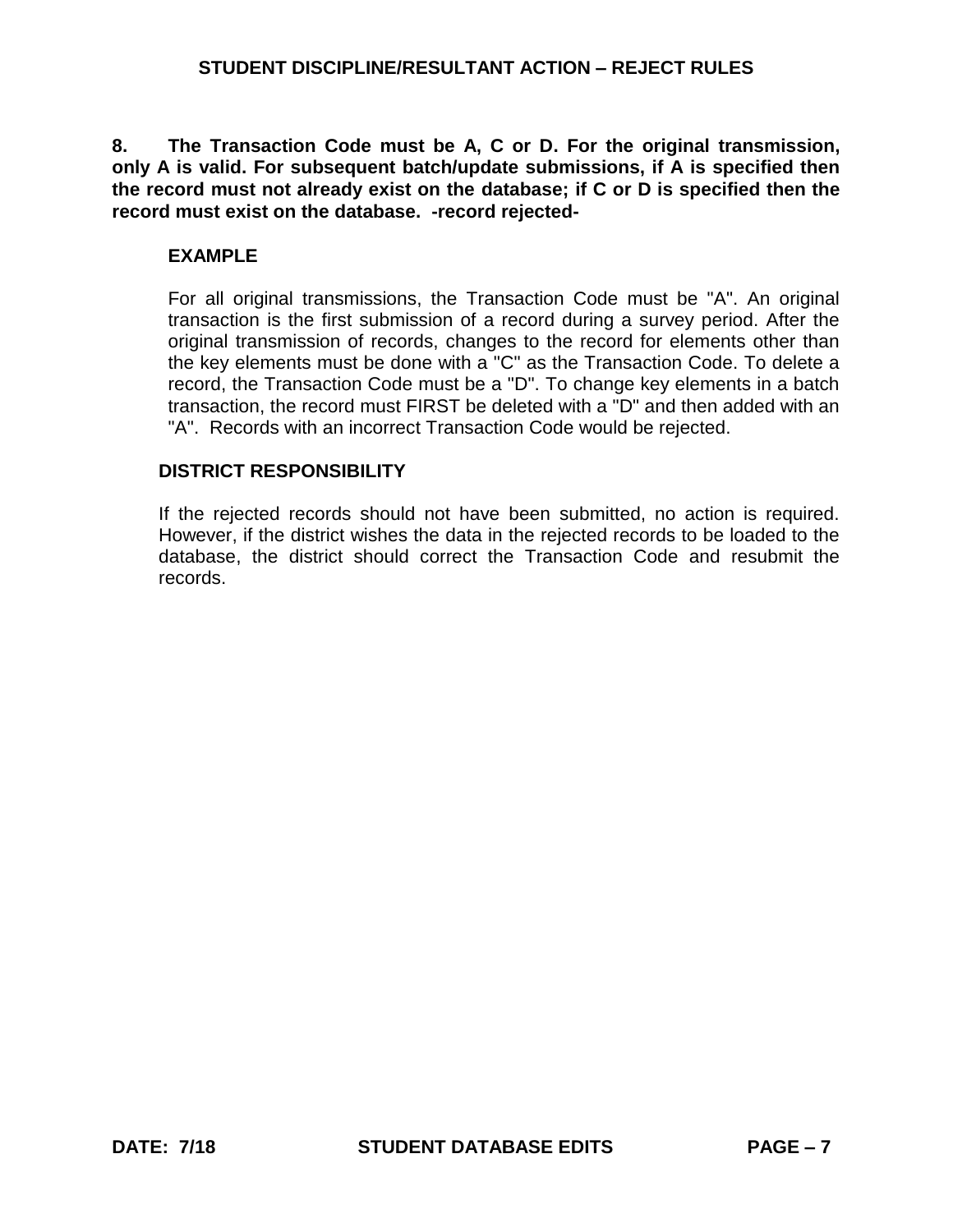## **9. Incident, Identifier must be alphanumeric, may not be zero, and must not contain blanks. -record rejected-**

## **EXAMPLE**

The first two records listed below would be rejected. The first record would be rejected because the Incident, Identifier code is all zeroes. The second record would be rejected because the Incident, Identifier code contains leading blanks. The third record would be loaded to the database assuming no other edit caused it to be rejected.

|                           | Student Number, |            |
|---------------------------|-----------------|------------|
| District Number,          | Identifier,     | Incident,  |
| <b>Current Enrollment</b> | Florida         | Identifier |
| * 01                      | 123456789X      | 00000000   |
| * በ1                      | 123456788X      | 46         |
| ሰ1                        | 123456787X      | 00000045   |

### **DISTRICT RESPONSIBILITY**

If the rejected records should not have been submitted, no action is required. However, if the district wishes the data in the rejected records to be loaded to the database, the district must correct the Incident, Identifier and resubmit the records.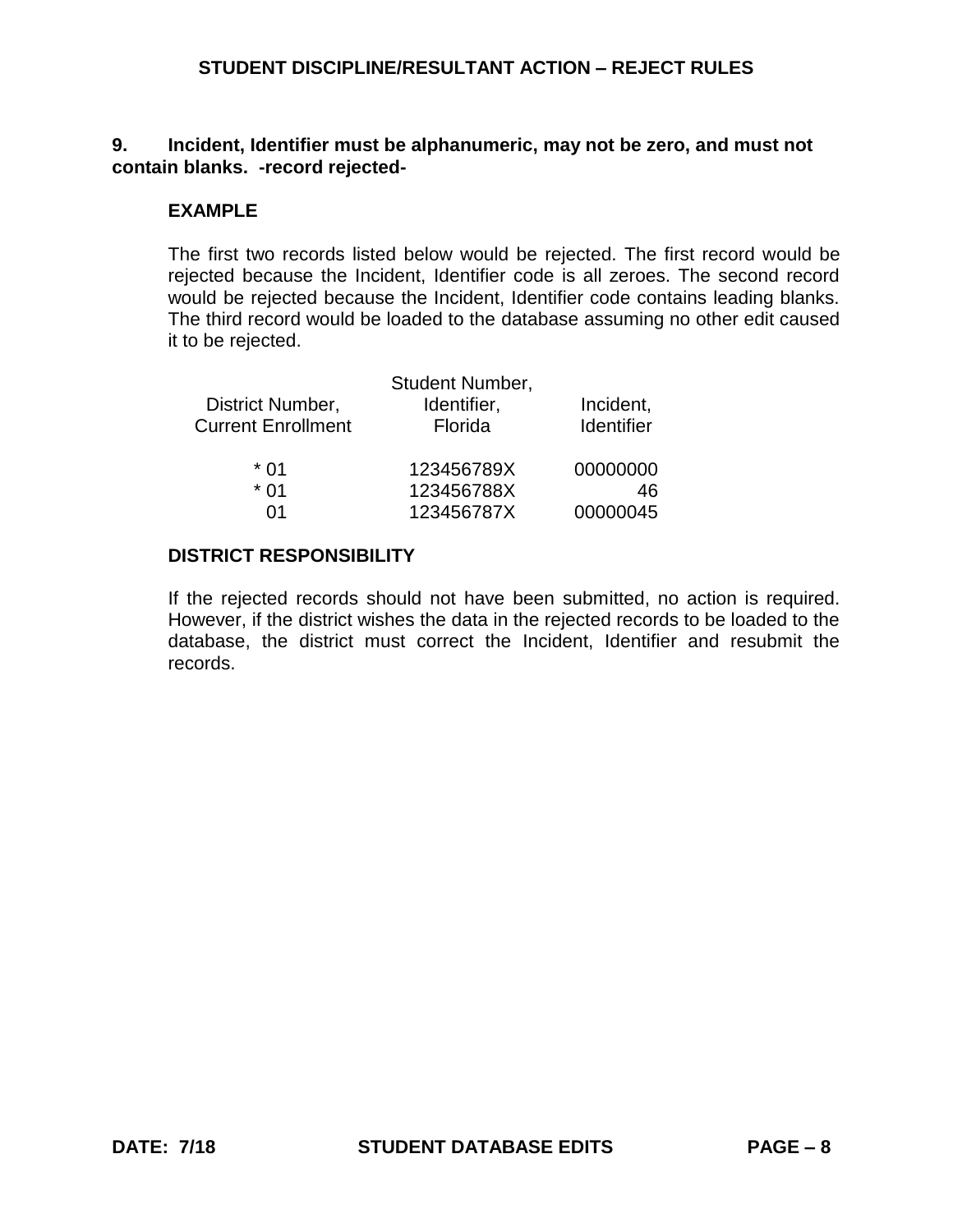**10. Incident, Date must be numeric, must be a valid date, in the range of 07/01/\*\*\*\* to 08/31/\*\*\*\* and not greater than the last day of the survey period. -record rejected-**

### **EXAMPLE**

The first record listed below would be loaded to the database assuming no other reject rule would cause its rejection. The second record would be rejected because the Incident, Date is greater than the last day of the survey period. The third record would be rejected because Incident, Date is not a valid date.

| District Number,<br><b>Current Enrollment</b> | Survey<br>Period<br>Code | School Number,<br>Where Incident<br>Occurred | Incident,<br><b>Identifier</b> | Incident,<br>Date |
|-----------------------------------------------|--------------------------|----------------------------------------------|--------------------------------|-------------------|
| 01                                            | 03                       | 0271                                         | A0000001                       | $0122***$         |
| $*01$                                         | 03                       | 0271                                         | X0000002                       | 0308****          |
| $*$ 01                                        | 03                       | 0271                                         | D0000003                       | $0230***$         |

\*\*\*\* = Valid year for data submission.

#### **DISTRICT RESPONSIBILITY**

If the rejected records should not have been submitted, no action is required. However, if the district wishes the data in the rejected records to be loaded to the database, the district must correct the Incident, Date and resubmit the records.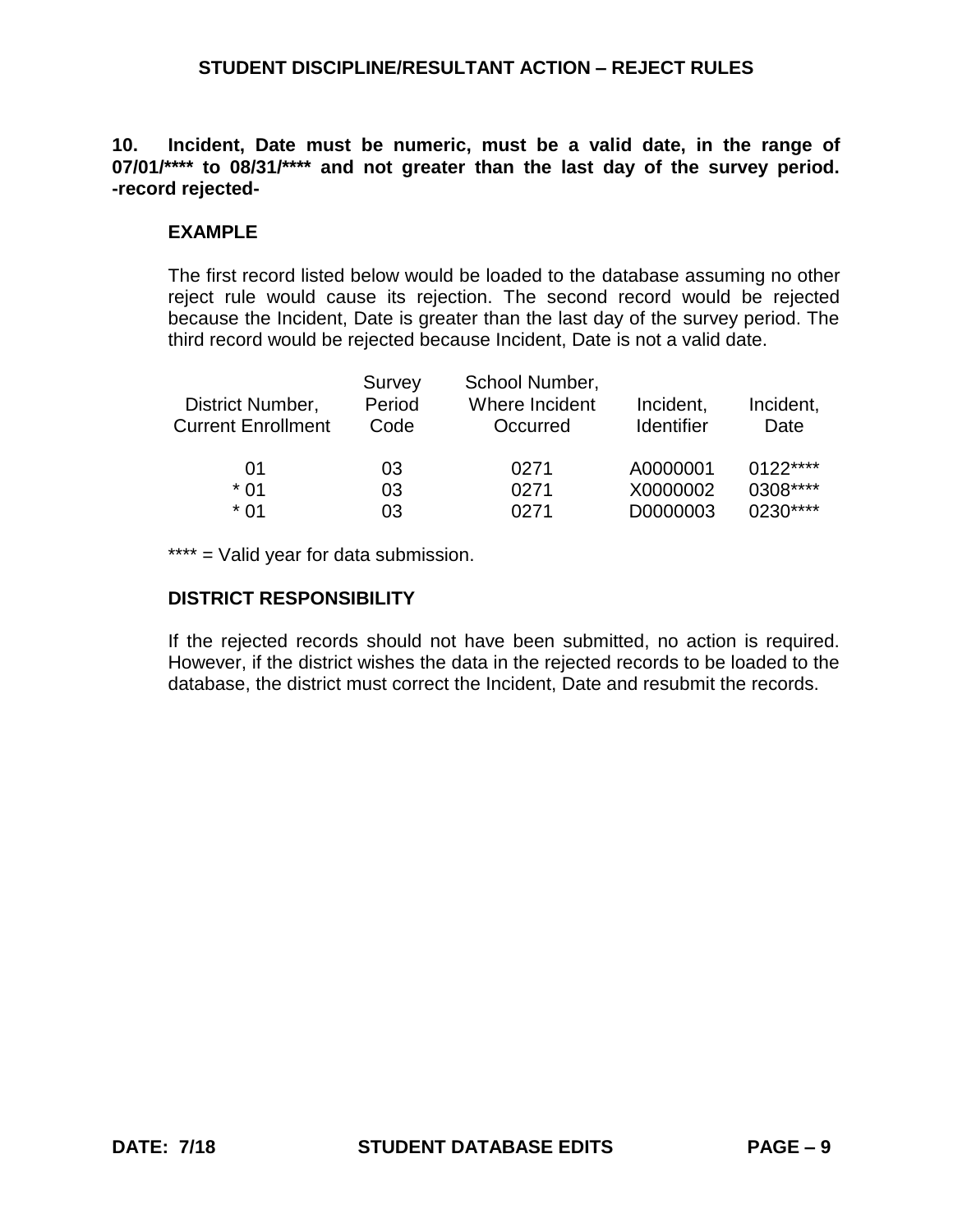## **11. The Duration, Discipline Action must be a three digit numeric code indicating length of Discipline action. -record rejected-**

### **EXAMPLE**

The first two records listed below would be loaded to the database assuming no other reject rule would cause their rejection. The third record would be rejected because Duration, Discipline Action is not a valid code.

| District Number,<br>Current<br>Enrollment | School Number,<br><b>Current Enrollment</b> | <b>Student Number</b><br>Identifier,<br>Florida | Duration,<br><b>Discipline</b><br>Action |
|-------------------------------------------|---------------------------------------------|-------------------------------------------------|------------------------------------------|
| 01                                        | 0271                                        | 012345678X                                      | 008                                      |
| 01                                        | 0271                                        | 123456789X                                      | 001                                      |
| * በ1                                      | በ271                                        | 112233445X                                      | C01                                      |

### **DISTRICT RESPONSIBILITY**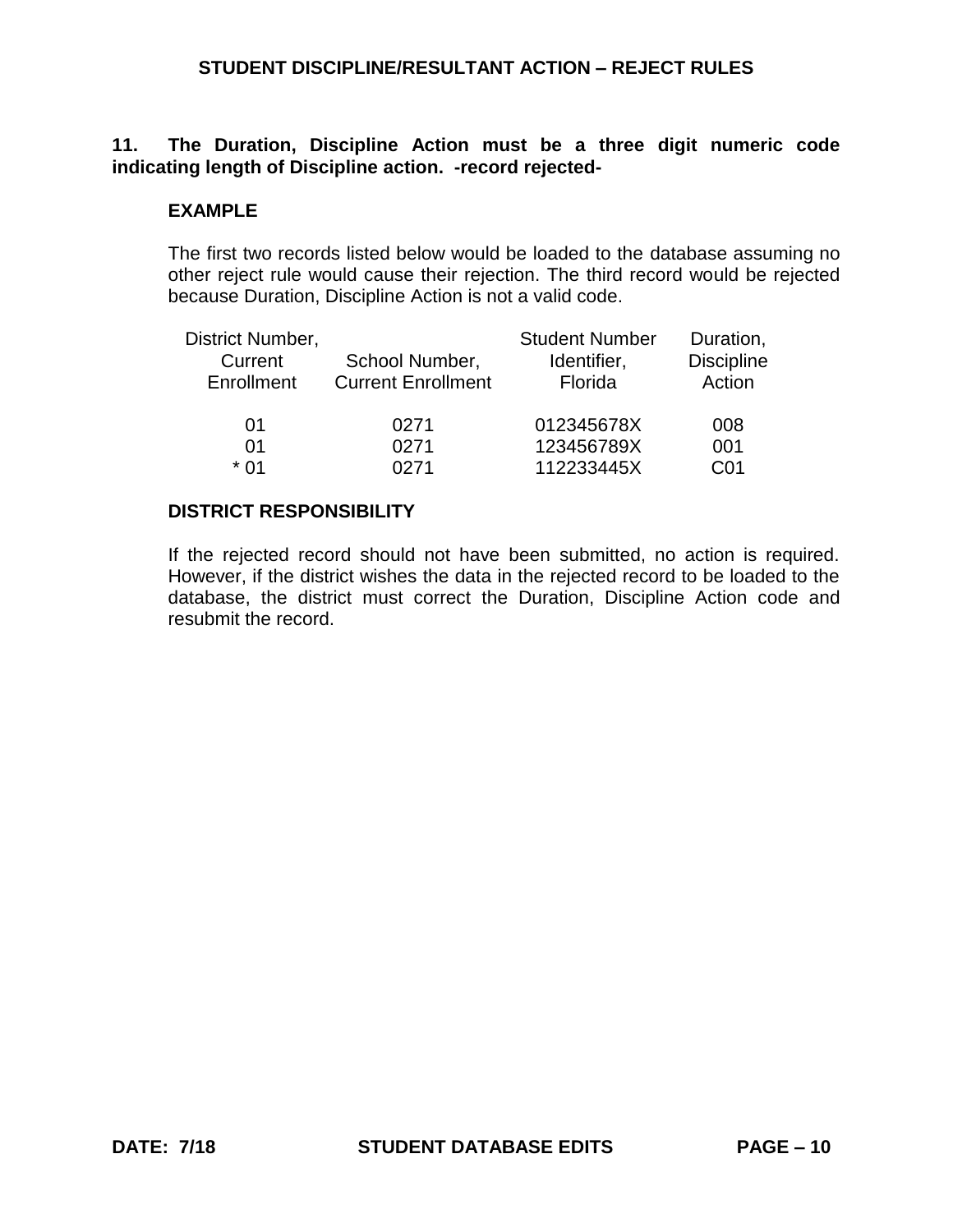### **13. Student, Involved in Hate Crime code must be Y or N. -record rejected-**

### **EXAMPLE**

The first two records listed below would be loaded to the database assuming no other reject rule would cause their rejection. The third record would be rejected because the Student, Involved in Hate Crime code is not a valid code.

| District Number,<br><b>Current Enrollment</b> | School Number,<br>Where Incident<br>Occurred | Incident,<br><b>Identifier</b> | Student,<br>Involved in<br><b>Hate Crime</b> |
|-----------------------------------------------|----------------------------------------------|--------------------------------|----------------------------------------------|
| 01                                            | 0271                                         | 00000001                       |                                              |
| 01                                            | 0271                                         | 00000002                       | N                                            |
| * በ1                                          | <b>N271</b>                                  | 00000003                       |                                              |

#### **DISTRICT RESPONSIBILITY**

If the rejected record should not have been submitted, no action is required. However, if the district wishes the data in the rejected record to be loaded to the database, the district must correct the Student, Involved in Hate Crime code and resubmit the record.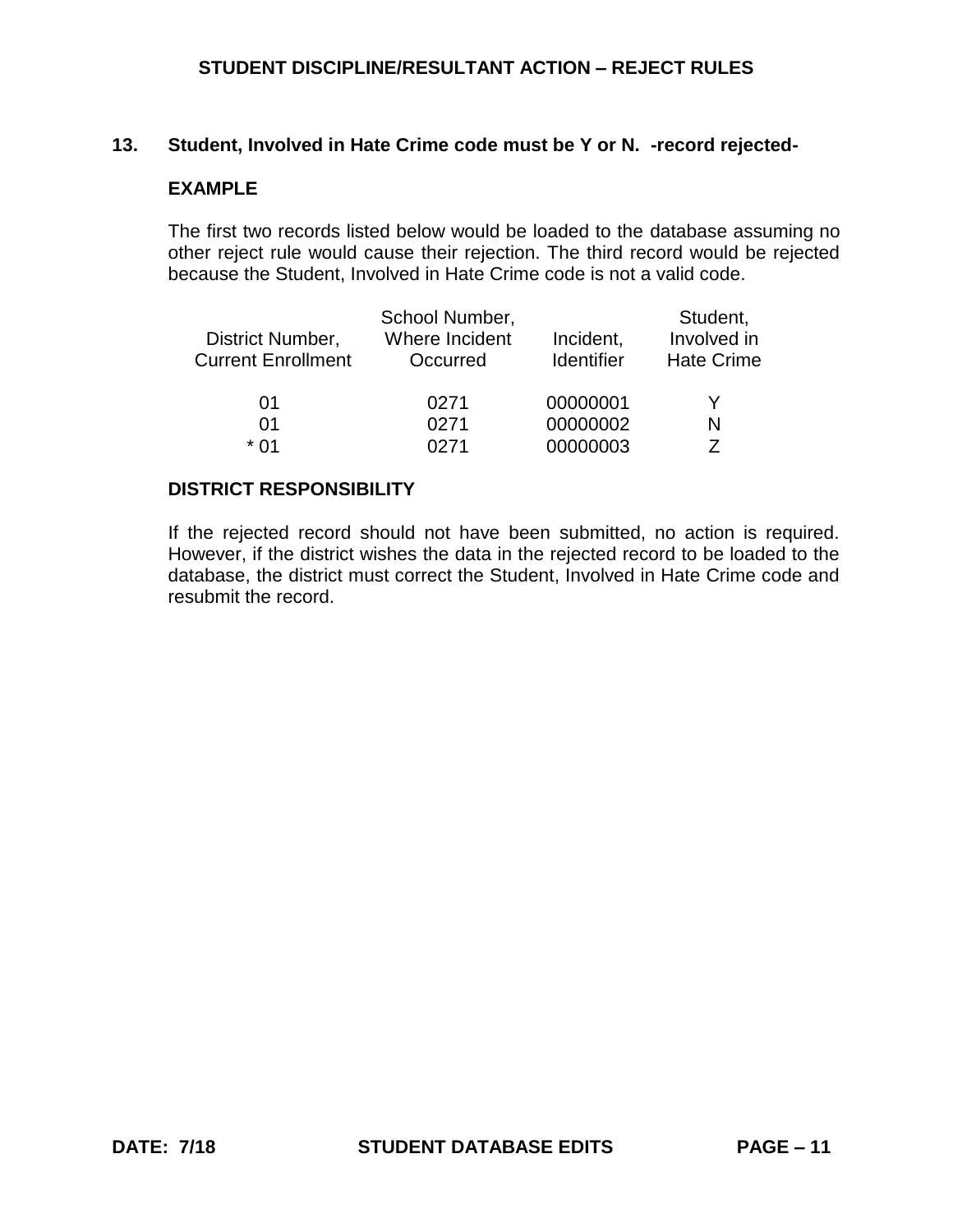#### **14. Student, Use of Alcohol code must be Y or N. -record rejected-**

### **EXAMPLE**

The first two records listed below would be loaded to the database assuming no other reject rule would cause their rejection. The third record would be rejected because the Student, Use of Alcohol code is not a valid code.

|                           | School Number, |                   | Student, |
|---------------------------|----------------|-------------------|----------|
| District Number,          | Where Incident | Incident,         | Use of   |
| <b>Current Enrollment</b> | Occurred       | <b>Identifier</b> | Alcohol  |
|                           |                |                   |          |
| 01                        | 0271           | 00000001          | Y        |
| 01                        | 0271           | 00000002          | N        |
| * በ1                      | በ271           | 00000003          |          |

#### **DISTRICT RESPONSIBILITY**

If the rejected record should not have been submitted, no action is required. However, if the district wishes the data in the rejected record to be loaded to the database, the district must correct the Student, Use of Alcohol code and resubmit the record.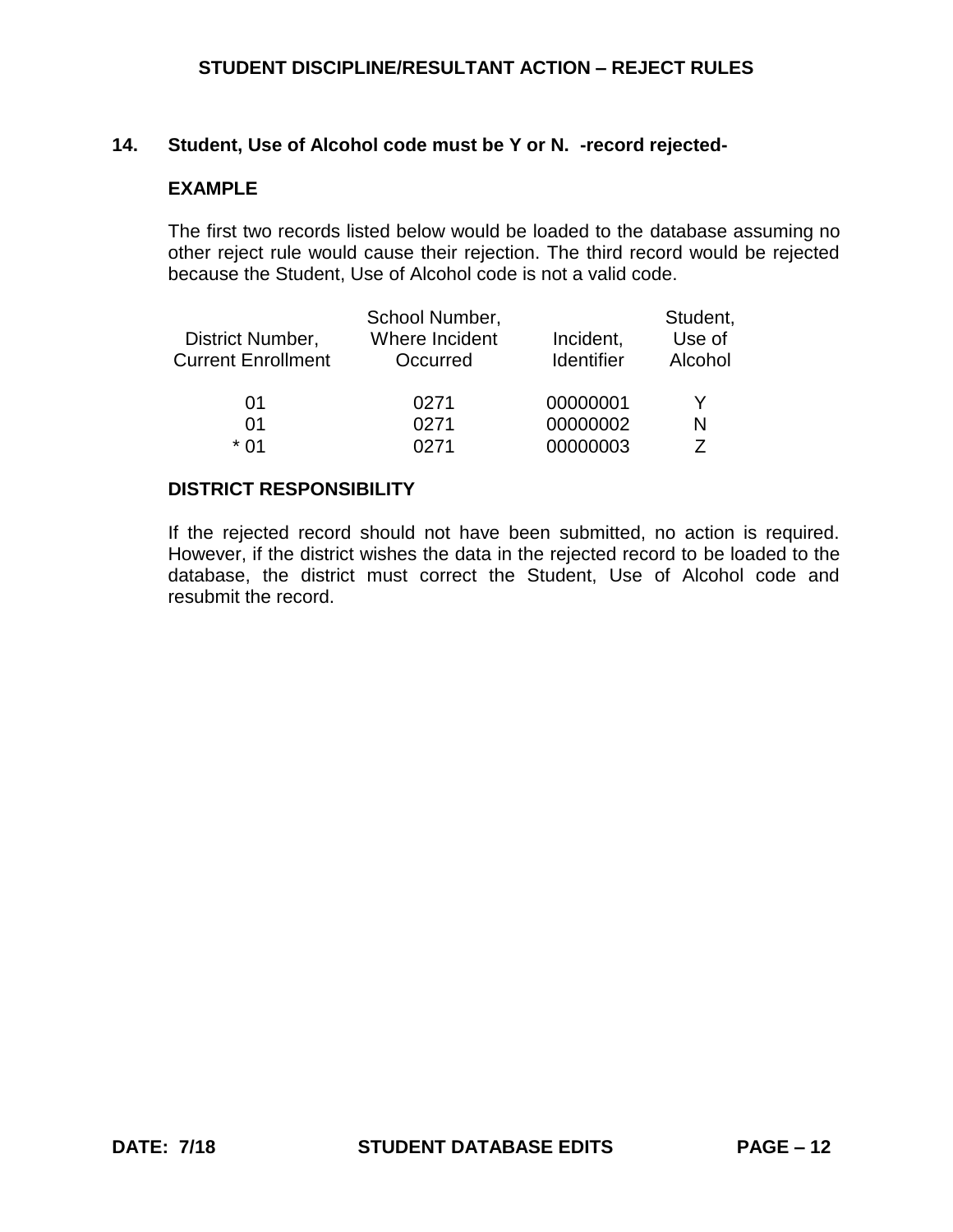#### **15. Student, Use of Drugs code must be Y or N. -record rejected-**

### **EXAMPLE**

The first two records listed below would be loaded to the database assuming no other reject rule would cause their rejection. The third record would be rejected because the Student, Use of Drugs code is not a valid code.

| District Number,<br><b>Current Enrollment</b> | School Number,<br>Where Incident<br>Occurred | Incident,<br><b>Identifier</b> | Student,<br>Use of<br><b>Drugs</b> |
|-----------------------------------------------|----------------------------------------------|--------------------------------|------------------------------------|
| 01                                            | 0271                                         | A0000001                       | Y                                  |
| 01                                            | 0271                                         | B0000002                       | N                                  |
| * በ1                                          | በ271                                         | C0000003                       | 7                                  |

#### **DISTRICT RESPONSIBILITY**

If the rejected record should not have been submitted, no action is required. However, if the district wishes the data in the rejected record to be loaded to the database, the district must correct the Student, Use of Drugs code and resubmit the record.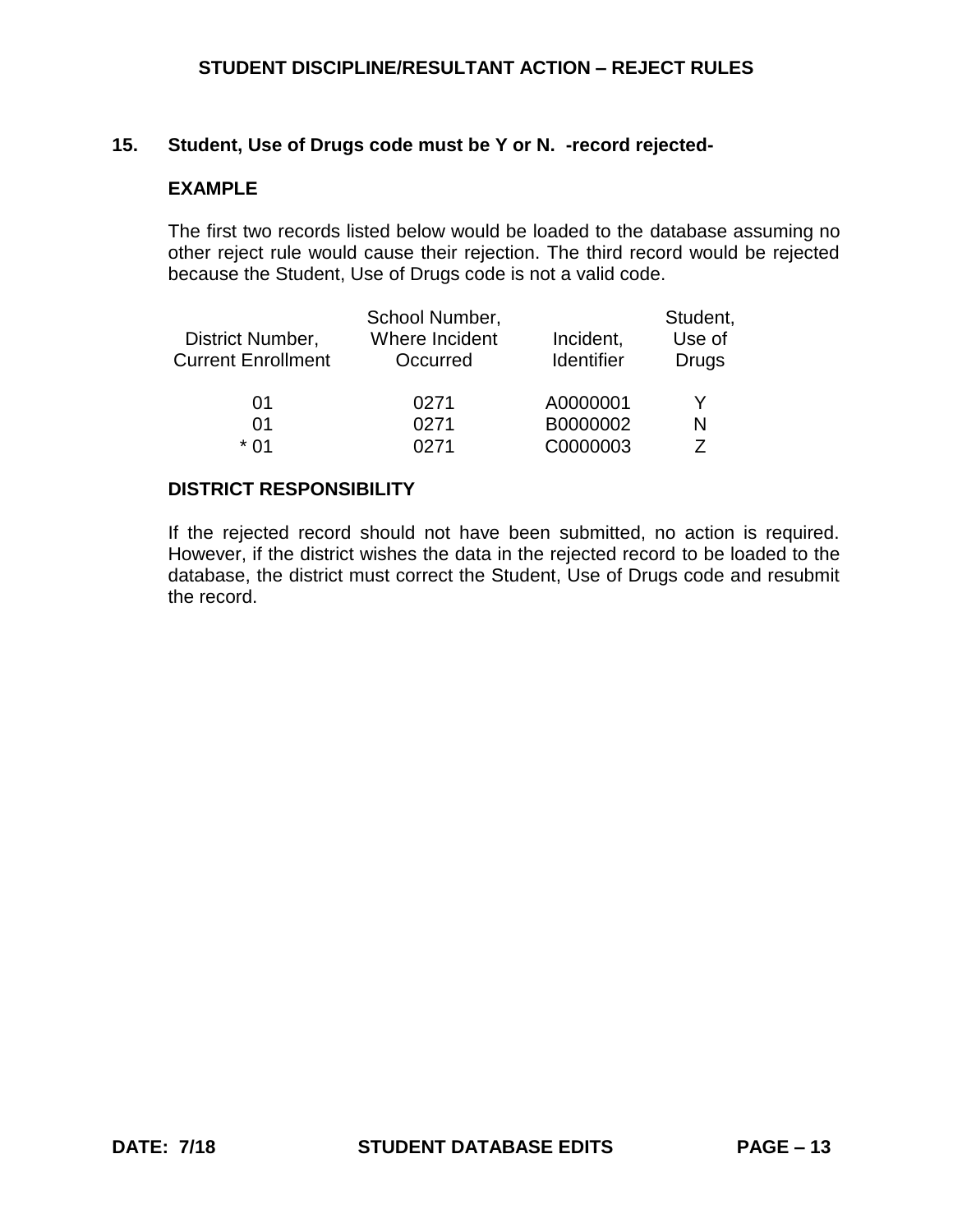## **16. Student, Weapon Use code must be Y or N. -record rejected-**

### **EXAMPLE**

The first two records listed below would be loaded to the database assuming no other reject rule would cause their rejection. The third record would be rejected because the Student, Weapon Use code is not a valid code.

|                           | School Number, |            | Student, |
|---------------------------|----------------|------------|----------|
| District Number,          | Where Incident | Incident,  | Weapon   |
| <b>Current Enrollment</b> | Occurred       | Identifier | Use      |
|                           |                |            |          |
| 01                        | 0271           | 00000001   | v        |
| 01                        | 0271           | 00000002   | N        |
| * በ1                      | በ271           | 00000003   | 7        |

#### **DISTRICT RESPONSIBILITY**

If the rejected record should not have been submitted, no action is required. However, if the district wishes the data in the rejected record to be loaded to the database, the district must correct the Student, Weapon Use code and resubmit the record.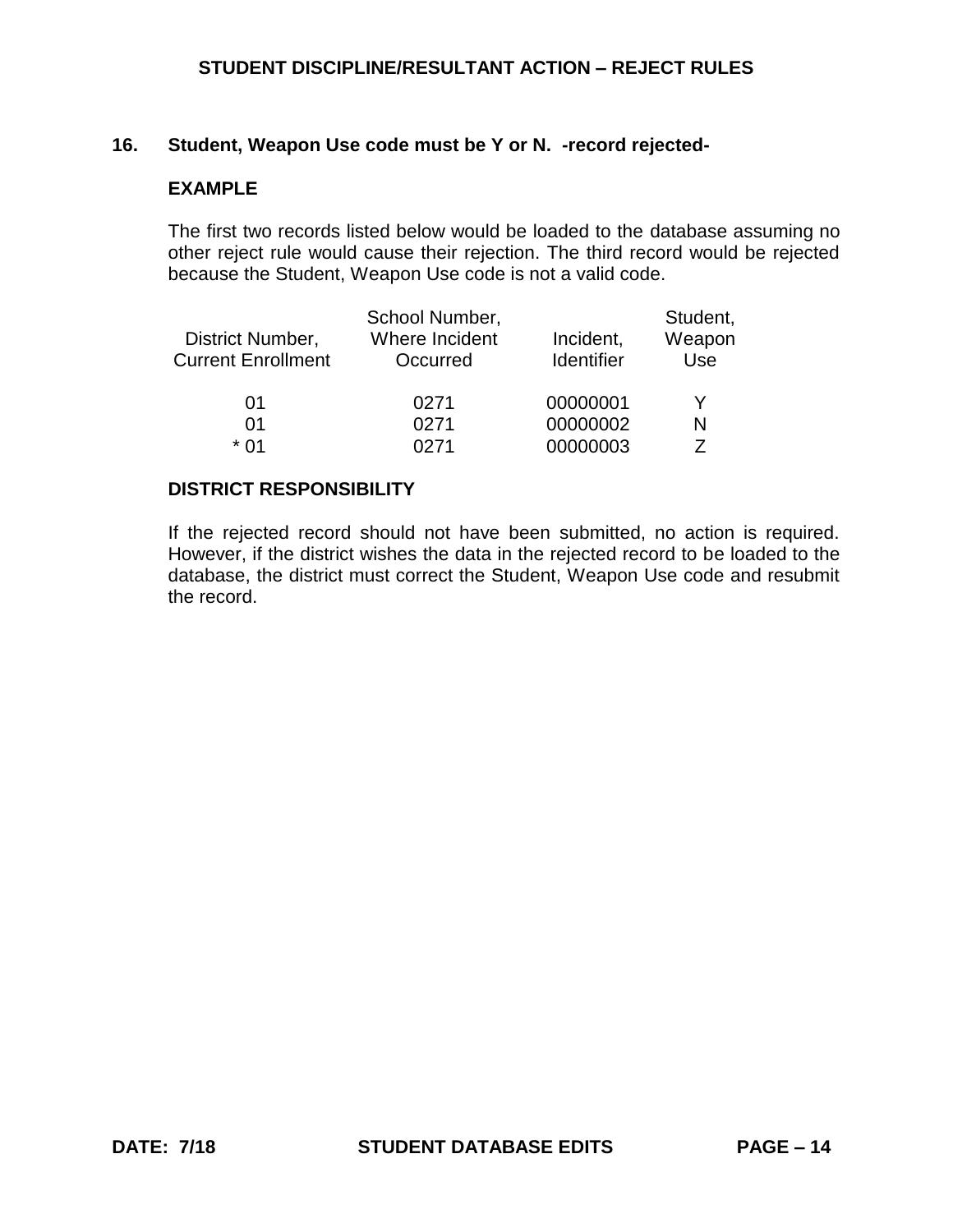# **17. If the Discipline/Resultant Action code is C L, M or R, then Duration, Discipline Action must be zero. -record rejected-**

## **EXAMPLE**

The first and third records listed below would be loaded to the database assuming no other reject rule would cause their rejection. The second record would be rejected because the Duration, Discipline Action is greater than zero.

| District Number,<br><b>Current Enrollment</b> | <b>Student Number</b><br>Identifier, Florida | Discipline/<br><b>Resultant Action</b><br>Code | Duration,<br><b>Discipline</b><br>Action |
|-----------------------------------------------|----------------------------------------------|------------------------------------------------|------------------------------------------|
| 36                                            | 12345678X                                    | C                                              | 000                                      |
| $*36$                                         | 22345678X                                    |                                                | 010                                      |
| 36                                            | 47654321X                                    |                                                | 090                                      |

### **DISTRICT RESPONSIBILITY**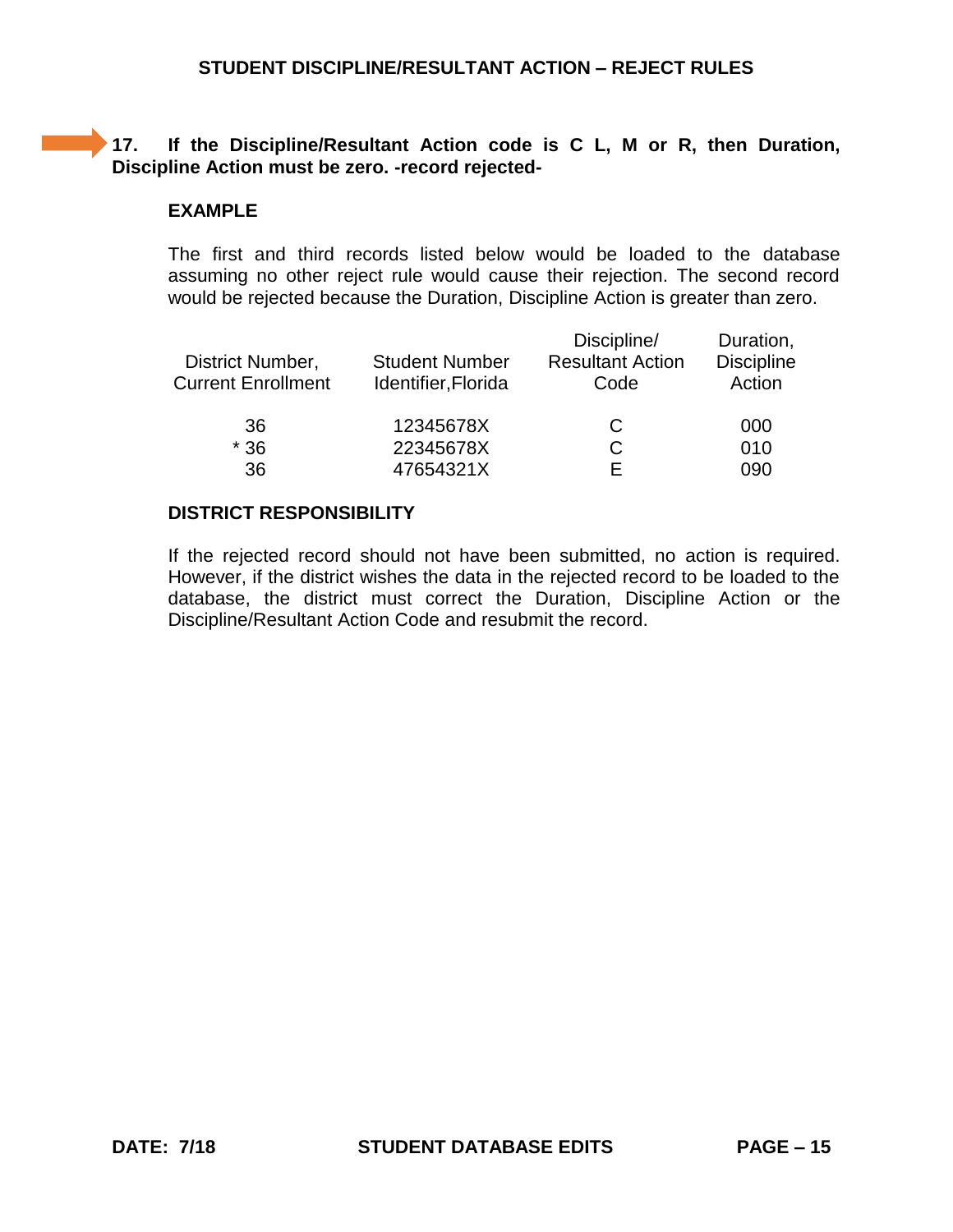## **18. If the Discipline/Resultant Action code is O, then Duration, Discipline Action must be greater than zero and less than or equal to 10. -record rejected-**

#### **EXAMPLE**

The first and third records listed below would be loaded to the database assuming no other reject rule would cause their rejection. The second record would be rejected because the Duration, Discipline Action is greater than 10.

| District Number,<br><b>Current Enrollment</b> | <b>Student Number</b><br>Identifier, Florida | Discipline/<br><b>Resultant Action</b><br>Code | Duration,<br><b>Discipline</b><br>Action |
|-----------------------------------------------|----------------------------------------------|------------------------------------------------|------------------------------------------|
| 36                                            | 12345678X                                    |                                                | 008                                      |
| $*36$                                         | 22345678X                                    |                                                | 020                                      |
| 36                                            | 47654321X                                    |                                                | 010                                      |

#### **DISTRICT RESPONSIBILITY**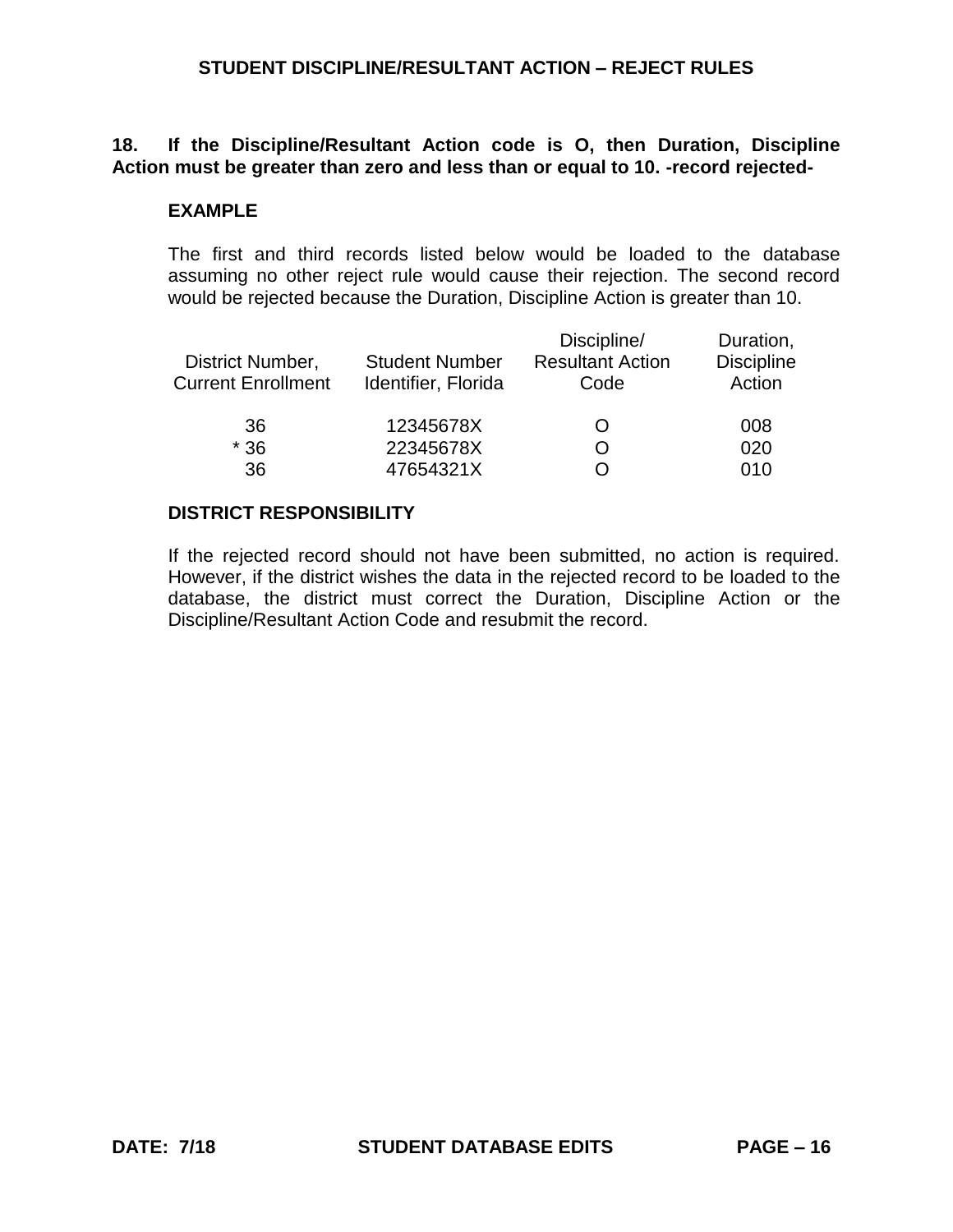## **19. If the Discipline/Resultant Action code is I, then Duration, Discipline Action must be greater than zero and less than or equal to 10. -record rejected-**

## **EXAMPLE**

The first and third records listed below would be loaded to the database assuming no other reject rule would cause their rejection. The second record would be rejected because the Duration, Discipline Action is greater than 10.

| District Number,<br><b>Current Enrollment</b> | <b>Student Number</b><br>Identifier, Florida | Discipline/<br><b>Resultant Action</b><br>Code | Duration,<br><b>Discipline</b><br>Action |
|-----------------------------------------------|----------------------------------------------|------------------------------------------------|------------------------------------------|
| 36                                            | 12345678X                                    |                                                | 004                                      |
| $*36$                                         | 22345678X                                    |                                                | 012                                      |
| 36                                            | 47654321X                                    |                                                | 010                                      |

### **DISTRICT RESPONSIBILITY**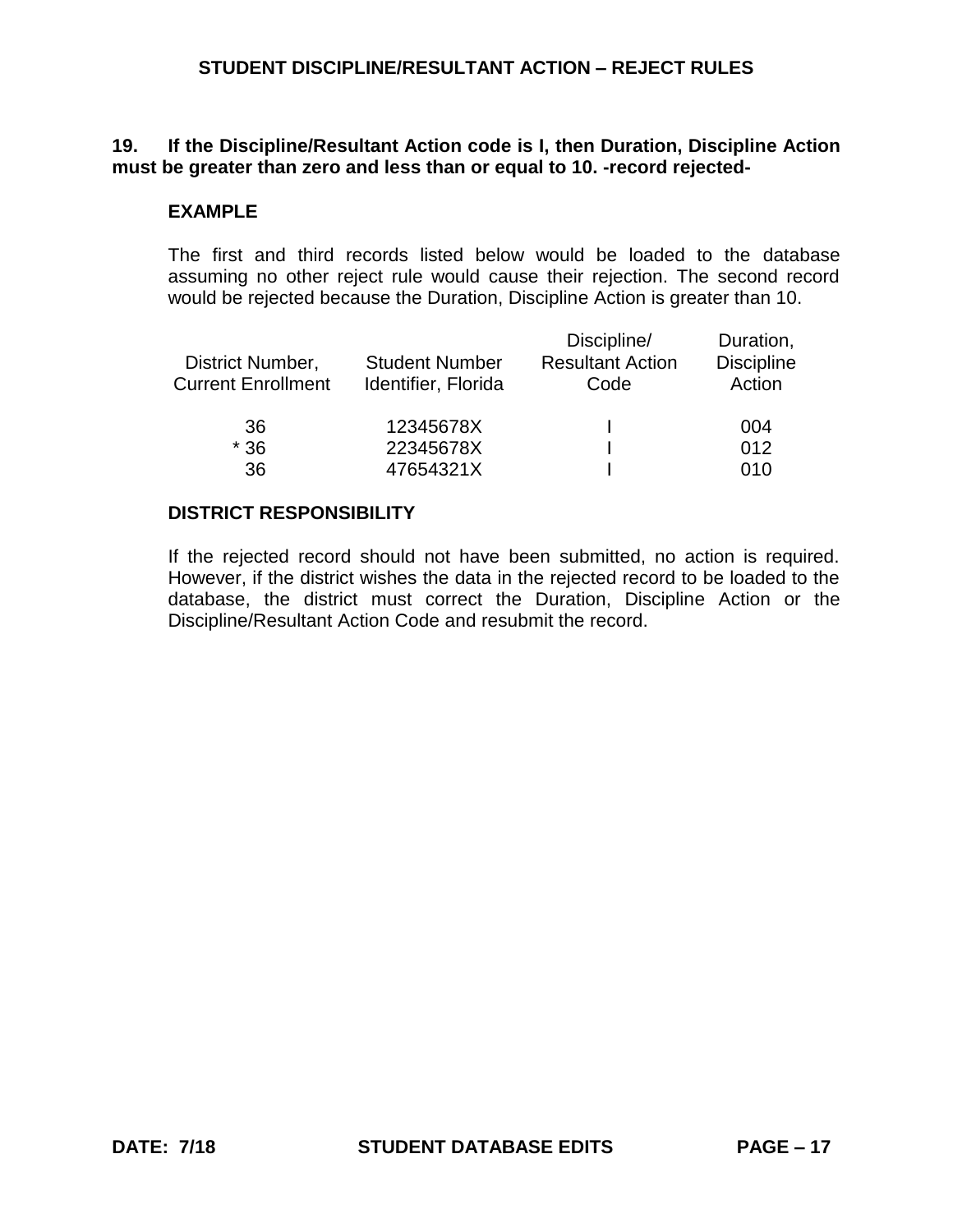**20. If the School Number, Current Enrollment is not N998 or N999, then it must exist on the Master School Identification File as a valid active school number in the district of enrollment. -record rejected-**

## **EXAMPLE**

The record listed below would be rejected because the School Number, Current Enrollment is not valid and active on the Master School Identification File for the District Number, Current Enrollment.

| District Number,          | School Number,            | <b>Student Number</b> |
|---------------------------|---------------------------|-----------------------|
| <b>Current Enrollment</b> | <b>Current Enrollment</b> | Identifier, Florida   |
| * በ1                      | 0351                      | 012345678X            |

## **DISTRICT RESPONSIBILITY**

If the rejected record should not have been submitted, no action is required. However, if the district wishes the data in the rejected record to be loaded to the database, the district should correct the School Number, Current Enrollment and resubmit the record.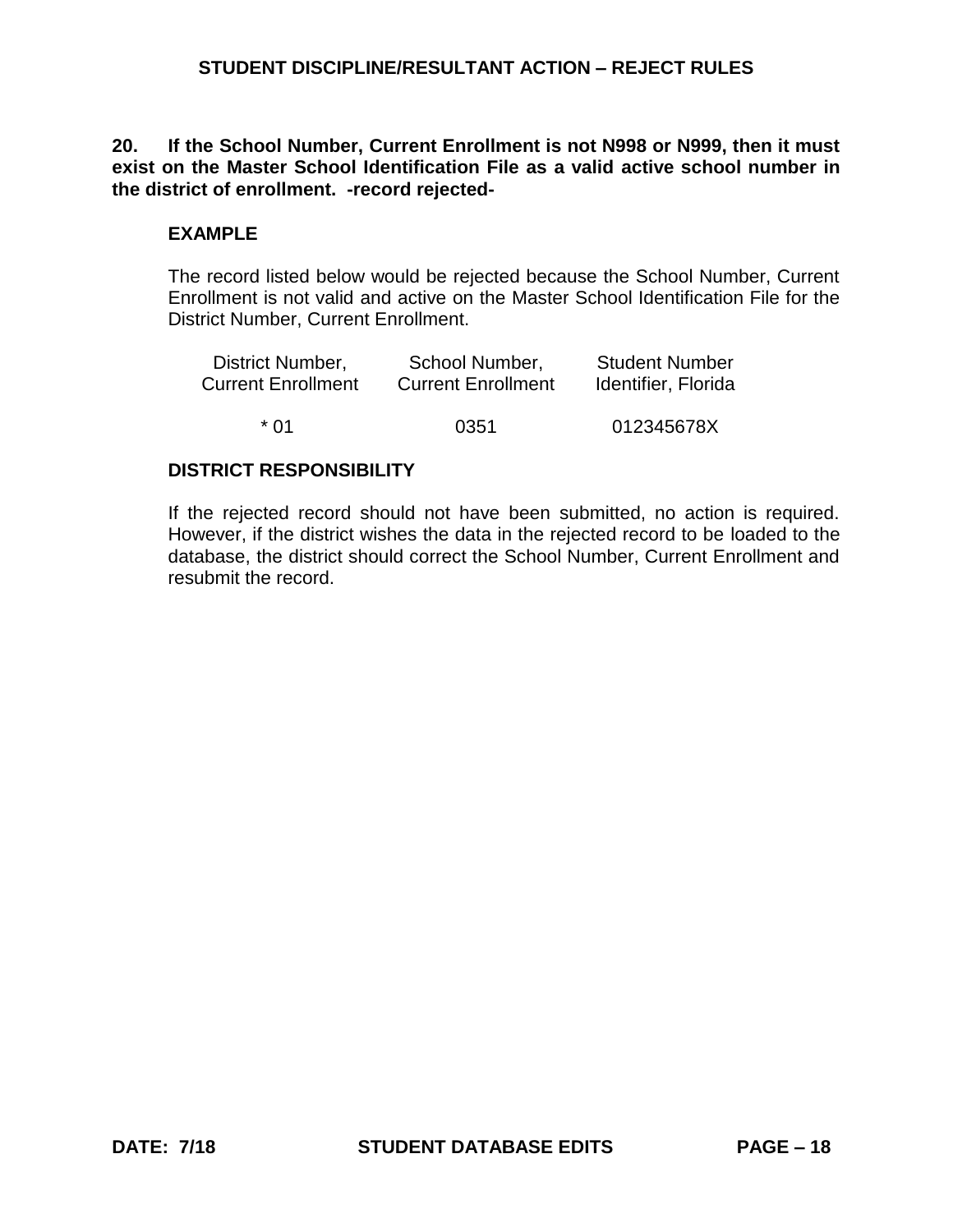**21. The School Number, Where Discipline/Resultant Action Occurred must exist on the Master School Identification File as a valid active school number in the district of enrollment. -record rejected-**

## **EXAMPLE**

The record listed below would be rejected because the school number (last four positions of Discipline/Resultant Action Code) is not valid and active on the Master School Identification File for the District Number, Current Enrollment.

|                           |                        | School Number, Where   |
|---------------------------|------------------------|------------------------|
| District Number,          | <b>Student Number,</b> | Discipline/Resultant   |
| <b>Current Enrollment</b> | Identifier, Florida    | <b>Action Occurred</b> |
|                           |                        |                        |
| $*$ 40                    | 401234567X             | 0112                   |

### **DISTRICT RESPONSIBILITY**

If the rejected record should not have been submitted, no action is required. However, if the district wishes the data in the rejected record to be loaded to the database, the district should correct the School Number, Where Discipline/Resultant Action Occurred and resubmit the record.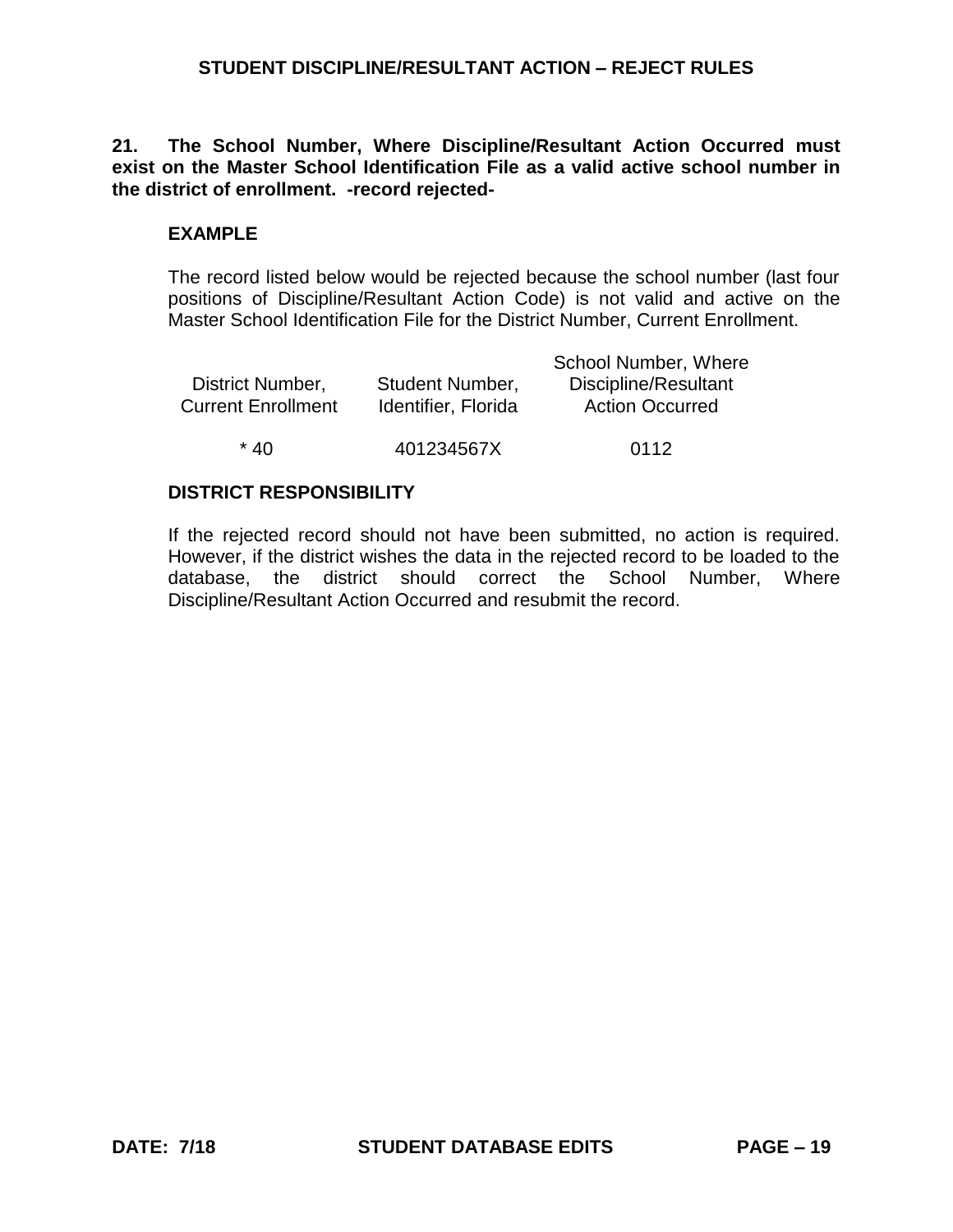## **22. If the Discipline/Resultant Action code is S, the Duration, Discipline Action must be equal to or greater than zero and less than or equal to 90. –reject record-**

### **EXAMPLE**

The first and third records listed below would be loaded to the database assuming no other reject rule would cause their rejection. The second record would be rejected because the Duration, Discipline Action is not equal to or great than zero and less than or equal to 90.

| <b>Student Number</b><br>Identifier, Florida | Discipline/<br><b>Resultant Action</b><br>Code | Duration,<br><b>Discipline</b><br>Action |
|----------------------------------------------|------------------------------------------------|------------------------------------------|
| 12345678X                                    | S                                              | 004                                      |
| 22345678X                                    | S                                              | <b>Blank</b>                             |
| 47654321X                                    | S                                              | 012                                      |
|                                              |                                                |                                          |

### **DISTRICT RESPONSIBILITY**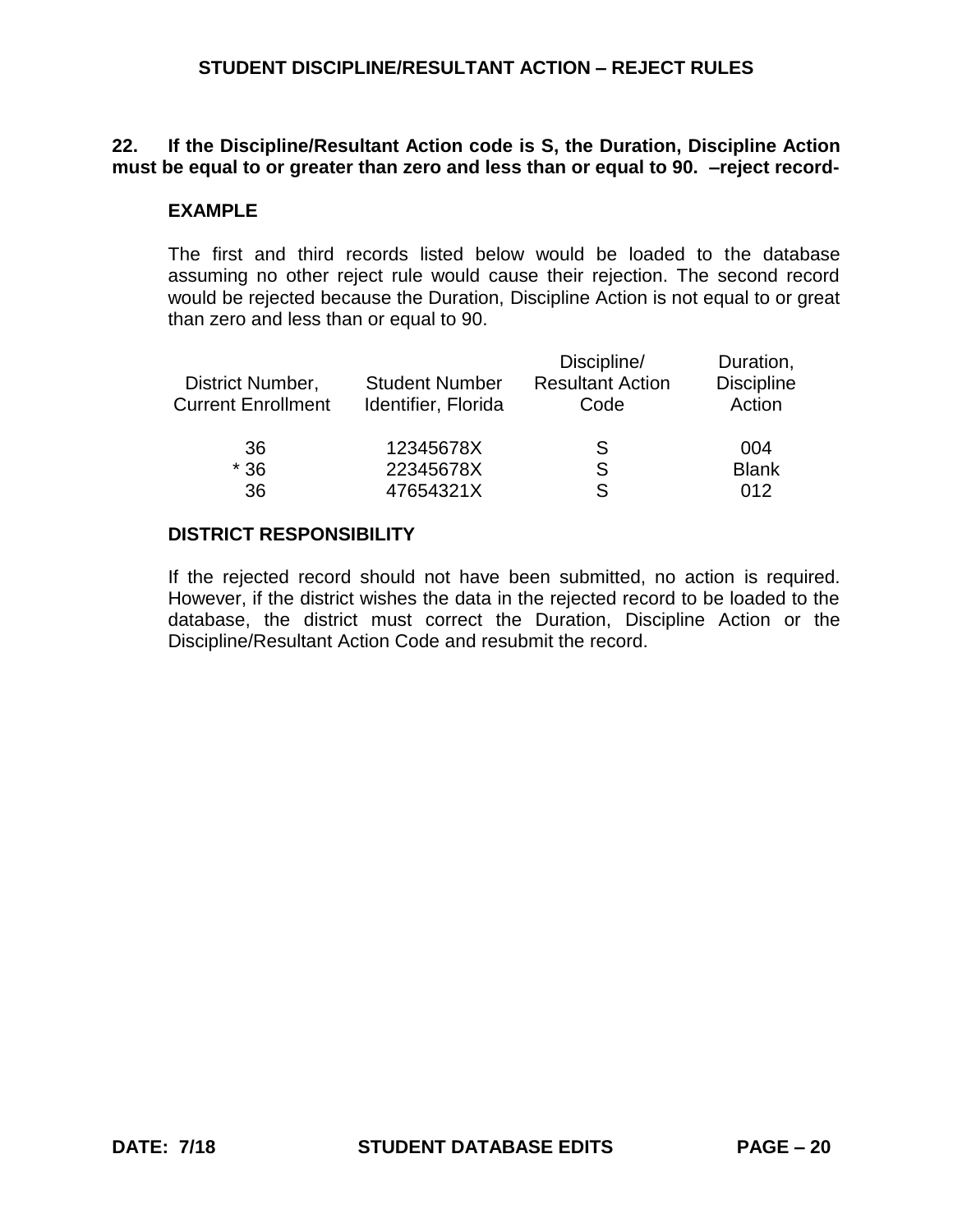## **23. Birth Date must be numeric and a valid date in the format MMDDYYYY. -record rejected-**

# **EXAMPLE**

Each of the records listed below would be rejected. The first record would be rejected because Birth Date is not numeric; the second record would be rejected because Birth Date is an invalid date.

| <b>Student</b><br><b>Number</b><br>Identifier, | Survey<br>Period |      |                   |
|------------------------------------------------|------------------|------|-------------------|
| Florida                                        | Code             | Year | <b>Birth Date</b> |
| * 012345678X                                   | 2                | **** | 77777777          |
| * 012345679X                                   | 2                | **** | 02301985          |

\*\*\*\* = Valid fiscal year for data submission.

# **DISTRICT RESPONSIBILITY**

If the rejected records should not have been submitted, no action is required. However, if the district wishes the data in the rejected records to be loaded to the database, the district must correct the Birth Date and resubmit the records.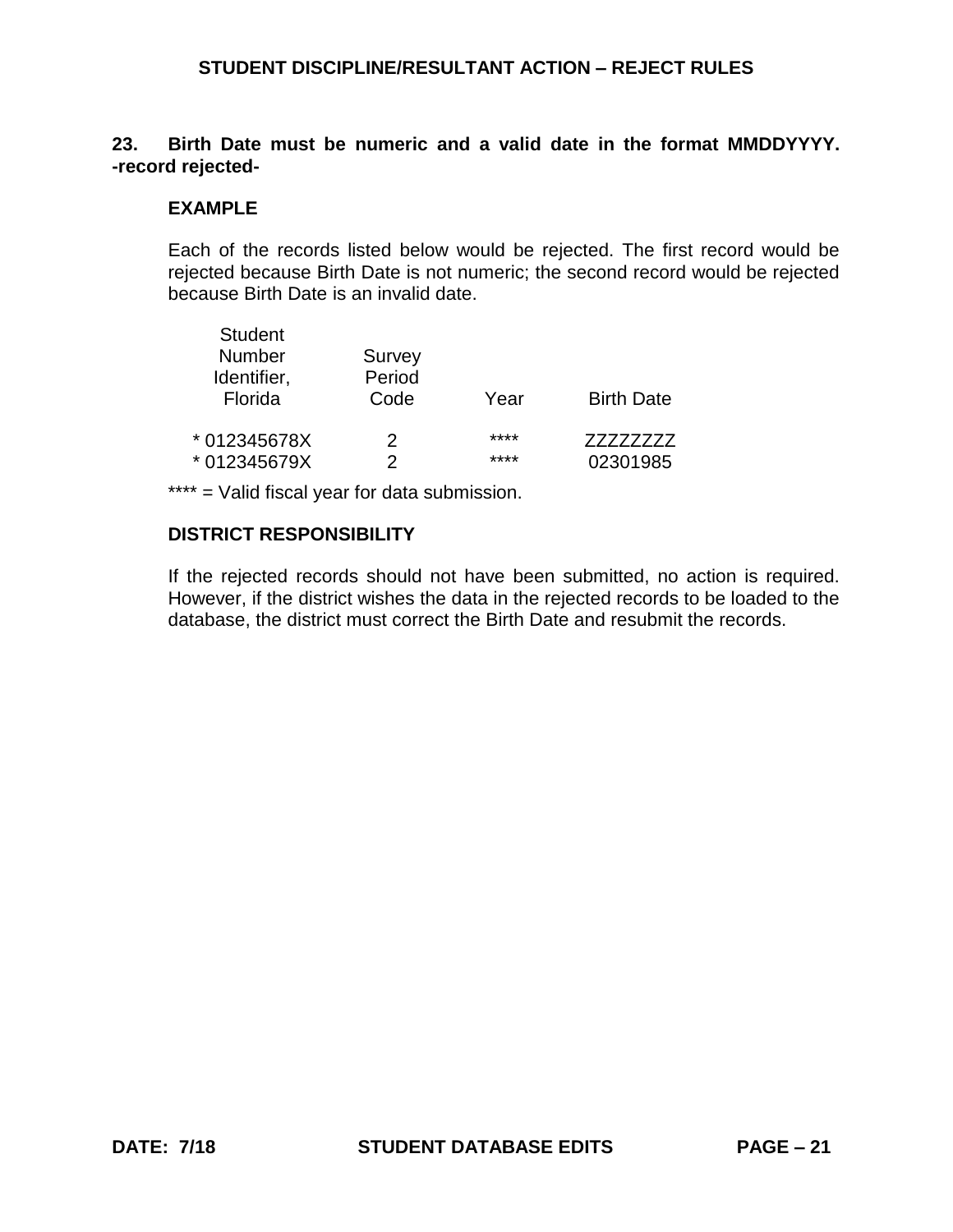#### **24. Gender code must be M or F. -record rejected-**

#### **EXAMPLE**

The records listed below would be rejected. The first record would be rejected because the gender code is not M or F. The second record would be rejected because gender code was left blank.

| <b>Student Number</b> |        |
|-----------------------|--------|
| Identifier, Florida   | Gender |
|                       |        |

| * 012345678X |  |
|--------------|--|
| * 012345679X |  |

#### **DISTRICT RESPONSIBILITY**

If the rejected records should not have been submitted, no action is required. However, if the district wishes the data in the rejected records to be loaded to the database, the district must correct the gender code and resubmit the records.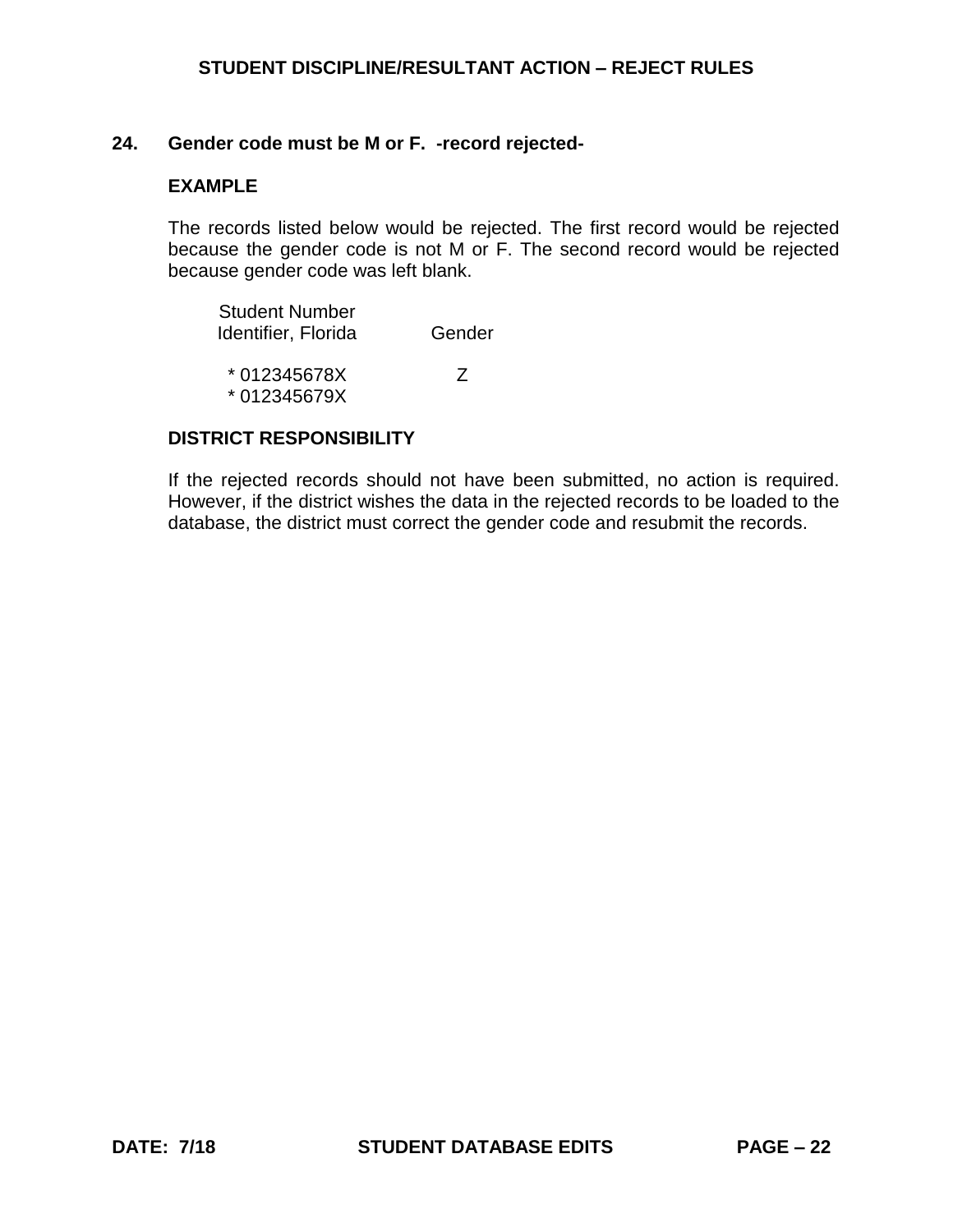## **26. English Language Learners, PK-12 code must be LY, LF, LP, LZ, or ZZ. -record rejected-**

## **EXAMPLE**

The records listed below would be rejected. The first record would be rejected because the English Language Learners, PK-12 code is not valid. The second record would be rejected because the English Language Learners, PK-12 code was left blank.

| <b>Student Number</b>        | English Language |
|------------------------------|------------------|
| Identifier, Florida          | Learners, PK-12  |
| * 012345678X<br>* 012345679X | 00               |

### **DISTRICT RESPONSIBILITY**

If the rejected records should not have been submitted, no action is required. However, if the district wishes the data in the rejected records to be loaded to the database, the district must correct the English Language Learners, PK-12 codes and resubmit the records.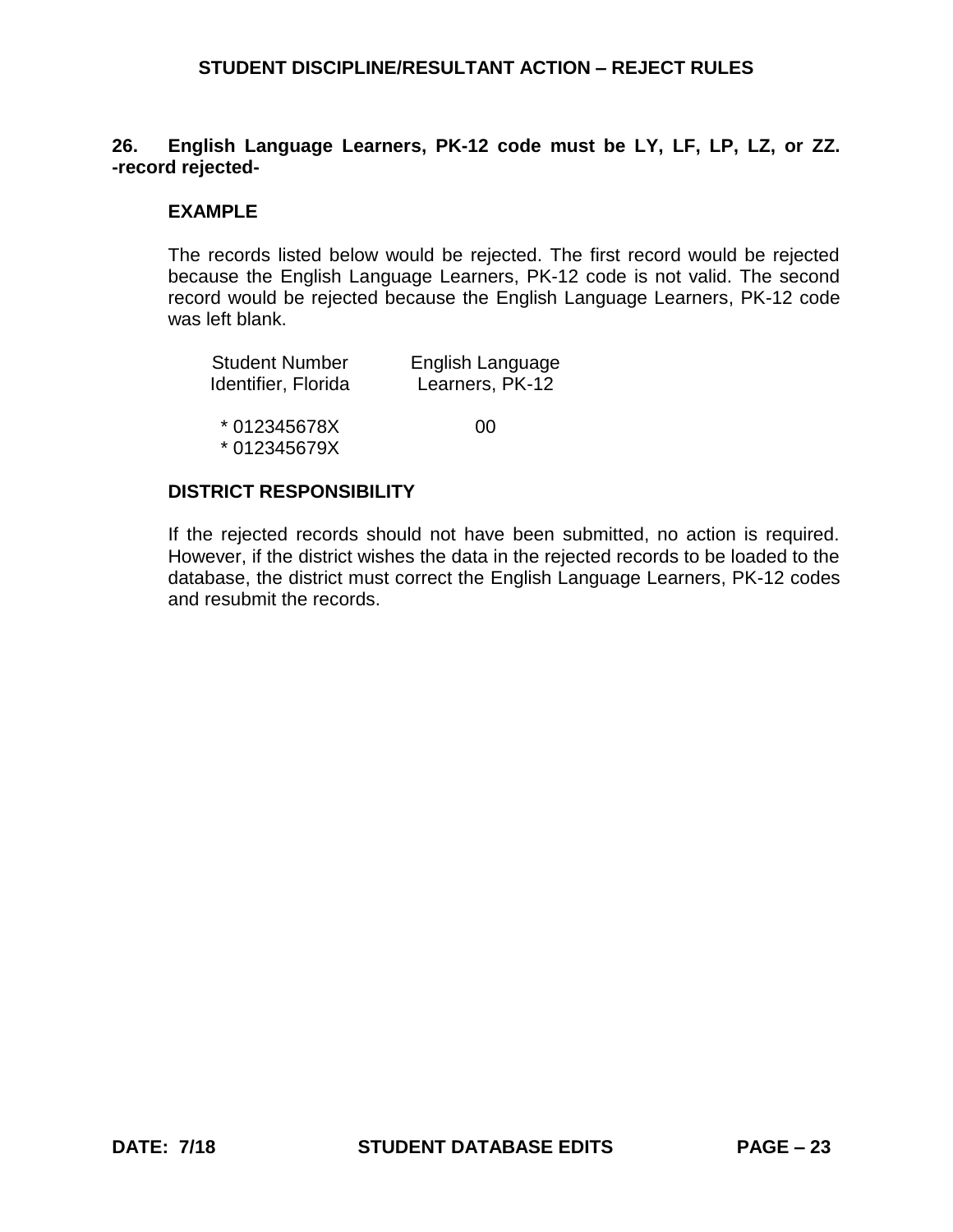# **27. Lunch Status Must be 0, 1, 3, 4, C, D, E, F, N or R. -record rejected-**

## **EXAMPLE**

Both records listed below would be rejected because the Lunch Status codes are invalid.

| <b>District</b> | <b>Student</b> |        |               |
|-----------------|----------------|--------|---------------|
| Number,         | <b>Number</b>  | Survey |               |
| Current         | Identifier,    | Period | Lunch         |
| Enrollment      | Florida        | Code   | <b>Status</b> |
| * 01            | 012345678X     | 2      | 5             |
| * በ1            | 012345679X     | 2      | K             |

### **DISTRICT RESPONSIBILITY**

If the rejected records should not have been submitted, no action is required. However, if the district wishes the data in the rejected records to be loaded to the database, the district must correct the Lunch Status codes and resubmit the records.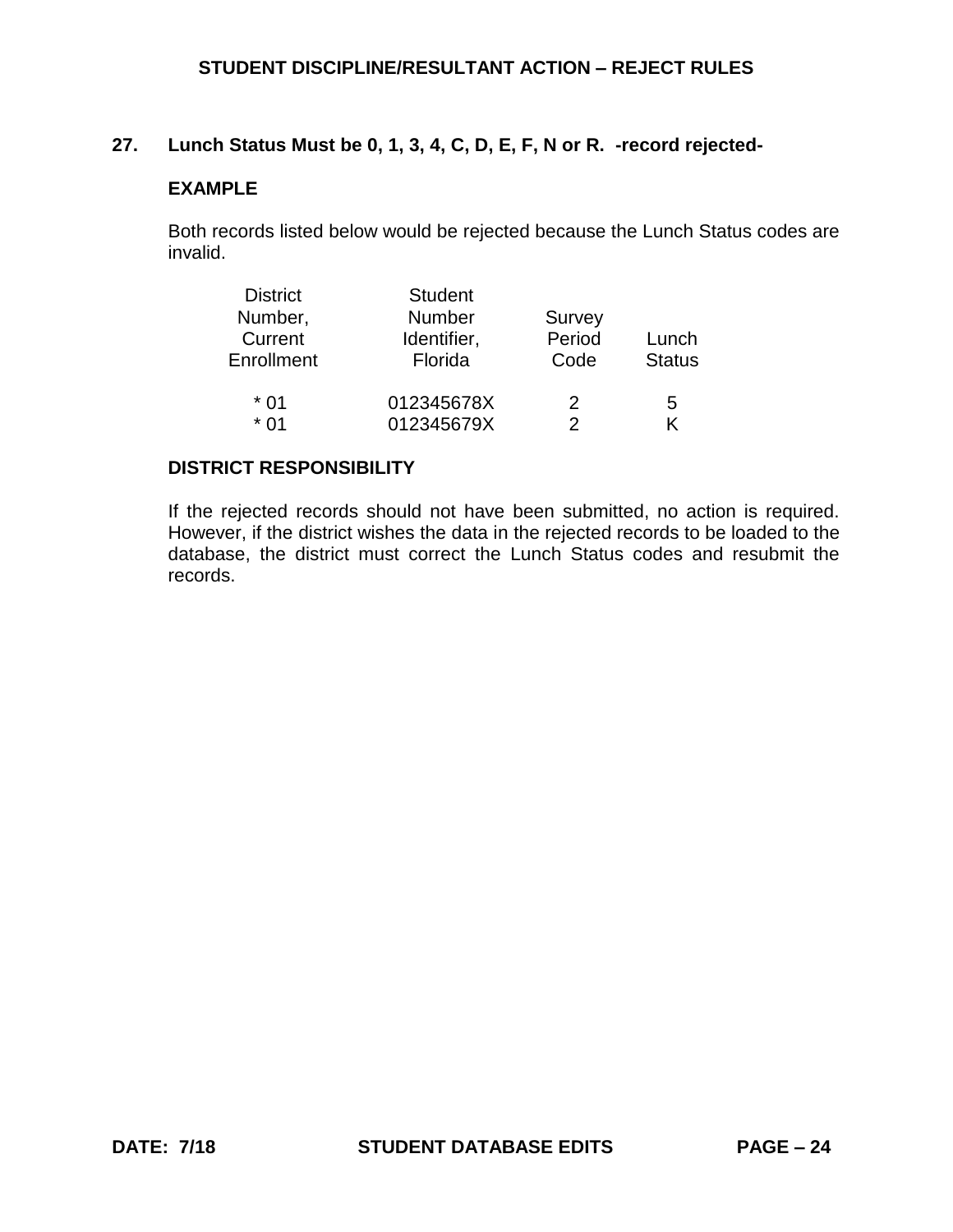#### **28. Birth Date must be less than or equal to the survey date. -record rejected-**

### **EXAMPLE**

If the survey week for the records listed below were October 8-12, 2002, the first record would be rejected because the Birth Date is not less than the Survey Date. The second and third records would be loaded to the database assuming no other reject rule would cause their rejection.

| <b>Student</b> |               |      |                   |
|----------------|---------------|------|-------------------|
| Number         | Survey        |      |                   |
| Identifier,    | Period        |      |                   |
| Florida        | Code          | Year | <b>Birth Date</b> |
| * 012345677X   | 2             | **** | 11042002          |
| 124356788X     | $\mathcal{P}$ | **** | 03121991          |
| 123547279X     | 2             | **** | 08111992          |
|                |               |      |                   |

\*\*\*\* = Valid fiscal year for data submission.

### **DISTRICT RESPONSIBILITY**

If the rejected record should not have been submitted, no action is required. However, if the district wishes the data in the rejected record to be loaded to the database, the district must correct the Birth Date and resubmit the record.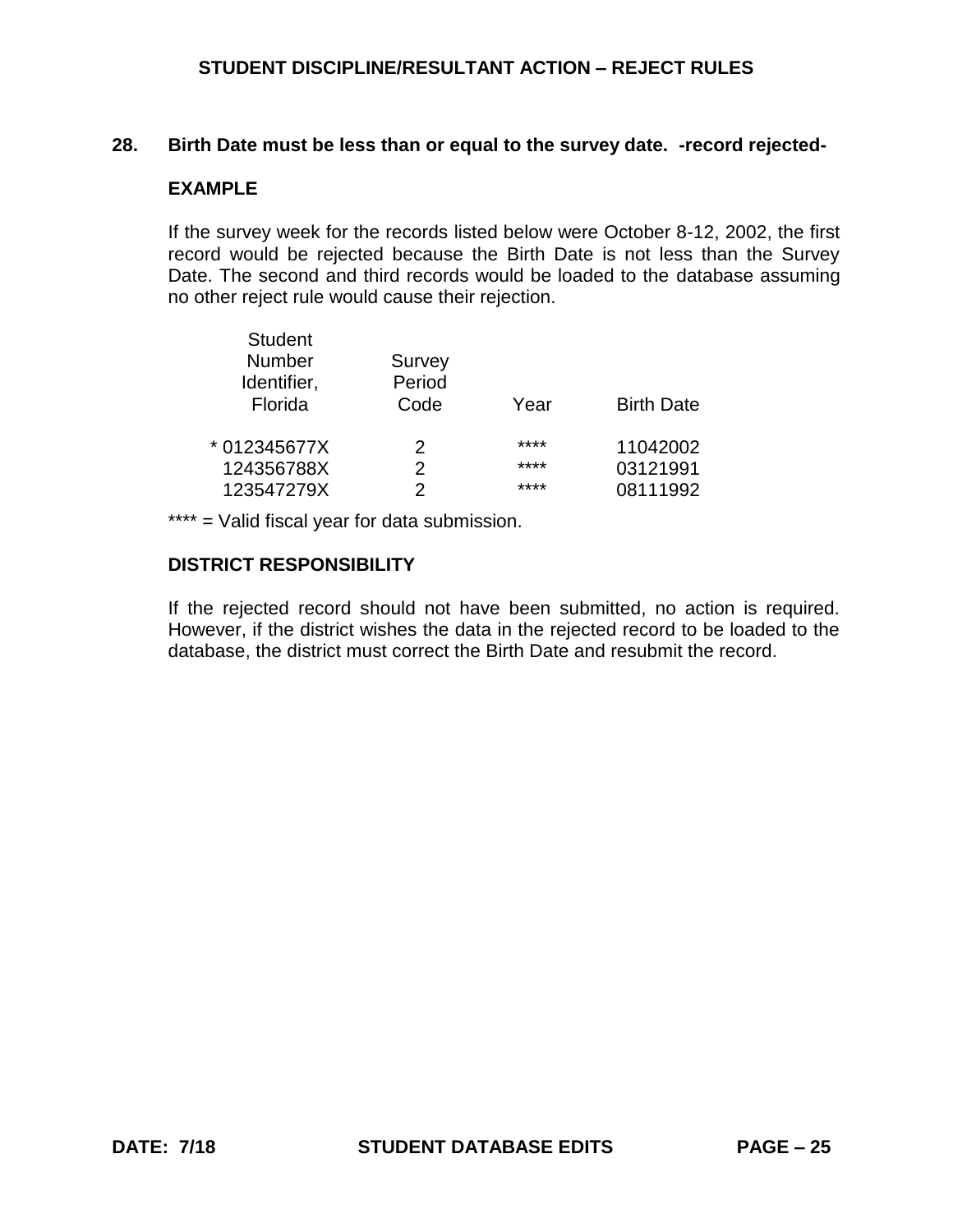## **29. If Survey Period Code = 2 or 3, Grade Level code must be PK, KG or 01-12. If Survey Period Code = 5, Grade Level code must be PK, KG or 01-12. -record rejected-**

# **EXAMPLE**

The records listed below would be rejected. The first record would be rejected because the Grade Level code is invalid. The second record would be rejected because the Grade Level code was left blank.

| <b>Student Number</b> | Grade |
|-----------------------|-------|
| Identifier, Florida   | Level |
|                       |       |
| *012345678X           | K     |
| *012345679X           |       |

## **DISTRICT RESPONSIBILITY**

If the rejected records should not have been submitted, no action is required. However, if the district wishes the data in the rejected records to be loaded to the database, the district must correct the Grade Level codes and resubmit the records.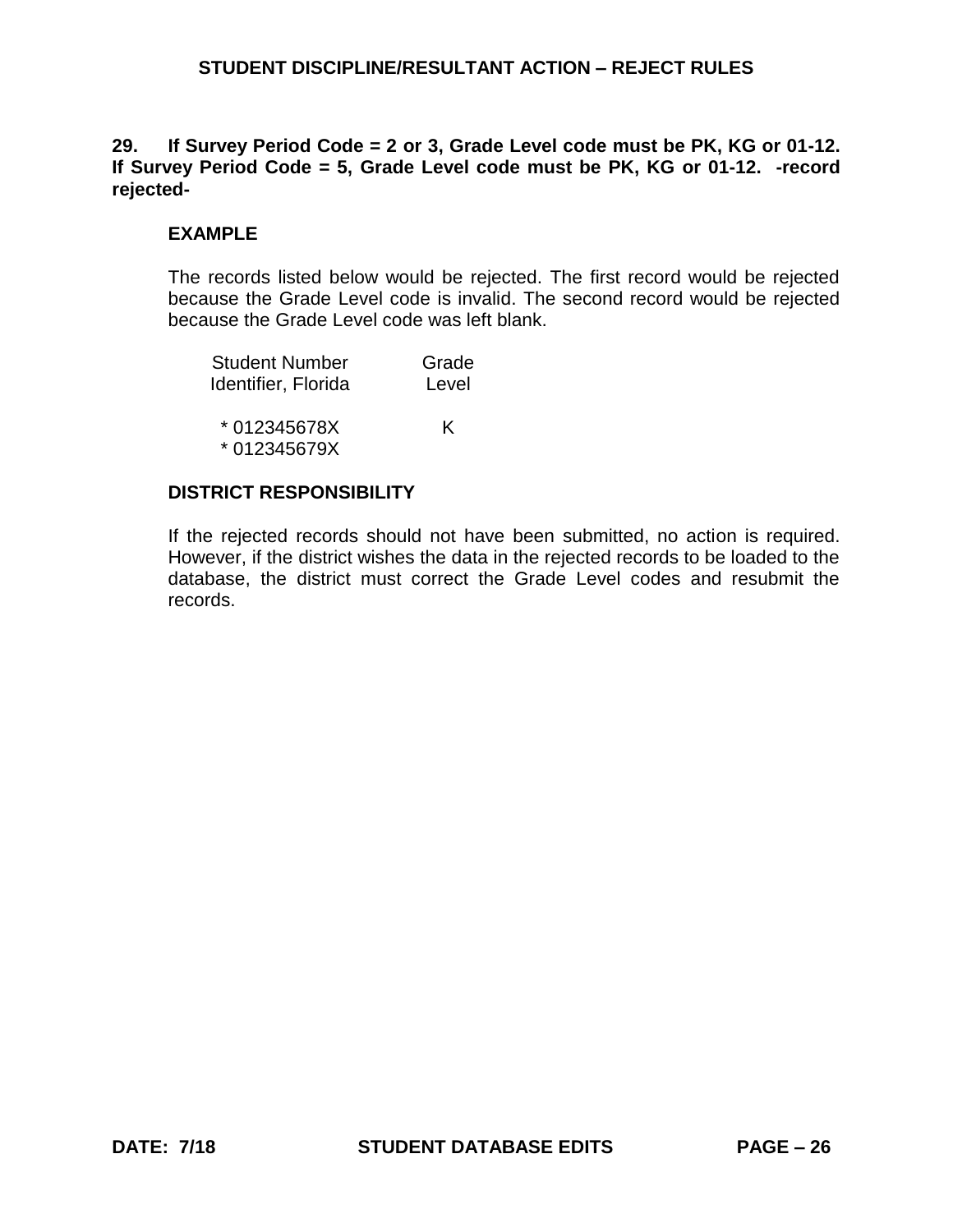## **2A. If the Discipline/Resultant Action code is U, the Duration, Discipline Action must be greater than zero and less than or equal to 45. –reject record-**

#### **EXAMPLE**

The first and third records listed below would be loaded to the database assuming no other reject rule would cause their rejection. The second record would be rejected because the Duration, Discipline Action is greater than 45.

| <b>Student Number</b><br>Identifier, Florida | Discipline/<br><b>Resultant Action</b><br>Code | Duration,<br><b>Discipline</b><br>Action |
|----------------------------------------------|------------------------------------------------|------------------------------------------|
| 12345678X                                    | U                                              | 010                                      |
| 22345678X                                    | U                                              | 050                                      |
| 32345678X                                    |                                                | 045                                      |
|                                              |                                                |                                          |

### **DISTRICT RESPONSIBILITY**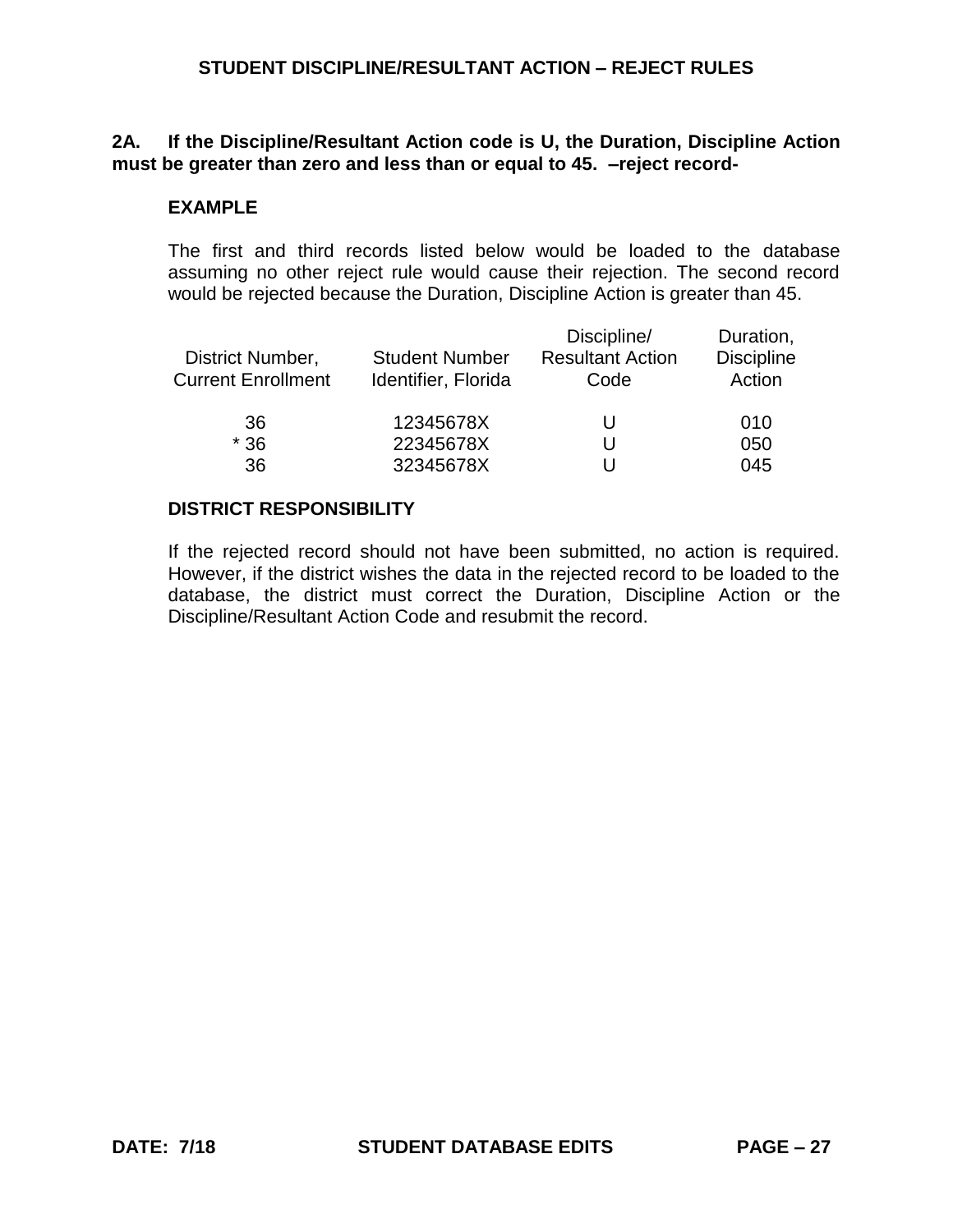**2B. There must be a valid association between the Grade Level listed below and the student's age. For Survey Periods 2 and 3, age will be determined as of Date Certain (Friday) of the survey period. For Survey Period 5, age will be determined as of June 30.**

| <b>Grade Level</b>                     | Age                        |
|----------------------------------------|----------------------------|
| РK                                     | not equal to $9+$          |
|                                        | not equal to $0-3$ , $11+$ |
|                                        | not equal to $0-4$ , $12+$ |
|                                        | not equal to 0-4, 13+      |
|                                        | not equal to 0-4, 14+      |
|                                        | not equal to $0-4$ , $15+$ |
| --------------------------------       | not equal to $0-4$ , $16+$ |
|                                        | not equal to $0-4$ , $18+$ |
|                                        | not equal to $0-4$ , $19+$ |
|                                        | not equal to $0-4$ , $20+$ |
|                                        | not equal to $0-4$ , $27+$ |
|                                        | not equal to $0-4$ , $28+$ |
|                                        | not equal to 0-4, 29+      |
| -------------------------------------- | not equal to $0-4$ , $30+$ |

**–record rejected-**

### **EXAMPLE**

The records below without an asterisk would be loaded to the database assuming no other reject rule would cause their rejection. The records below which are marked with an asterisk would be rejected because of the invalid association between the Grade Level of the student and the student's Birth Date.

| <b>Student</b><br><b>Number</b><br>Identifier,<br>Florida | Year | Grade<br>Level | <b>Birth</b><br>Date |
|-----------------------------------------------------------|------|----------------|----------------------|
| * 123456788X                                              | 0405 | 02             | 02021990             |
| 123456786X                                                | 0405 | 08             | 05062003             |
| 123456785X                                                | 0405 | <b>PK</b>      | 12022003             |
| * 123456789X                                              | 0405 | 12             | 08172014             |
|                                                           |      |                |                      |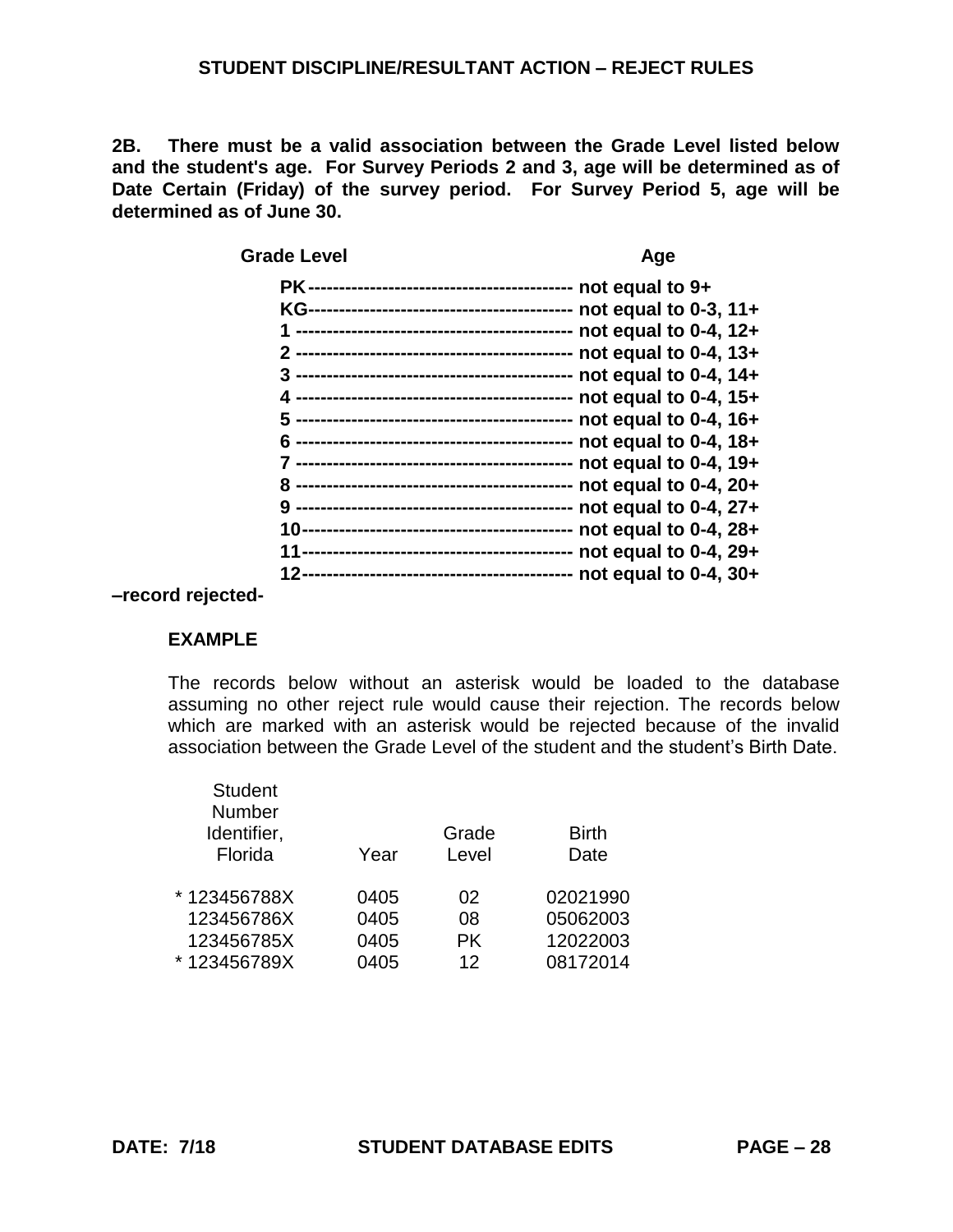### **DISTRICT RESPONSIBILITY**

If the rejected records should not have been submitted, no action is required. However, if the district wishes the data in the rejected records to be loaded to the database, the district must correct the students' Grade Level or Birth Date and resubmit the records.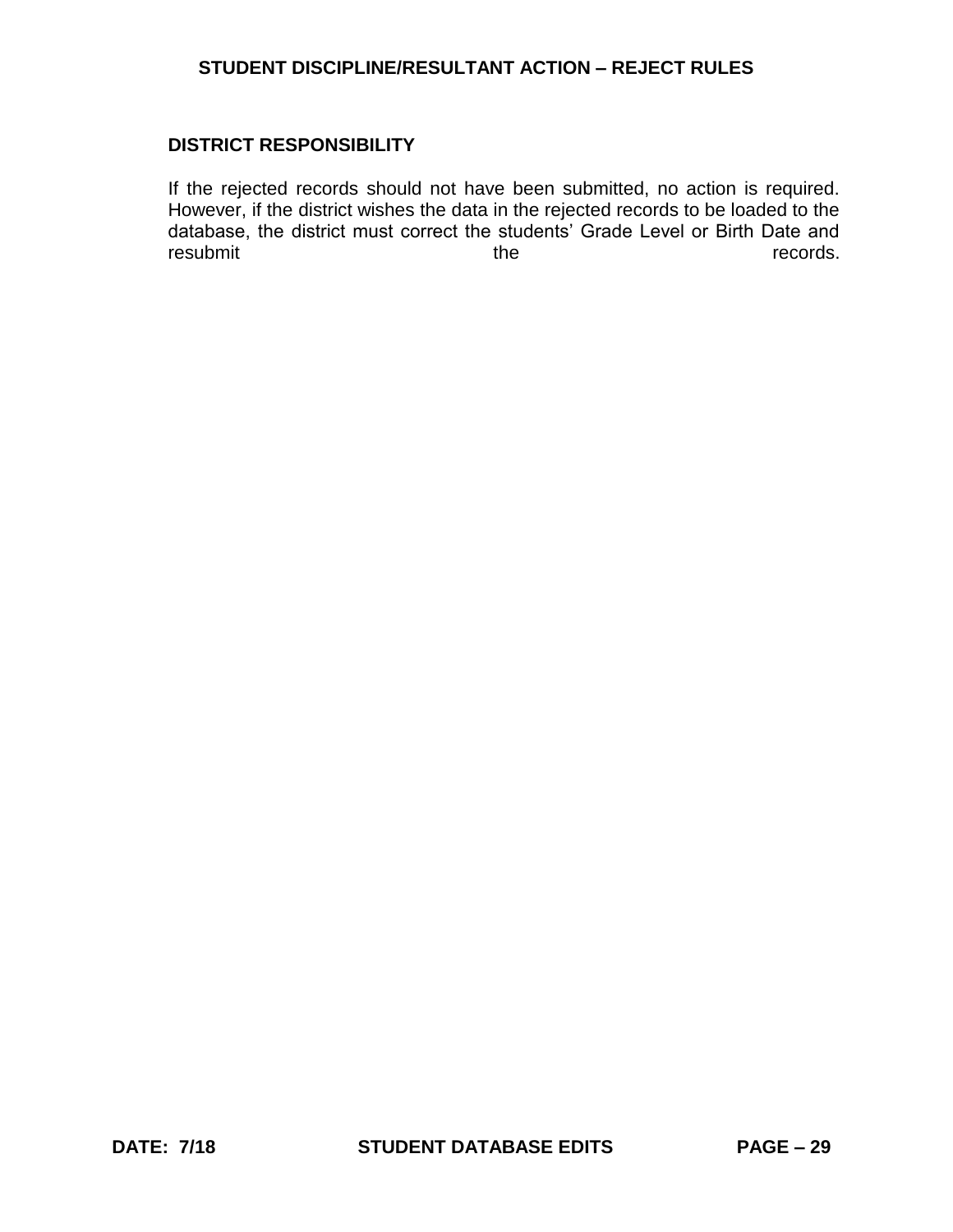## **2C. If the Discipline/Resultant Action code is H, then Duration, Discipline Action must be greater than zero and less than or equal to 90. -record rejected-**

### **EXAMPLE**

The first record listed below would be loaded to the database assuming no other reject rule would cause its rejection. The second and third records would be rejected because the Duration, Discipline Action is equal to 0 or greater than 90.

| District Number,<br><b>Current Enrollment</b> | <b>Student Number</b><br>Identifier, Florida | Discipline/<br><b>Resultant Action</b><br>Code | Duration,<br><b>Discipline</b><br>Action |
|-----------------------------------------------|----------------------------------------------|------------------------------------------------|------------------------------------------|
| 36                                            | 123456789X                                   | н                                              | 008                                      |
| $*36$                                         | 223456789X                                   | н                                              | 000                                      |
| $*36$                                         | 476543219X                                   | н                                              | 103                                      |

#### **DISTRICT RESPONSIBILITY**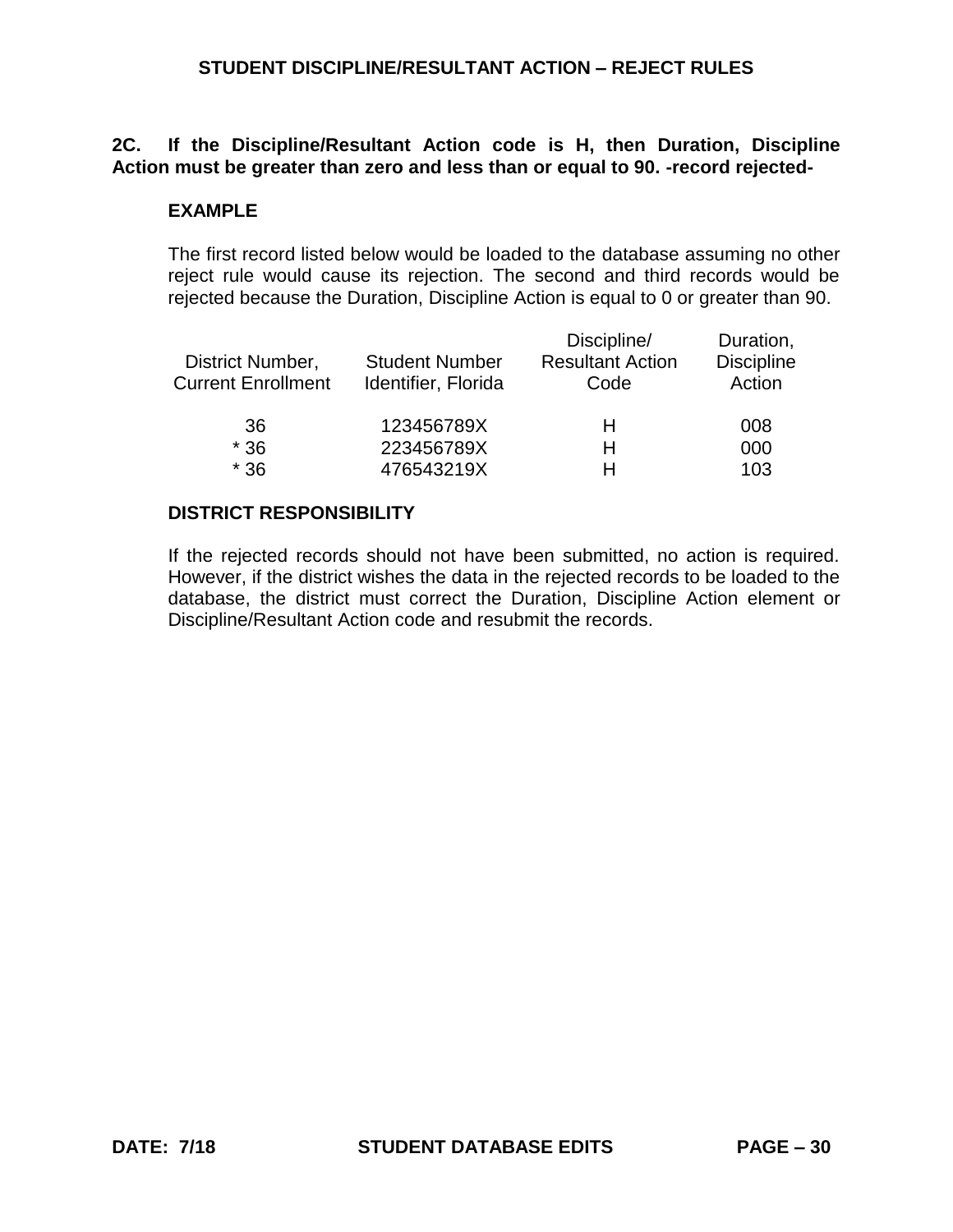**2D. The Student Number Identifier, Local may be any combination of letters, numbers and blanks. (All blanks are allowable.) It must be left-justified with trailing blanks. -record rejected-**

## **EXAMPLE**

The first three records listed below would be loaded to the database assuming no other edit would cause their rejection. The fourth record would be rejected because the Student Number Identifier, Local contains a symbol (@). The fifth record would be rejected because it is right-justified rather than left-justified.

| <b>District</b> | <b>Student</b> |
|-----------------|----------------|
| Number,         | Number         |
| Current         | Identifier,    |
| Enrollment      | Local          |
| 01              | 0123456789     |
| 0 <sub>1</sub>  | ABC123DEF9     |
| 01              | 3001 28K       |
| 01              | 2121@xyz       |
|                 | 123456         |
|                 |                |

#### **DISTRICT RESPONSIBILITY**

If the rejected records should not have been submitted, no action is required. However, if the district wishes the data in the rejected records to be loaded to the database, the district must correct the Student Number Identifier, Local and resubmit the records.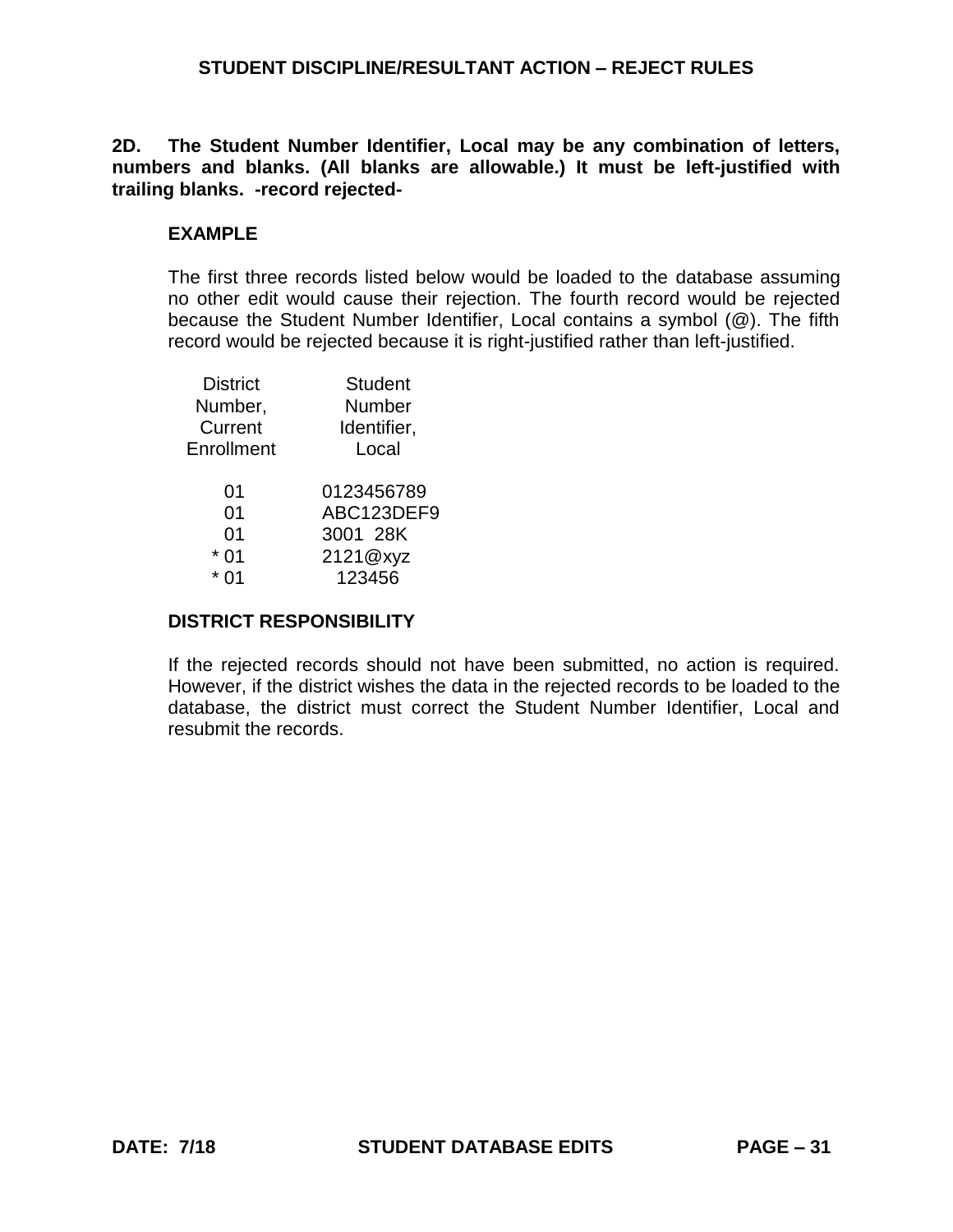**2F. School Number, Where Discipline/Resultant Action Occurred must be numeric and a valid school number in the range 0001 to 9899, excluding 9001. -record rejected-**

### **EXAMPLE**

The third record listed below would be loaded to the database assuming no other reject rule would cause its rejection. The first two records below would be rejected because the School Number, Where Discipline/Resultant Action Occurred is invalid.

| District Number,<br><b>Current Enrollment</b> | <b>Student Number</b><br>Identifier, Florida | School Number, Where<br>Discipline/Resultant<br><b>Action Occurred</b> |
|-----------------------------------------------|----------------------------------------------|------------------------------------------------------------------------|
| $*40$                                         | 401234567X                                   | C <sub>201</sub>                                                       |
| $*40$                                         | 401234568X                                   | 9999                                                                   |
| 40                                            | 401234569X                                   | 0021                                                                   |

#### **DISTRICT RESPONSIBILITY**

If the rejected records should not have been submitted, no action is required. However, if the district wishes the data in the rejected records to be loaded to the database, the district should correct the School Number, Where Discipline/Resultant Action Occurred and resubmit the records.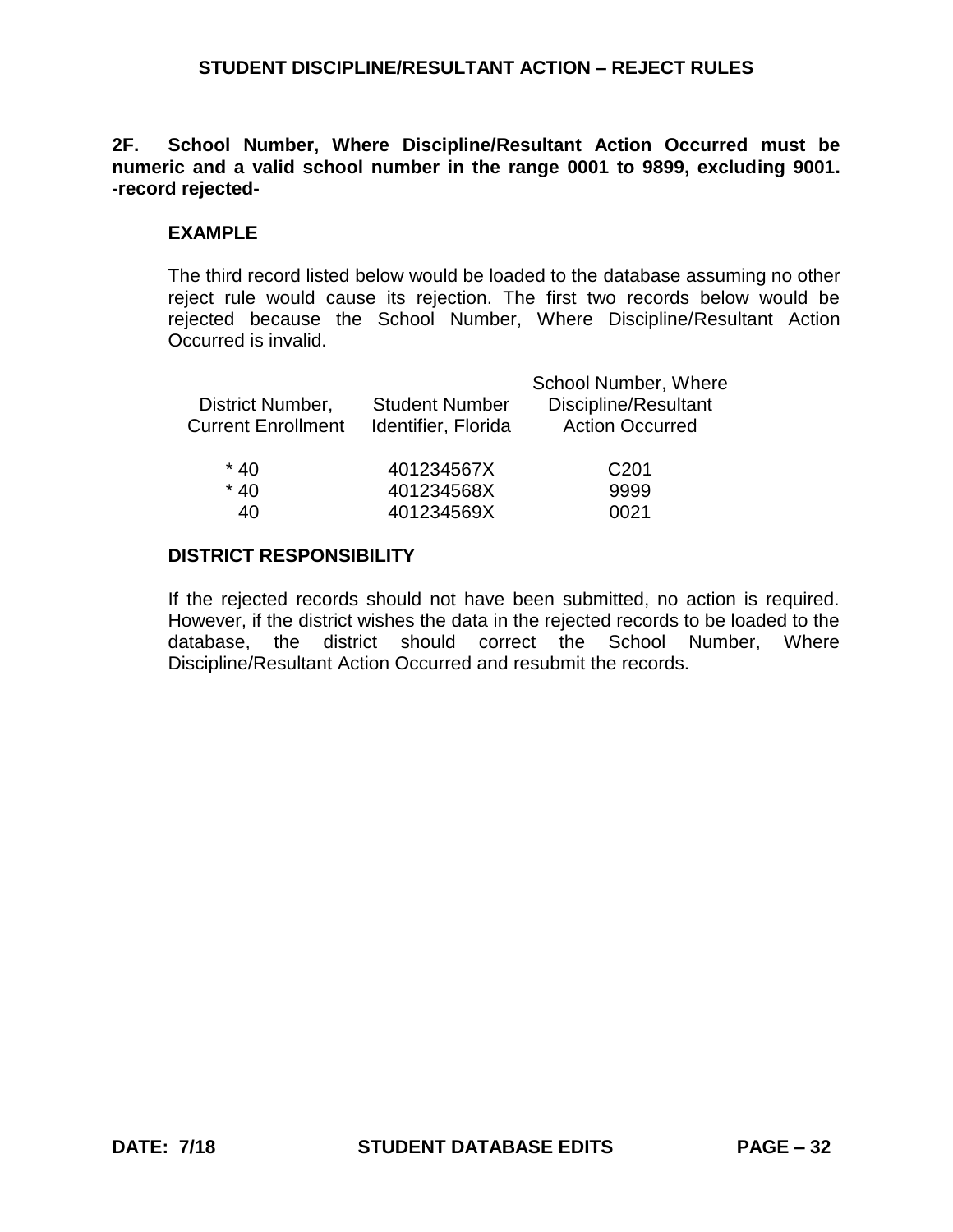#### **2G. Student, Involved in Bullying must be Y or N. -record rejected-**

### **EXAMPLE**

The first two records listed below would be loaded to the database assuming no other reject rule would cause their rejection. The third record would be rejected because Student, Involved in Bullying is not a valid code.

|                           | School Number, |            | Student,        |
|---------------------------|----------------|------------|-----------------|
| District Number,          | Current        | Incident,  | Involved in     |
| <b>Current Enrollment</b> | Enrollment     | Identifier | <b>Bullying</b> |
| 01                        | 0271           | 00000001   |                 |
| 01                        | 0271           | 00000002   | N               |
| * በ1                      | <b>N271</b>    | 00000003   |                 |

#### **DISTRICT RESPONSIBILITY**

If the rejected record should not have been submitted, no action is required. However, if the district wishes the data in the rejected record to be loaded to the database, the district must correct the Student, Involved in Bullying code and resubmit the record.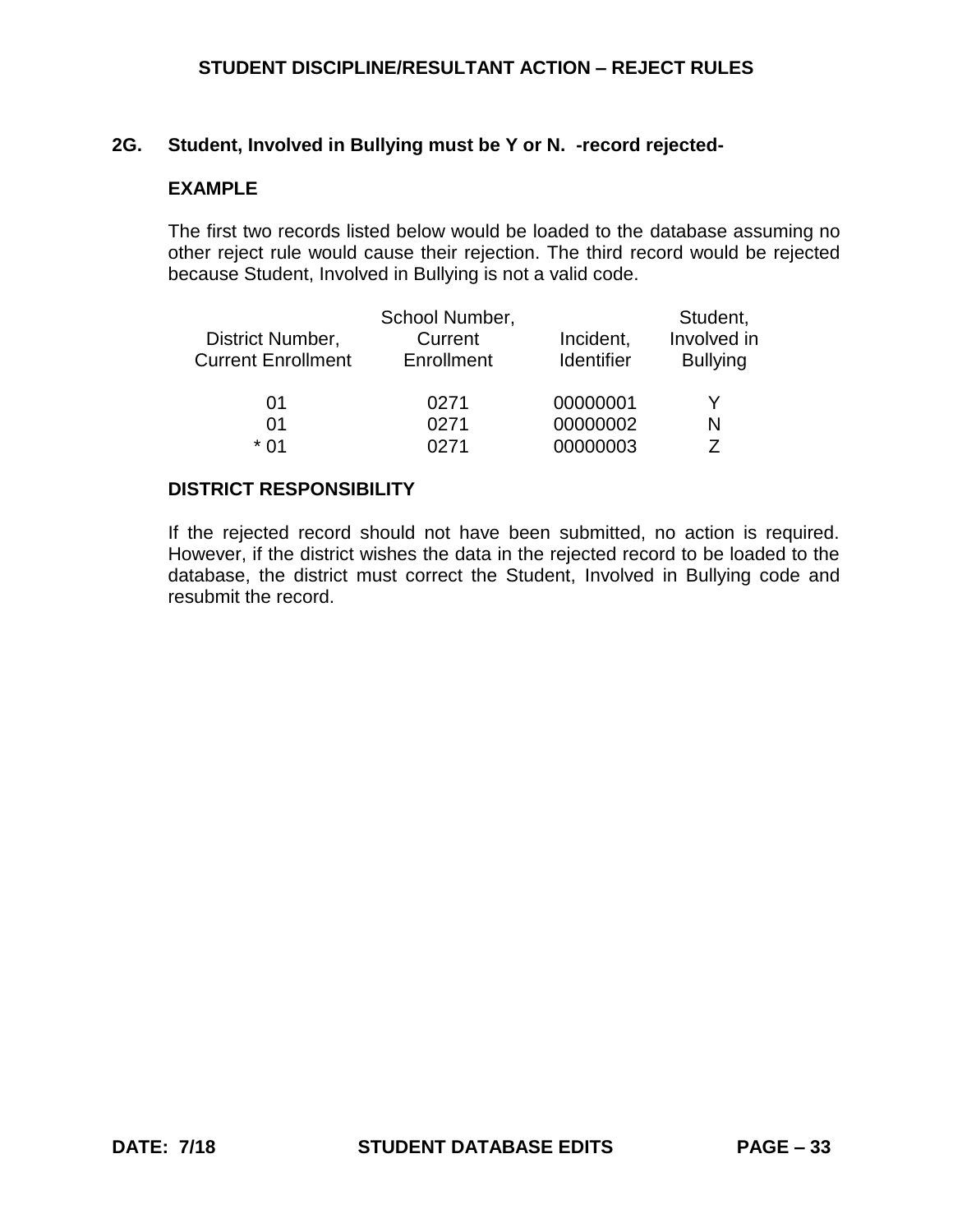# **2H. School Number, Where Incident Occurred must be numeric in the range 0001 – 9899. -record rejected-**

### **EXAMPLE**

The first two records listed below would be loaded to the database assuming no other reject rule would cause their rejection. The third record would be rejected because the School Number, Where Incident Occurred is not in the appropriate numerical range. The fourth record would be rejected because the School Number, Where Incident Occurred is not numeric.

|                           | School Number, |                        |
|---------------------------|----------------|------------------------|
| District Number,          | Where Incident | <b>Student Number,</b> |
| <b>Current Enrollment</b> | Occurred       | Identifier, Florida    |
| በ1                        | 0271           | 401234567X             |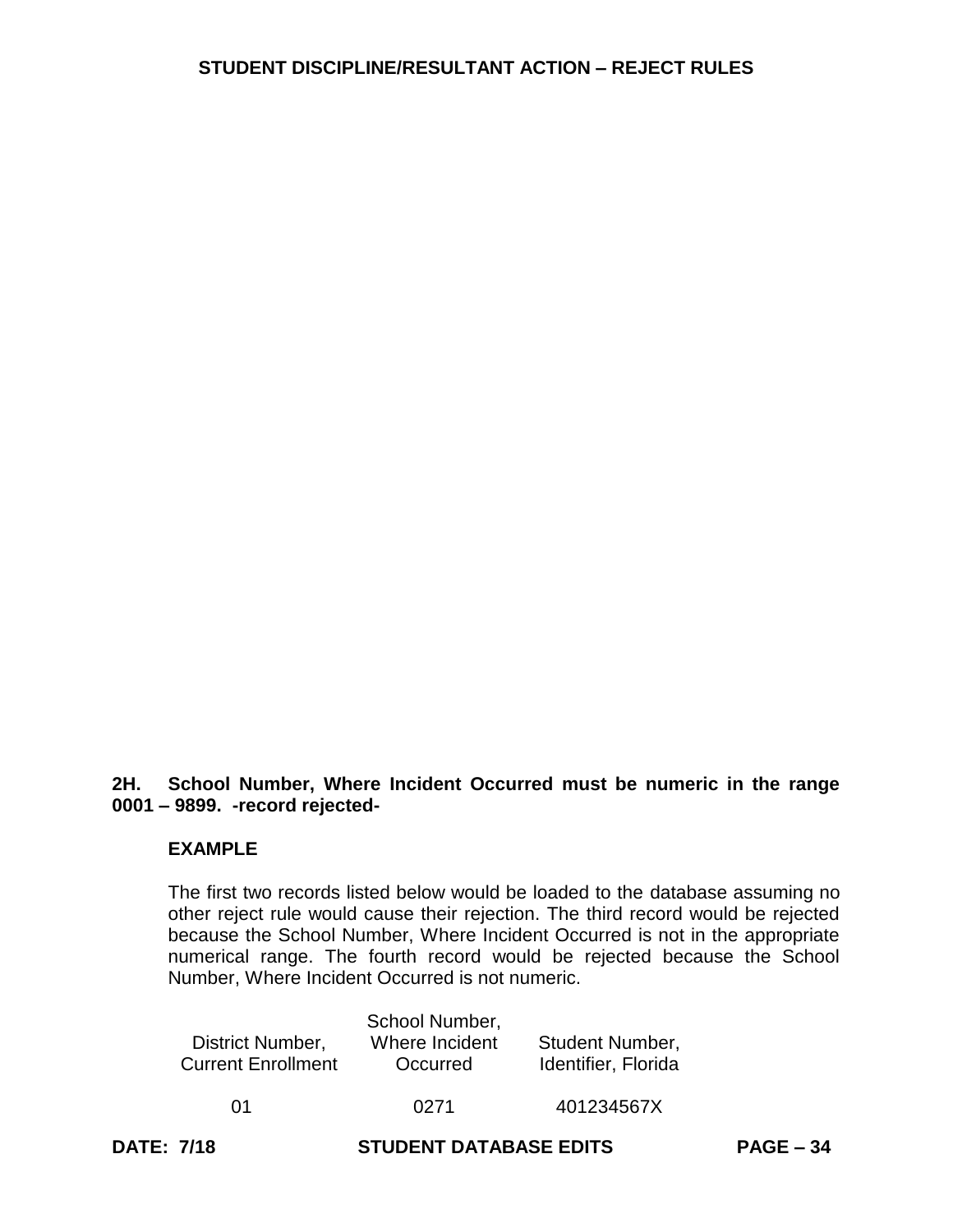| .N1         | 0271  | 401234568X |
|-------------|-------|------------|
| <u>* በ1</u> | 9999  | 401234569X |
| * በ1        | C.901 | 401234561X |

## **DISTRICT RESPONSIBILITY**

If the rejected records should not have been submitted, no action is required. However, if the district wishes the data in the rejected records to be loaded to the database, the district must correct the School Number, Where Incident Occurred and resubmit the records.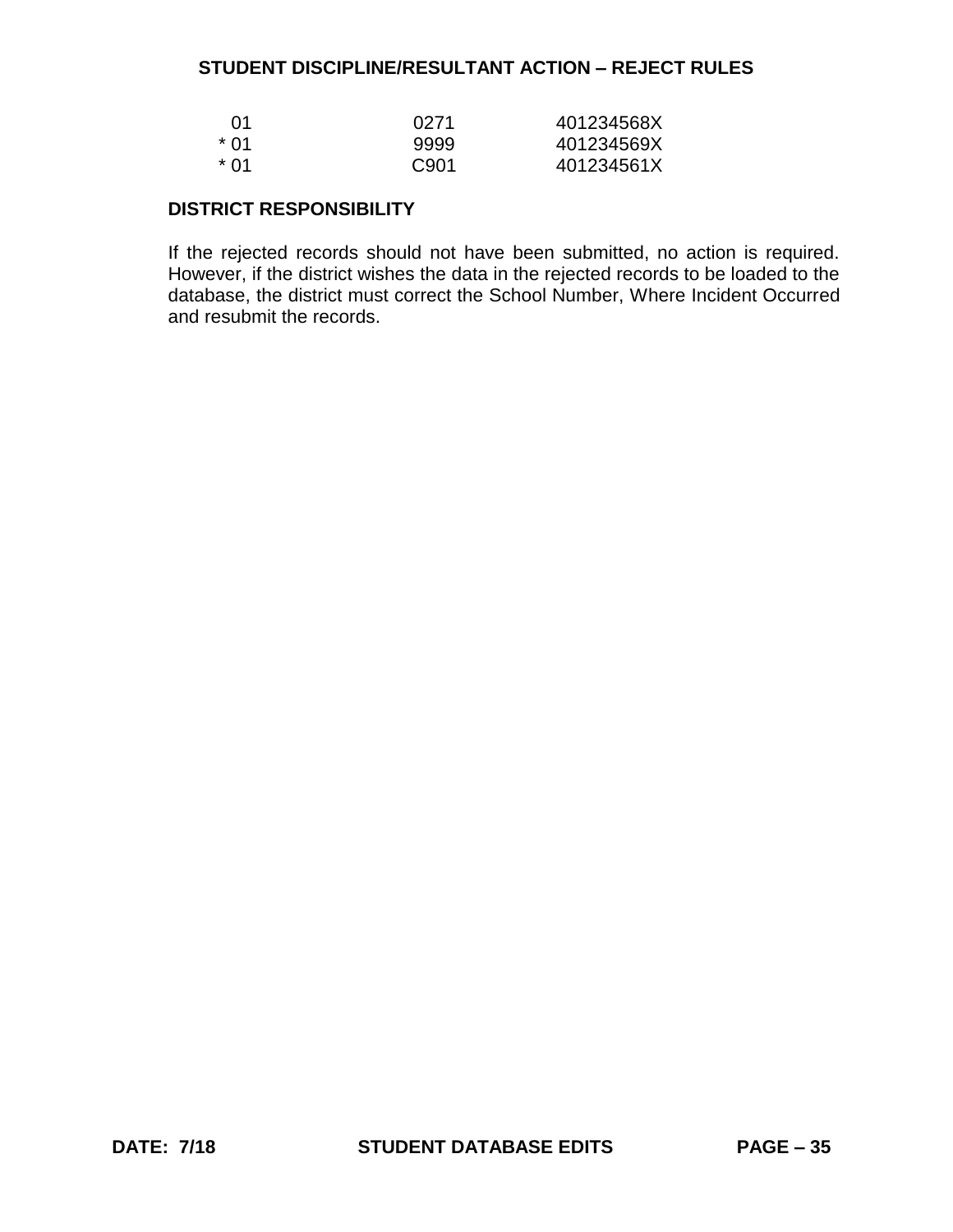**2I. School Number, Where Incident Occurred must exist on the Master School Identification File as a valid active school in the District Number, Current Enrollment, excluding 3518. -record rejected-**

## **EXAMPLE**

The first two records listed below would be loaded to the database assuming no other reject rule would cause their rejection. The third record would be rejected because the School Number, Where Incident Occurred is not a valid active school number for the district.

| District Number,<br><b>Current Enrollment</b> | School Number,<br>Where Incident<br>Occurred | Student Number,<br>Identifier, Florida |
|-----------------------------------------------|----------------------------------------------|----------------------------------------|
| 01                                            | 0271                                         | 401234567X                             |
| 01                                            | 0271                                         | 401234568X                             |
| * በ1                                          | 0062                                         | 401234569X                             |

### **DISTRICT RESPONSIBILITY**

If the rejected record should not have been submitted, no action is required. However, if the district wishes the data in the rejected record to be loaded to the database, the district must correct the School Number, Where Incident Occurred and resubmit the record.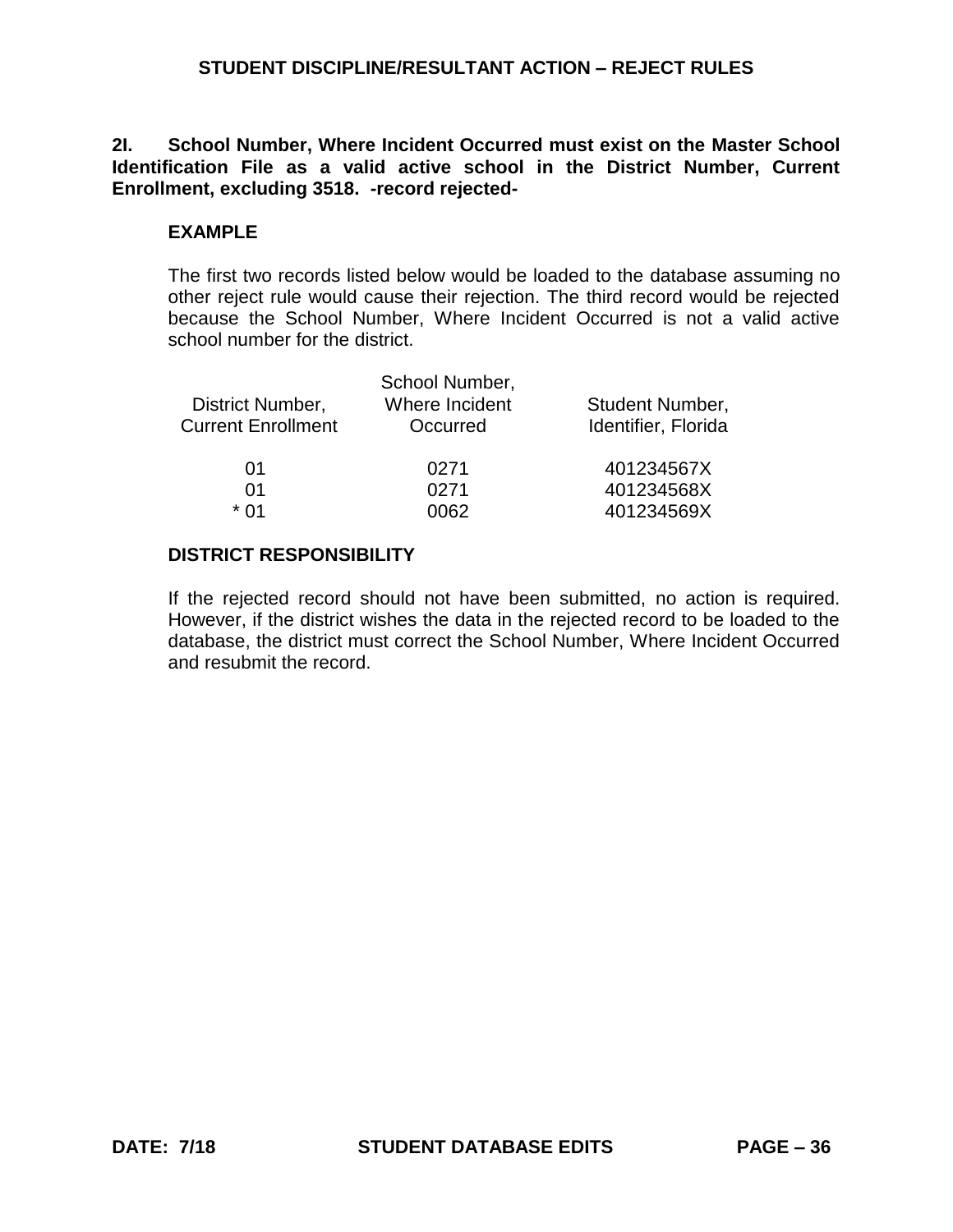## **2J. Zero-Tolerance: Expulsions code must be Y, N or Z. -record rejected-**

## **EXAMPLE**

The first two records listed below would be loaded to the database assuming no other reject rule would cause their rejection. The third record would be rejected because the Zero-Tolerance: Expulsions code is not a valid code.

| District Number,          | <b>Student Number,</b> | Zero-Tolerance:   |
|---------------------------|------------------------|-------------------|
| <b>Current Enrollment</b> | Identifier, Florida    | <b>Expulsions</b> |
| 01                        | 401234567X             |                   |
| 01                        | 401234568X             |                   |
| * በ1                      | 401234569X             | G                 |

### **DISTRICT RESPONSIBILITY**

If the rejected record should not have been submitted, no action is required. However, if the district wishes the data in the rejected record to be loaded to the database, the district must correct the Zero-Tolerance: Expulsions code and resubmit the record.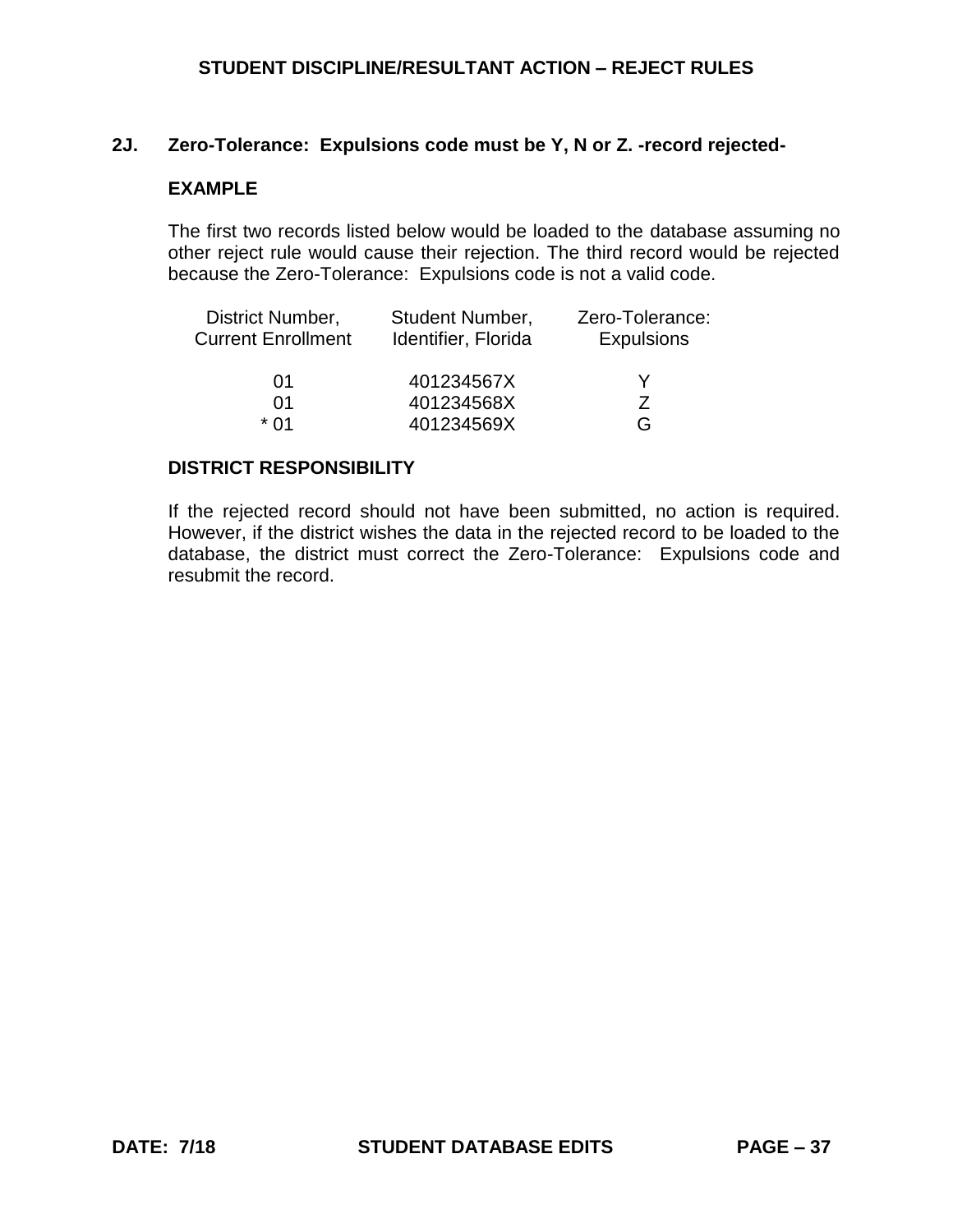## **2K. If the Zero-Tolerance: Expulsions code is Y or N, then Discipline/Resultant Action Code must be E, F or U. If the Discipline/Resultant Action Code is E, F or U then the Zero-Tolerance: Expulsions code must be Y or N. -record rejected-**

## **EXAMPLE**

The first and second records listed below would be loaded to the database assuming no other reject rule would cause their rejection. The third record would be rejected because the Discipline/Resultant Action code is not E, F or U.

|                       | Zero-                  | Discipline/        |
|-----------------------|------------------------|--------------------|
| <b>Student Number</b> | Tolerance:             | <b>Resultant</b>   |
| Identifier, Florida   | <b>Expulsions Code</b> | <b>Action Code</b> |
| 12345678X             |                        |                    |
| 22345678X             | N                      |                    |
| 47654321X             |                        |                    |
|                       |                        |                    |

## **DISTRICT RESPONSIBILITY**

If the rejected record should not have been submitted, no action is required. However, if the district wishes the data in the rejected record to be loaded to the database, the district must correct the Discipline/Resultant Action Code or the Zero-Tolerance: Expulsions code and resubmit the record.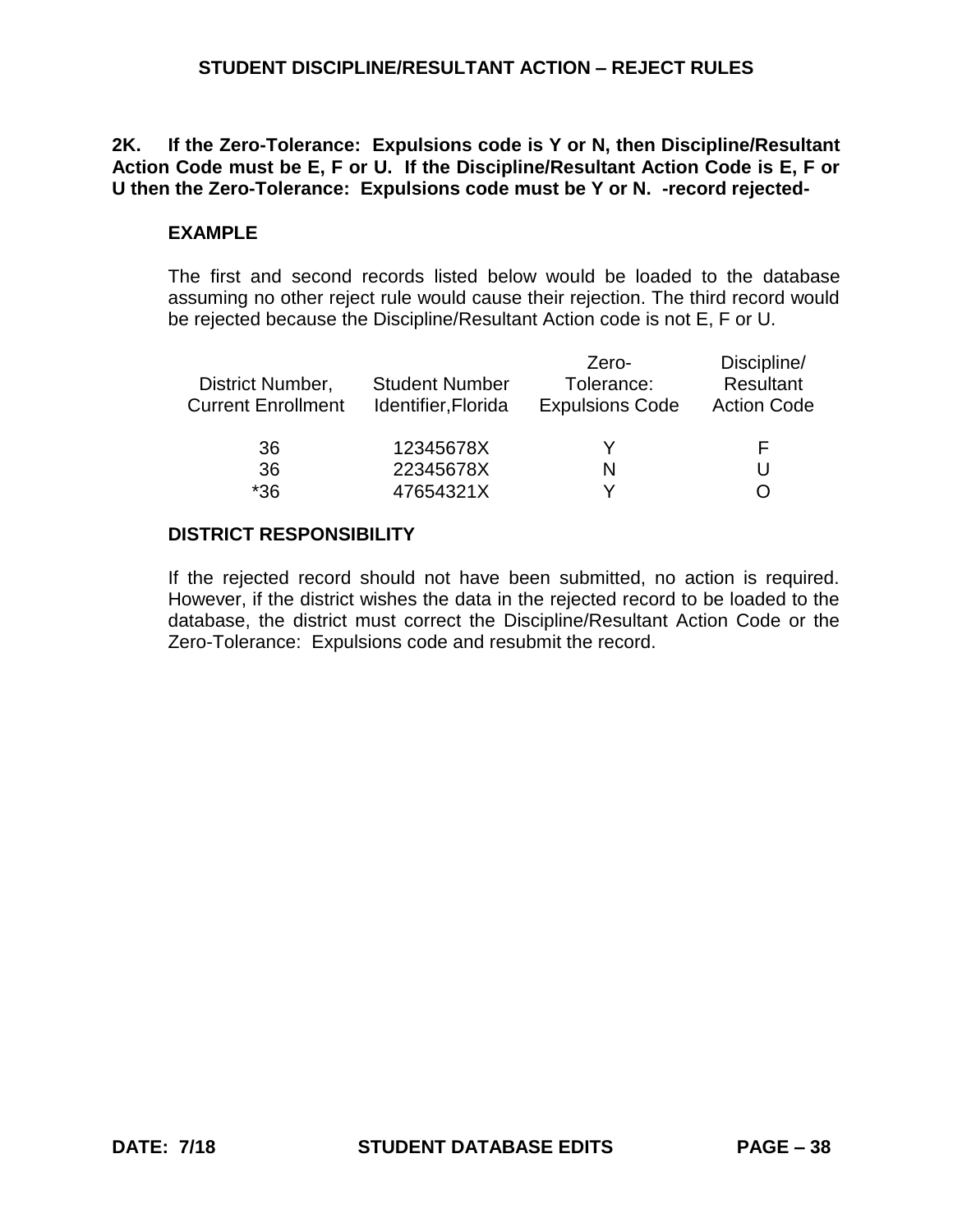**2L. Florida Education Identifier (FLEID) is alphanumeric and must be entered as "FL" in the first 2 positions followed by twelve numeric digits. No blanks, spaces or all zeros for the twelve numeric digits are allowable. -record rejected-**

### **EXAMPLE**

The first two records listed below would be loaded to the database assuming no other reject rule would cause their rejection. The third record would be rejected because the Florida Education Identifier (FLEID) is not a valid FLEID.

| District Number,<br><b>Current Enrollment</b> | <b>Student Number</b><br>Identifier, Florida | <b>Florida Education</b><br><b>Identifier</b> |
|-----------------------------------------------|----------------------------------------------|-----------------------------------------------|
| 01                                            | 012345677X                                   | FL340945895734                                |
| 01                                            | 012345678X                                   | FL004583948567                                |
| * በ1                                          | 012345679X                                   | FL000000000000                                |

## **DISTRICT RESPONSIBILITY**

If the rejected record should not have been submitted, no action is required. However, if the district wishes the data in the rejected record to be loaded to the database, the district must correct the Florida Education Identifier and resubmit the record for processing.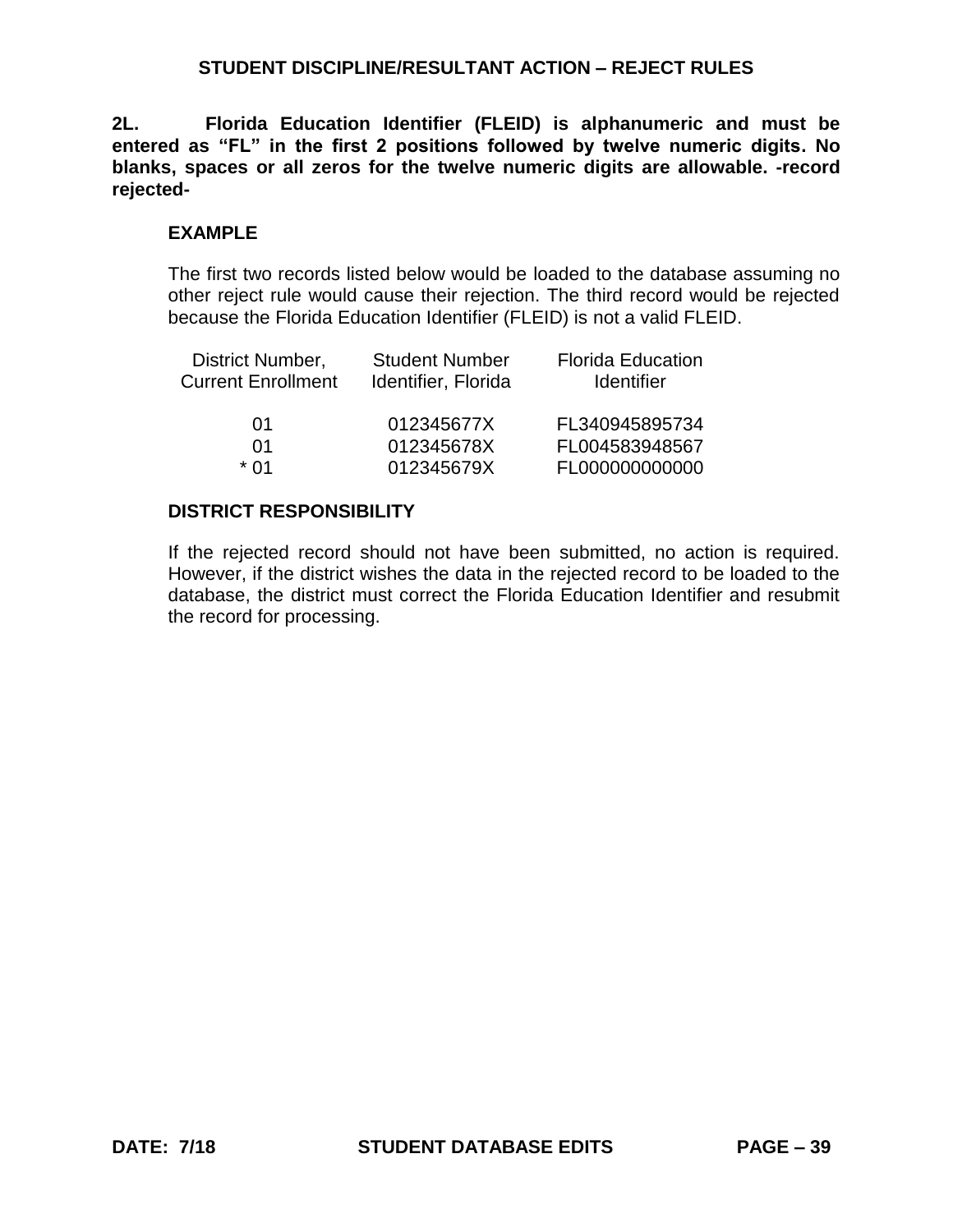**31. For surveys 2 and 3, each Student Discipline/Resultant Action record must have a matching Student Demographic record based on District Number, Current Enrollment; Student Number Identifier, Florida; Survey Period Code and School Year unless School Number/Current Enrollment is N998 or N999. For survey 5, each Student Discipline/Resultant Action record must have a matching Student Demographic and Student End of Year Status record based on District Number, Current Enrollment; Student Number Identifier, Florida; Survey Period Code and School Year unless School Number/Current Enrollment is N998 or N999. -state validation 3-**

### **EXAMPLE**

The first two records below would not pass this edit because they do not have matching Student Demographic records. The third record below would pass this edit because there is a matching Student Demographic Information record.

### *Student Discipline/Resultant Action*

| <b>District</b> | <b>Student</b> |               |        |
|-----------------|----------------|---------------|--------|
| Number,         | Number         | Survey        |        |
| Current         | Identifier,    | Period        | School |
| Enrollment      | Florida        | Code          | Year   |
| * 01            | 012345678X     | 5             | ****   |
| $*01$           | 012345692X     | $\mathcal{P}$ | ****   |
| ሰ1              | 012384567X     | 2             | ****   |

### *Student Demographic Information*

| <b>District</b> | <b>Student</b> |        |        |
|-----------------|----------------|--------|--------|
| Number,         | <b>Number</b>  | Survey |        |
| Current         | Identifier,    | Period | School |
| Enrollment      | Florida        | Code   | Year   |
|                 |                |        |        |
| በ1              | 012384567X     | 2      | ****   |
|                 |                |        |        |

\*\*\*\* = Valid fiscal year for data submission.

# **DISTRICT RESPONSIBILITY**

The district must delete the Student Discipline/Resultant Action records or add matching Student Demographic Information records.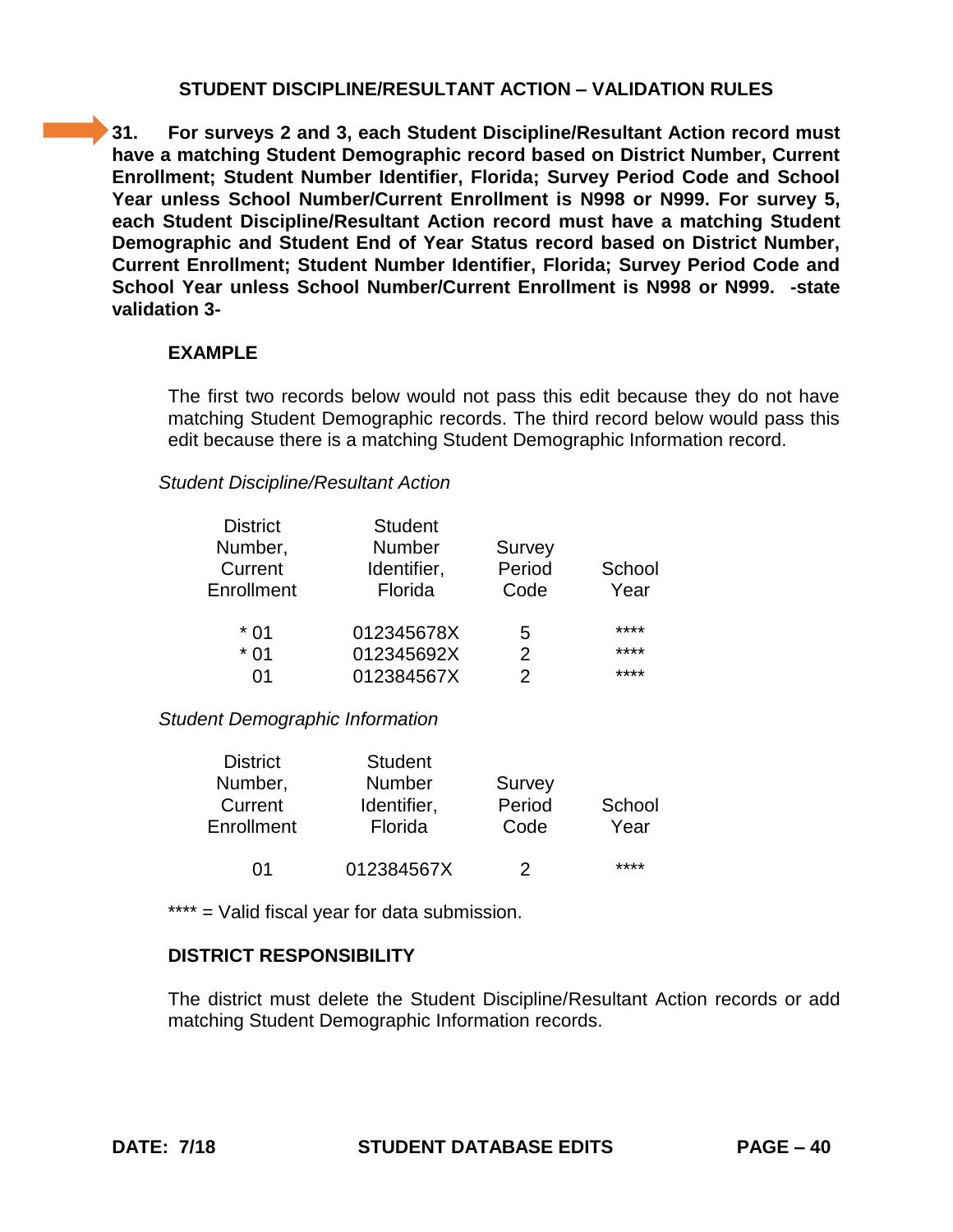**33. If the Student, Use of Drugs code is Y, then the Drug Description code on the matching Student Environmental Safety Incident Report (SESIR) format must be M, N or O. The records match is done using the District Number, Current Enrollment on the Student Discipline/Resultant Action format matched to the District Number, Reporting District on the SESIR format; along with matching School Year, Survey Period Code and Incident, Identifier. –validation report-**

### **EXAMPLE**

The first and third records listed below would meet the criteria specified in the edit above. The second record would cause a message to be generated because the Drug Description code is incorrect for the Student, Use of Drugs code reported.

#### *Student Discipline/Resultant Action Records*

| <b>District</b><br><b>Student</b><br>Number,<br>Number,<br>Current<br><b>Identifier</b><br>Enrollment<br>Florida |           | Incident,<br>Identifier | Student,<br>Use of,<br><b>Drugs</b> |
|------------------------------------------------------------------------------------------------------------------|-----------|-------------------------|-------------------------------------|
| 36                                                                                                               | 12345678X | 0000001                 | Y                                   |
| $*36$                                                                                                            | 22345678X | 0000002                 | Y                                   |
| 36                                                                                                               | 47654321X | 0000003                 |                                     |

### *School Environmental Safety Incident Report (SESIR) Records*

| District Number,          | School Number,          | Incident,         | Drug        |
|---------------------------|-------------------------|-------------------|-------------|
| <b>Reporting District</b> | Where Incident Occurred | <b>Identifier</b> | Description |
| 36                        | 0271                    | 00000001          | м           |
| $*36$                     | 0271                    | 00000002          |             |
| 36                        | በ271                    | 00000003          | М           |

#### **DISTRICT RESPONSIBILITY**

The district should review the Student, Use of Drugs code and the Drug Description code and correct the code that is in error.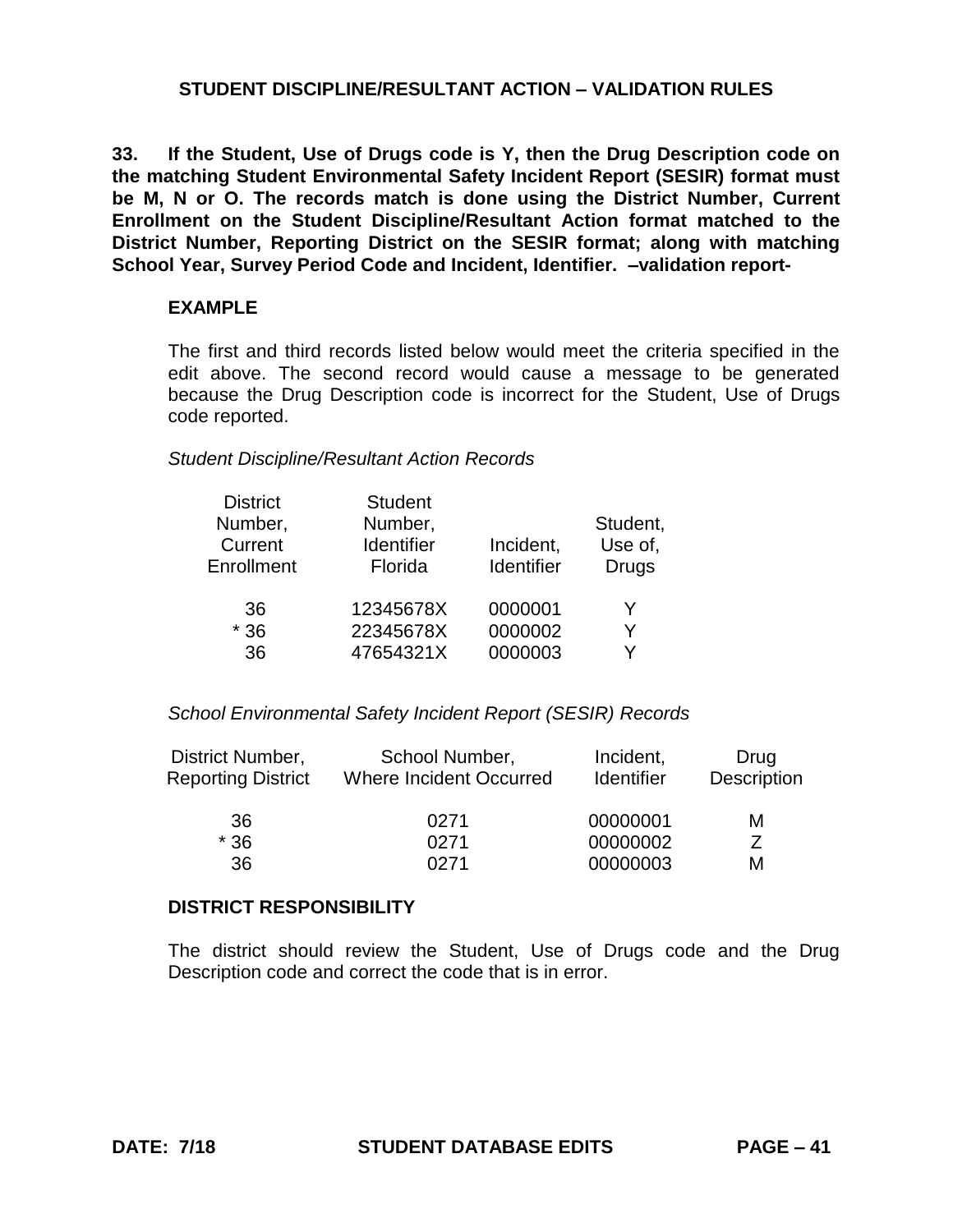**34. If Incident, Weapon-Related code on the School Environmental Safety Incident Report is 1, 2, 3 or 4, then Student, Weapon Use may be Y or N. If Incident, Weapon-Related code is N, then Student, Weapon Use code must be N.**

**The records should match on District Number, Current Enrollment on the Student Discipline Resultant Action record and District Number, Reporting District on the School Environmental Safety Incident Report record; Survey Period Code; School Year; Incident Identifier; and Incident Date. –state validation-**

#### **EXAMPLE**

The first two records below would pass the edit above. The third record below would fail the edit because the Incident, Weapon-Related code is N and the Incident, Student, Weapon Use is coded Y.

#### *Student Discipline Resultant Action Records*

| <b>District</b><br>Number,<br>Current<br>Incident,<br><b>Identifier</b><br>Enrollment |          | Incident,<br>Date | <b>Student</b><br>Weapon,<br>Use |  |
|---------------------------------------------------------------------------------------|----------|-------------------|----------------------------------|--|
| 01                                                                                    | C0000121 | $1211***$         | N                                |  |
| 01                                                                                    | C0000122 | 1106****          | v                                |  |
| * በ1                                                                                  | C0000123 | $1022***$         | v                                |  |

*School Environmental Safety Incident Report Records*

| <b>District</b> |                   |           |           |
|-----------------|-------------------|-----------|-----------|
| Number,         |                   |           | Incident, |
| Reporting       | Incident,         | Incident, | Weapon-   |
| <b>District</b> | <b>Identifier</b> | Date      | Related   |
| 01              | C0000121          | $1211***$ | 1         |
| 01              | C0000122          | 1106****  | 2         |
| * በ1            | C0000123          | $1022***$ | N         |

**\*\*\*\*** represents a valid year for the data.

### **DISTRICT RESPONSIBILITY**

The district must review the Student, Weapon Use and Incident, Weapon-Related codes and correct the one that is in error by submitting a change to the incorrect record.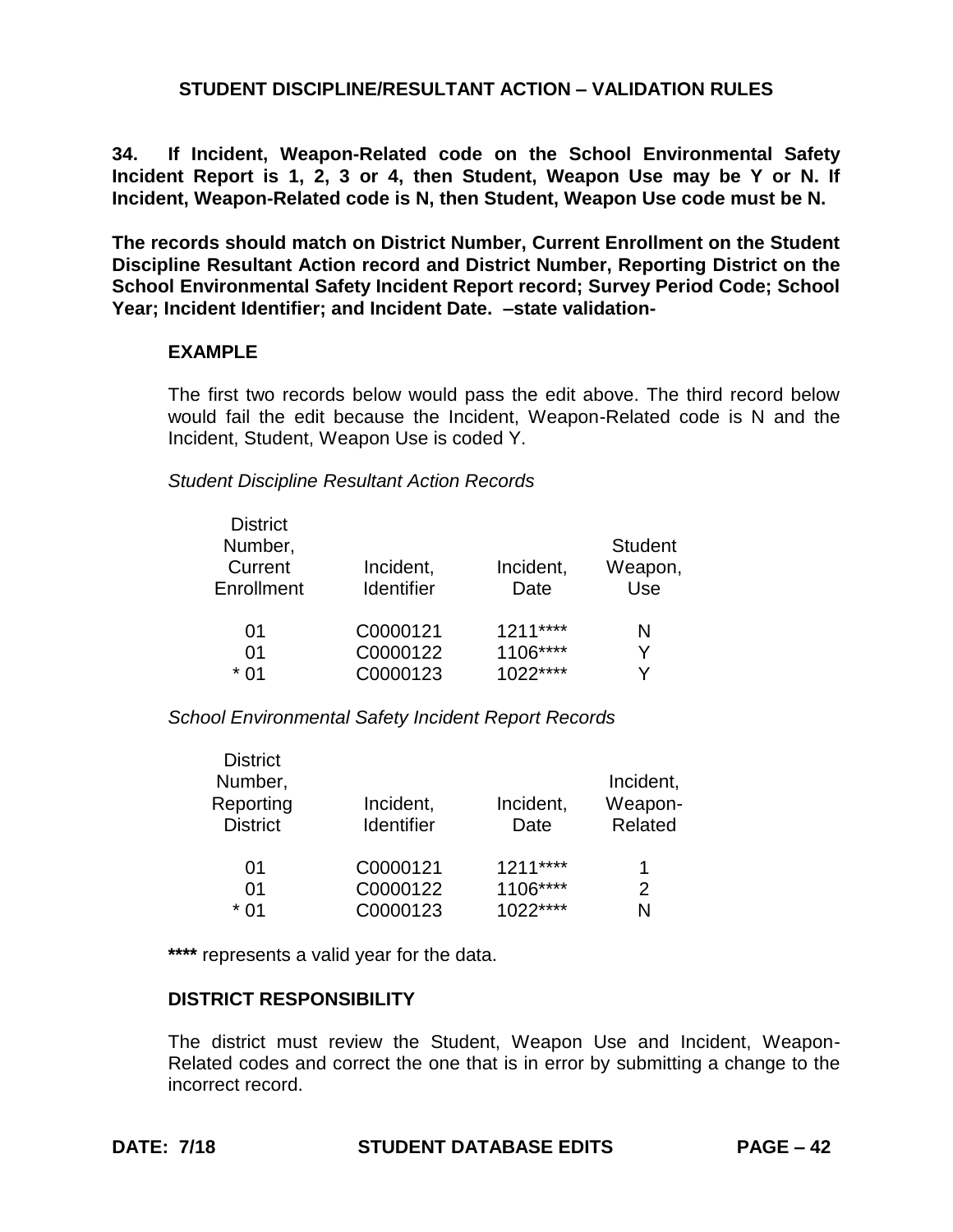**35. If Survey = 2 or 3 and if the Discipline/Resultant Action code is E, then Withdrawal Code, PK-12 on at least one Prior School Status/Student Attendance (PSS/SA) record must = W21. If Survey = 5 and if the Discipline/Resultant Action code is E, then the Withdrawal Code, PK-12 on at least one PSS/SA record must = W21.**

**The records should be matched on the following items: District Number, Current Enrollment; Student Number Identifier, Florida; Survey Period Code; and School Year –state validation-**

#### **EXAMPLE**

The first record listed below would meet the criteria specified in the edit above. The second record would cause a message to be generated because the Discipline/Resultant Action Code = E, the Survey Period = 5, but the Withdrawal Code, PK-12 does not equal W21.

#### *Student Discipline/Resultant Action*

|                           | Discipline/           |                         |        |  |
|---------------------------|-----------------------|-------------------------|--------|--|
| District Number,          | <b>Student Number</b> | <b>Resultant Action</b> | Survey |  |
| <b>Current Enrollment</b> | Identifier, Florida   | Code                    | Period |  |
| 36                        | 123456789X            | ⊢                       | 5      |  |
| $*36$                     | 223456780X            |                         | 5      |  |

*Prior School Status/Student Attendance*

|                           | Withdrawal            |                  |        |
|---------------------------|-----------------------|------------------|--------|
| District Number,          | <b>Student Number</b> | Code,            | Survey |
| <b>Current Enrollment</b> | Identifier, Florida   | <b>PK-12</b>     | Period |
| 36                        | 123456789X            | W <sub>21</sub>  | 5      |
| $*36$                     | 223456780X            | W <sub>3</sub> A | 5      |

#### **DISTRICT RESPONSIBILITY**

The district should review the Discipline/Resultant Action code and the Withdrawal Code, PK-12 and correct the code that is in error.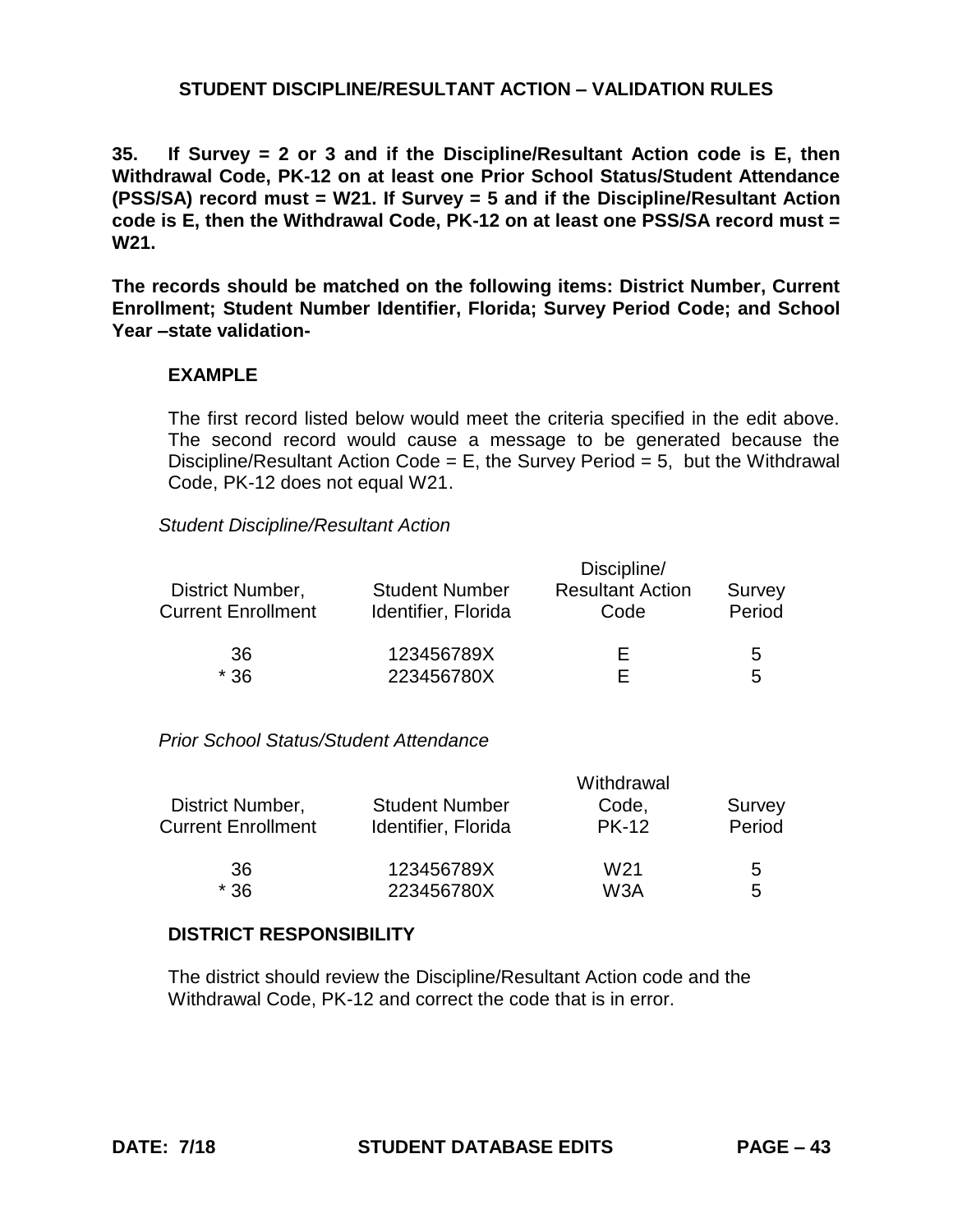**36. If the Discipline/Resultant Action code is E, then there must not be a matching Exceptional Student record unless the Exceptionality, Primary = L (Gifted) and Exceptionality, Other = Z. The match should be done on District Number, Current Enrollment; Survey Period Code; School Year matched to Year and Student Number Identifier, Florida. – state validation-**

### **EXAMPLE**

The first record listed below would pass the edit above. The second record would cause a message to be generated because the Discipline/Resultant Action Code  $=$  E and the student is a student with a disability (exceptionality code other than L).

#### *Student Discipline/Resultant Action Records*

|                           | Discipline/           |                         |        |  |
|---------------------------|-----------------------|-------------------------|--------|--|
| District Number,          | <b>Student Number</b> | <b>Resultant Action</b> | Survey |  |
| <b>Current Enrollment</b> | Identifier, Florida   | Code                    | Period |  |
| 36                        | 123456789X            | ⊢                       | 5      |  |
| $*36$                     | 223456780X            | E                       | 5      |  |

### *Exceptional Student Records*

| <b>District</b><br>Number,<br>Current<br>Enrollment | <b>Student</b><br><b>Number</b><br>Identifier,<br>Florida | Exceptionality,<br>Primary | Exceptionality,<br>Other | Survey<br>Period<br>Code |
|-----------------------------------------------------|-----------------------------------------------------------|----------------------------|--------------------------|--------------------------|
| 36<br>$*36$                                         | 123456789X<br>223456780X                                  |                            | 7                        | 5<br>5                   |

#### **DISTRICT RESPONSIBILITY**

The district should review the Discipline/Resultant Action code, the Exceptionality, Primary and the Exceptionality, Other and correct the code that is in error.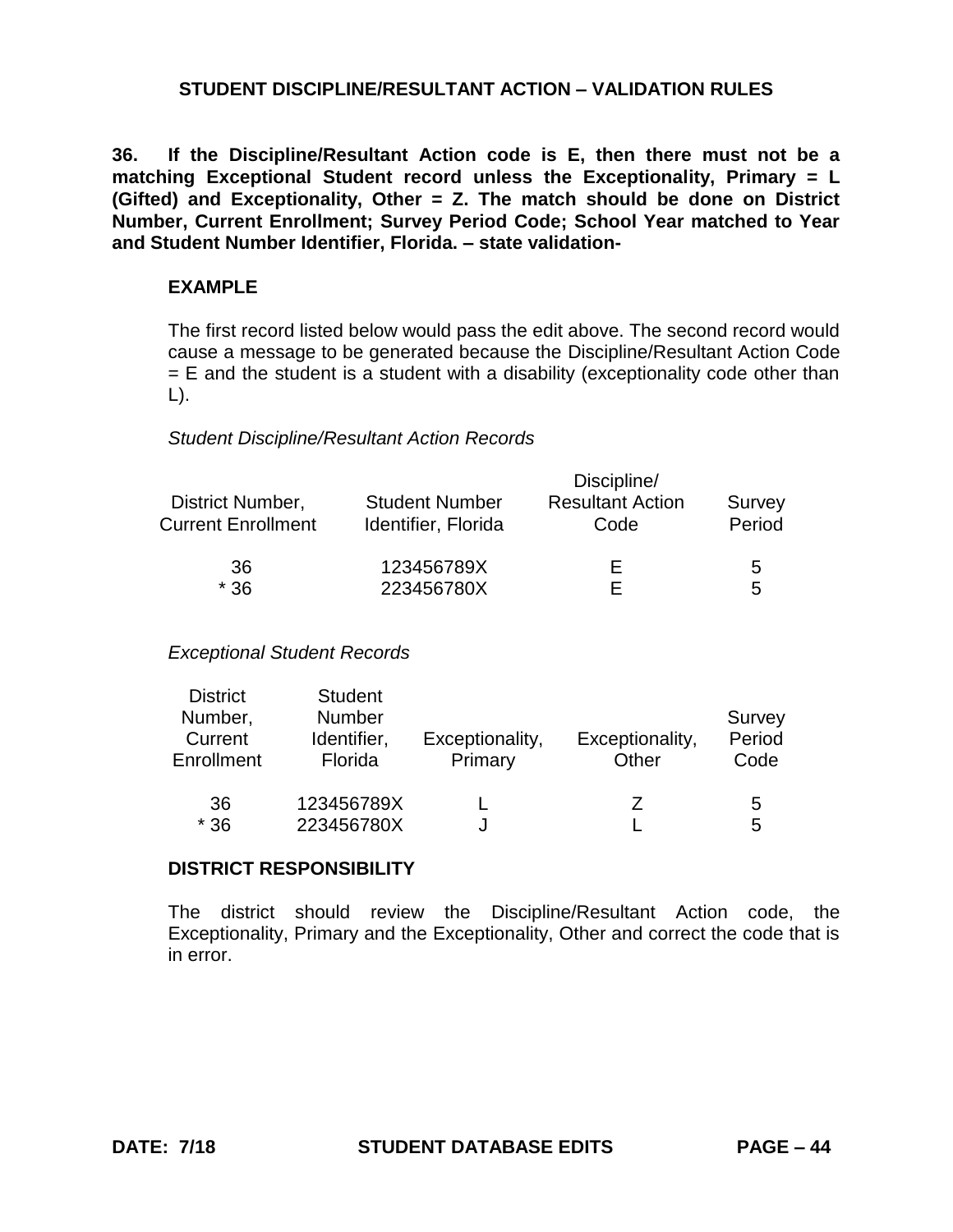**37. If Student, Weapon Use on the Student Discipline Resultant Action format = Y, then Weapon, Description on the School Environmental Safety Incident Report format must not = Z.**

**The records should match on District Number, Current Enrollment on the Student Discipline Resultant Action record and District Number, Reporting District on the School Environmental Safety Incident Report record; School Number, Where Incident Occurred on the SESIR format matched to School Number, Where Discipline/Resultant Action Occurred on the SDRA format; Survey Period Code; School Year; Incident Identifier; and Incident Date. –state validation-**

### **EXAMPLE**

The first record below would pass the edit above. The second record below would fail the edit because Student, Weapon Use is coded Y and the matching School Environmental Safety Incident Report record Weapon, Description code is Z.

#### *Student Discipline Resultant Action Records*

| <b>District</b> | <b>School Number</b>    |                   |           |                |
|-----------------|-------------------------|-------------------|-----------|----------------|
| Number,         | Where Discipline/       |                   |           | <b>Student</b> |
| Current         | <b>Resultant Action</b> | Incident.         | Incident, | Weapon,        |
| Enrollment      | Occurred                | <b>Identifier</b> | Date      | Use            |
|                 |                         |                   |           |                |
| 01              | 0021                    | 0121              | $1211***$ | V              |
| * በ1            | NN 21                   | 0121              | $1022***$ | V              |

*School Environmental Safety Incident Report Records*

| <b>District</b><br>Number,<br>Current | <b>School Number</b><br>Where<br>Incident | Incident,         | Incident,              | Weapon,     |
|---------------------------------------|-------------------------------------------|-------------------|------------------------|-------------|
| Enrollment                            | Occurred                                  | <b>Identifier</b> | Date                   | Description |
| 01<br>*01                             | 0021<br>0021                              | 0121<br>0121      | $1211***$<br>$1022***$ | ⊢           |

\*\*\*\* represents a valid year for the data.

### **DISTRICT RESPONSIBILITY**

The district must review the Student, Weapon Use and Weapon, Description codes and correct the one that is in error by submitting a change to the incorrect record.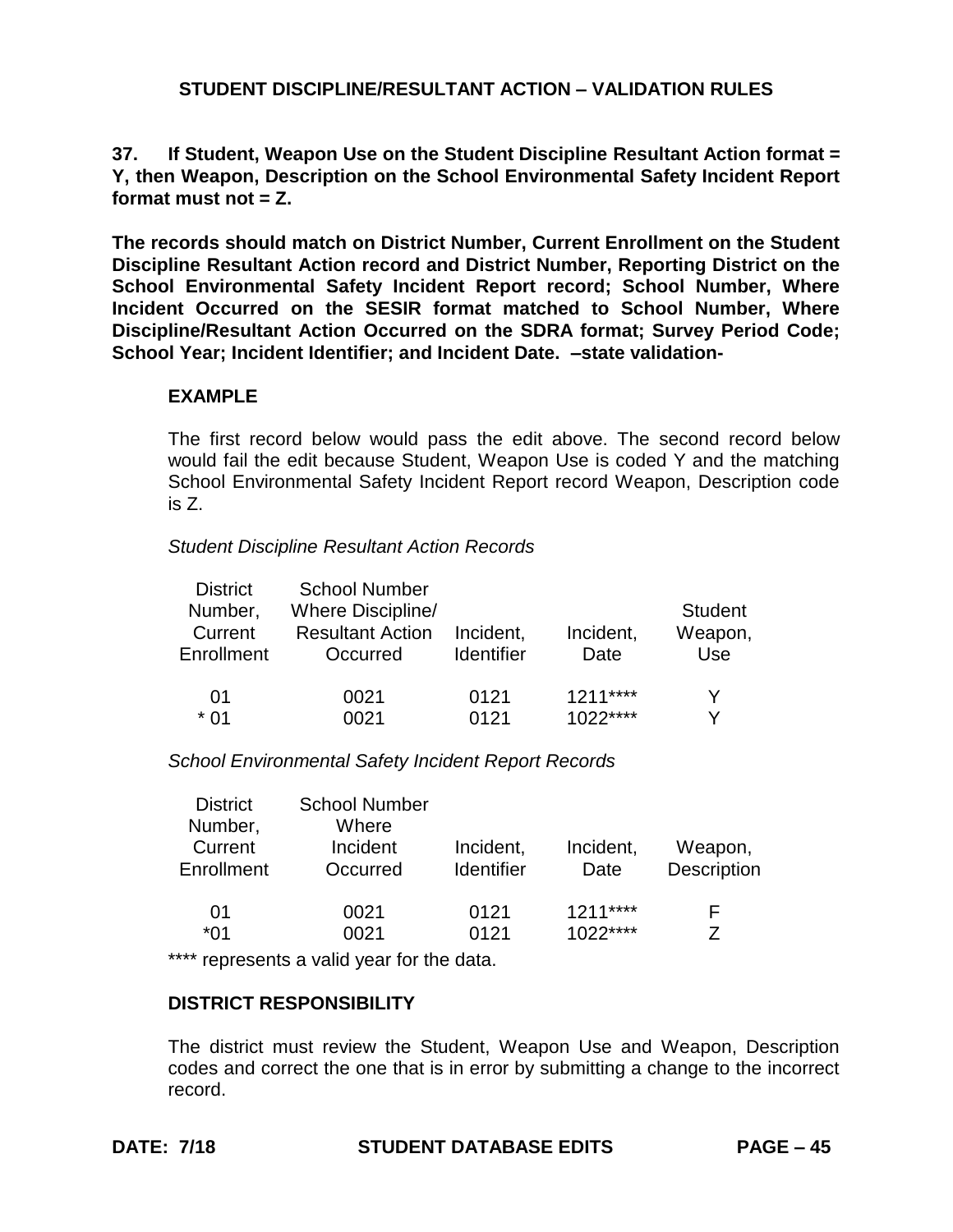**38. If the Discipline/Resultant Action code is U, then there must be a matching Exceptional Student record with** 

- **Exceptionality, Primary not equal to L or with Exceptionality, Primary = L (Gifted) and Exceptionality, Other not equal to Z, and**
- **an Exceptional Student, Dismissal Date of zero or an Exceptional Student, Dismissal Date that is greater than (after) the Incident Date, and**
- **an Exceptional Student, Placement Date that is less than or equal to the Incident Date.**

**The match should be done on District Number, Current Enrollment; Student Number Identifier, Florida; Survey Period Code; and School Year matched to Year. – state validation-**

### **EXAMPLE**

The first record listed below would pass this edit. The second record would cause a message to be generated because the Discipline/Resultant Action Code is U and the student is not a student with a disability (exceptionality code other than L).

#### *Student Discipline/Resultant Action Records*

|                           | Discipline/           |                         |        |  |  |
|---------------------------|-----------------------|-------------------------|--------|--|--|
| District Number,          | <b>Student Number</b> | <b>Resultant Action</b> | Survey |  |  |
| <b>Current Enrollment</b> | Identifier, Florida   | Code                    | Period |  |  |
| 36                        | 123456789X            | U                       | 5      |  |  |
| $*36$                     | 223456780X            |                         | 5      |  |  |

#### *Exceptional Student Records*

| <b>District</b><br>Number,<br>Current<br>Enrollment | <b>Student</b><br><b>Number</b><br>Identifier,<br>Florida | Exceptionality,<br>Primary | Exceptionality,<br>Other | Survey<br>Period<br>Code |
|-----------------------------------------------------|-----------------------------------------------------------|----------------------------|--------------------------|--------------------------|
| 36<br>$*36$                                         | 123456789X<br>223456780X                                  |                            |                          | 5<br>5                   |

#### **DISTRICT RESPONSIBILITY**

The district should review the Discipline/Resultant Action code, the Exceptionality, Primary and the Exceptionality, Other and correct the item that is in error.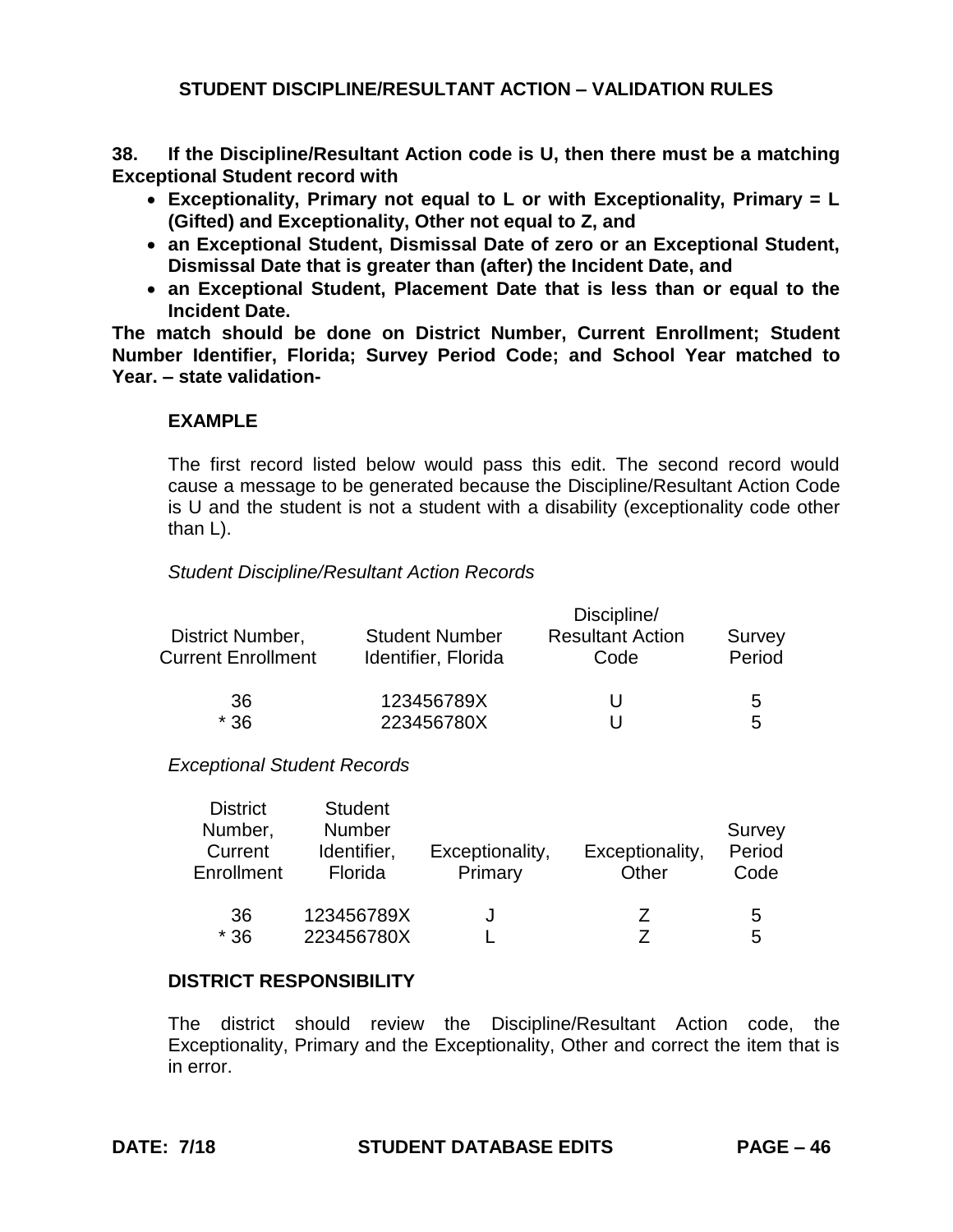**39. If the Discipline/Resultant Action Code is U, then one of the following must be true:**

- **a. Student, Use of Drugs must be Y; or**
- **b. Student, Weapon Use must be Y; or**
- **c. there is a matching School Environmental Safety Incident Report (SESIR) record with an Incident, Injury-Related code of A or B.**

**The records should match on District Number, Current Enrollment on the Student Discipline Resultant Action (SDRA) record and District Number, Reporting District on the SESIR record; School Number, Where Incident Occurred on the SESIR format matched to School Number, Where Discipline/Resultant Action Occurred on the SDRA format; Survey Period Code; School Year; Incident Identifier; and Incident Date. –state validation-**

## **EXAMPLE**

The first record below would pass the edit above. The second record below would fail the edit because the Discipline/Resultant Action Code is U and none of the three conditions are true. The Student, Use of Drugs code is not Y. The Student, Weapon Use code is not Y. The Incident, Injury-Related code is not A or B on the matching School Environmental Safety Incident Report record.

### *Student Discipline Resultant Action Records*

| <b>District</b><br>Number,<br>Current<br>Enrollment | <b>School Number</b><br>Where Discipline/<br><b>Resultant Action</b><br>Occurred | Incident.<br><b>Identifier</b> | Incident,<br>Date      | Discipline/<br>Resultant<br>Action<br>Code | Student,<br>Use<br>Οt<br><b>Drugs</b> | Student,<br>Weapon<br>Use |
|-----------------------------------------------------|----------------------------------------------------------------------------------|--------------------------------|------------------------|--------------------------------------------|---------------------------------------|---------------------------|
| 01<br>$*01$                                         | 0021<br>0021                                                                     | 0121<br>0325                   | $1211***$<br>$1022***$ | U                                          | N                                     | N<br>N                    |

*School Environmental Safety Incident Report Records*

| <b>District</b><br>Number,<br>Current<br>Enrollment | <b>School Number</b><br>Where<br>Incident<br>Occurred | Incident,<br><b>Identifier</b> | Incident,<br>Date | Incident,<br>Injury-<br>Related |
|-----------------------------------------------------|-------------------------------------------------------|--------------------------------|-------------------|---------------------------------|
| 01                                                  | 0021                                                  | 0121                           | $1211***$         | Z                               |
| * 01                                                | 0021                                                  | 0325                           | $1022***$         | 7                               |

\*\*\*\* represents a valid year for the data.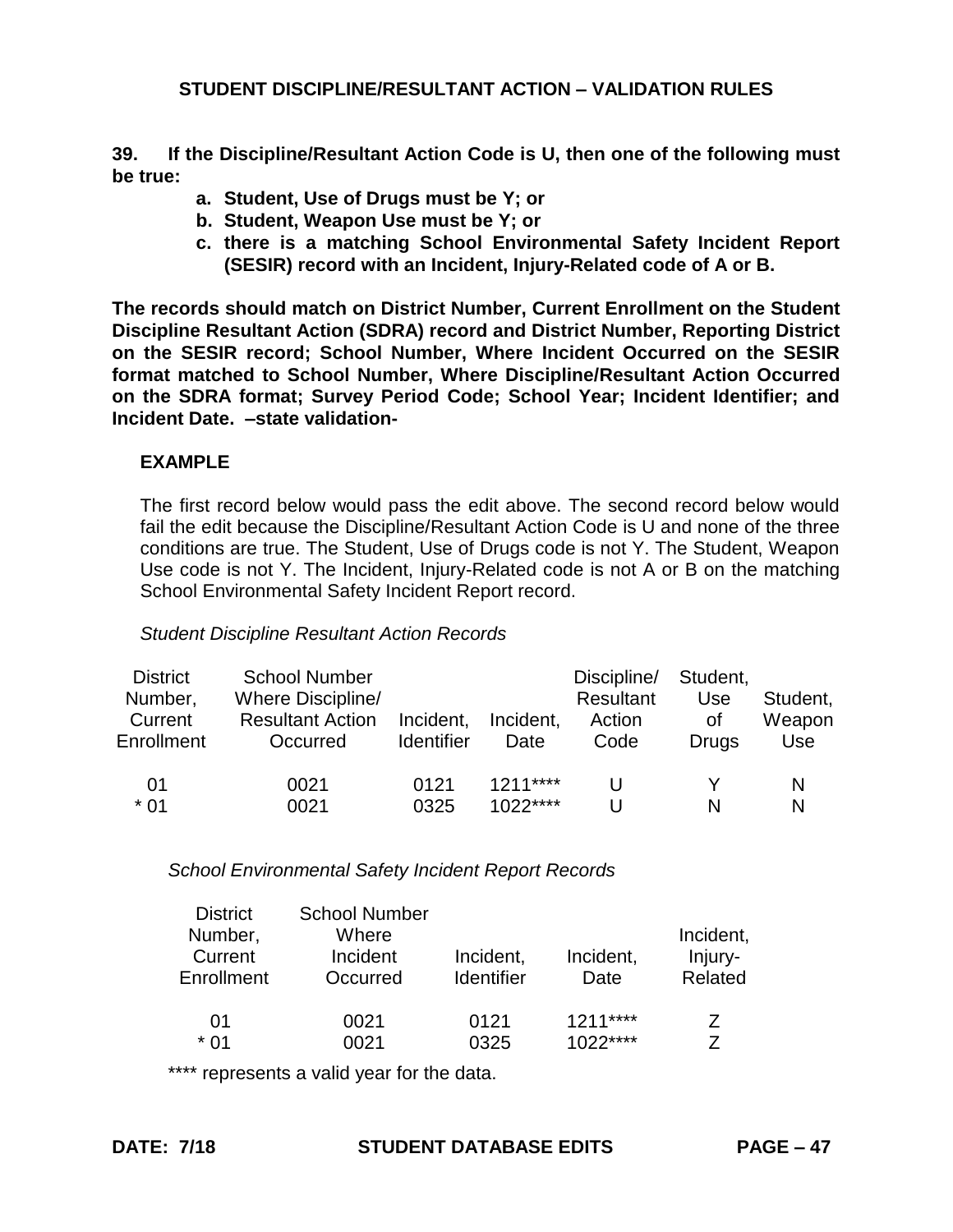### **DISTRICT RESPONSIBILITY**

The district must review the Discipline/Resultant Action Code; Student, Use of Drugs code; Student, Weapon Use code and the Incident, Injury-Related code and correct the one that is in error by submitting a change to the incorrect record.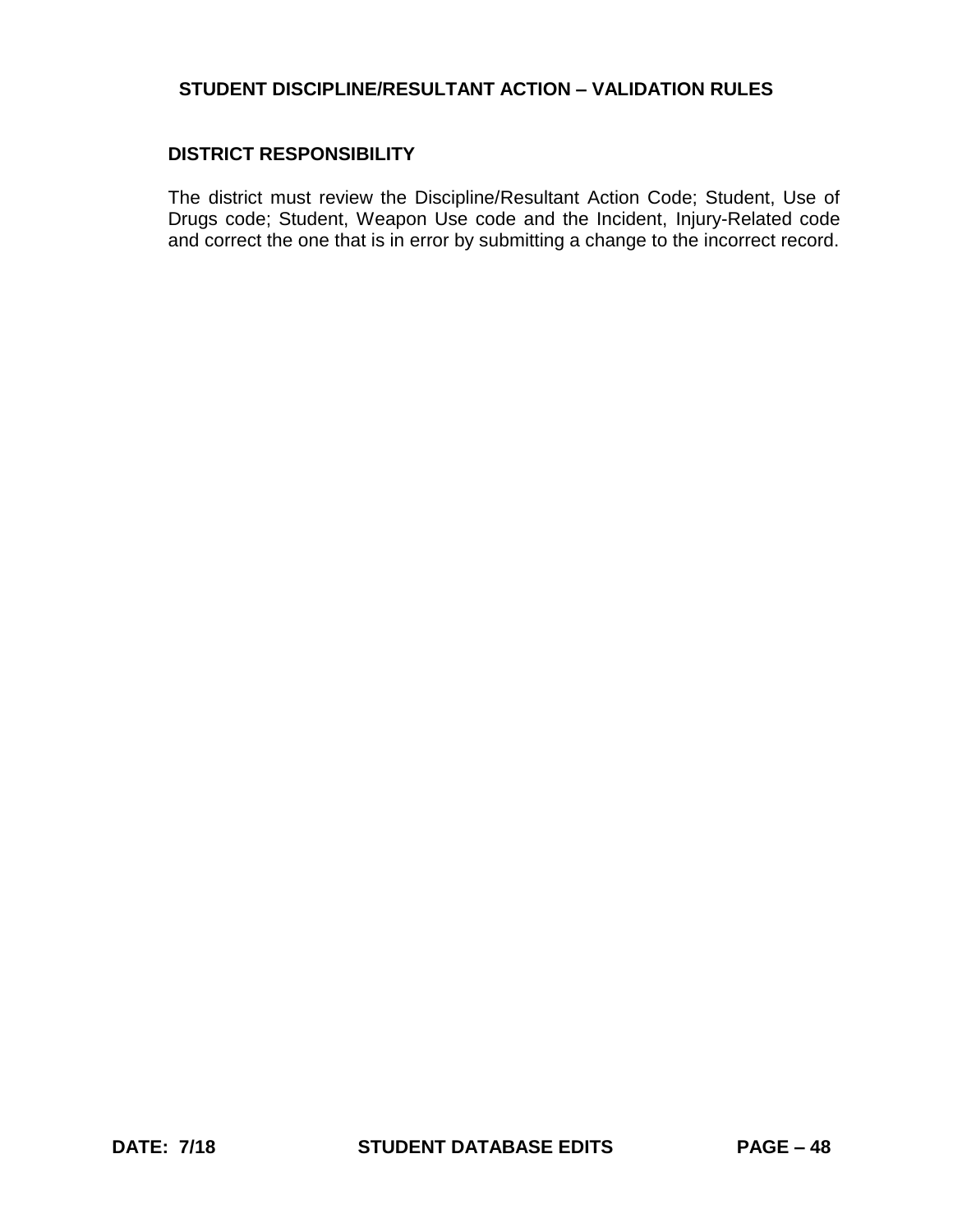**3A. If Discipline/Resultant Action Code on the Student Discipline/Resultant Action format = S, then there must be a matching record on the School Environmental Safety Incident Report (SESIR) format.**

**The records should match on District Number, Current Enrollment on the Student Discipline Resultant Action [SDRA] record and District Number, Reporting District on the School Environmental Safety Incident Report [SESIR] record; School Number, Where Incident Occurred on the SESIR format matched to School Number, Where Discipline/Resultant Action Occurred on the SDRA format; Survey Period Code; School Year; Incident Identifier; and Incident Date. –state validation–**

### **EXAMPLE**

The first record below would pass the edit above. The second record below would fail the edit because Discipline/Resultant Action Code = S and there is no matching School Environmental Safety Incident Report record.

*Student Discipline/Resultant Action Records*

| <b>District</b> | School Number,          |                   |           |                    |
|-----------------|-------------------------|-------------------|-----------|--------------------|
| Number,         | Where Discipline/       |                   |           | Discipline/        |
| Current         | <b>Resultant Action</b> | Incident,         | Incident, | Resultant          |
| Enrollment      | Occurred                | <b>Identifier</b> | Date      | <b>Action Code</b> |
|                 |                         |                   |           |                    |
| 01              | 0021                    | 0121              | $1211***$ | S                  |
| * በ1            | በበ21                    | 0122              | $1022***$ | S                  |

*School Environmental Safety Incident Report Records*

| School Number, |                   |           |
|----------------|-------------------|-----------|
| Where          |                   |           |
| Incident       | Incident,         | Incident, |
| Occurred       | <b>Identifier</b> | Date      |
|                |                   |           |
| 0021           | 0121              | $1211***$ |
|                |                   |           |

\*\*\*\* represents a valid year for the data.

### **DISTRICT RESPONSIBILITY**

The district must determine if the Student Discipline/Resultant Action record is in error or if a School Environmental Safety Incident Report record should be added and respond with the appropriate action.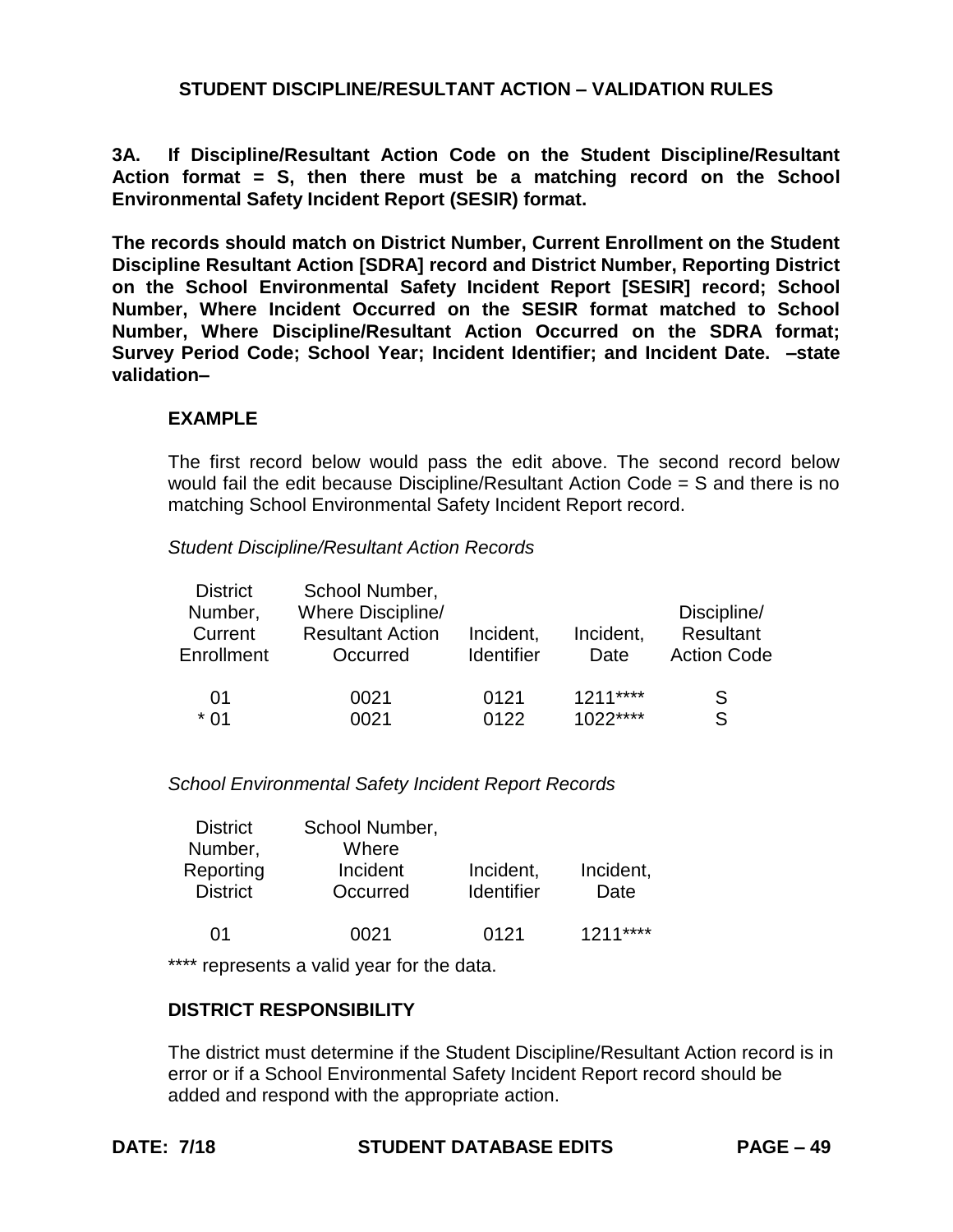## **40. If the Discipline/Resultant Action code is F or P, then Duration, Discipline Action must be greater than zero and less than or equal to 210. –exception report-**

#### **EXAMPLE**

The first and third records listed below would meet the criteria specified in the edit above. The second record would cause a message to be generated because the Duration, Discipline Action is greater than 210.

| District Number,<br><b>Current Enrollment</b> | <b>Student Number</b><br>Identifier, Florida | Discipline/<br><b>Resultant Action</b><br>Code | Duration,<br><b>Discipline</b><br>Action |
|-----------------------------------------------|----------------------------------------------|------------------------------------------------|------------------------------------------|
| 36                                            | 12345678X                                    | P                                              | 050                                      |
| $*36$                                         | 22345678X                                    | Р                                              | 365                                      |
| 36                                            | 47654321X                                    | ⊢                                              | 210                                      |

#### **DISTRICT RESPONSIBILITY**

The district should verify the Discipline/Resultant Action Code and the Duration, Discipline Action code and correct if in error.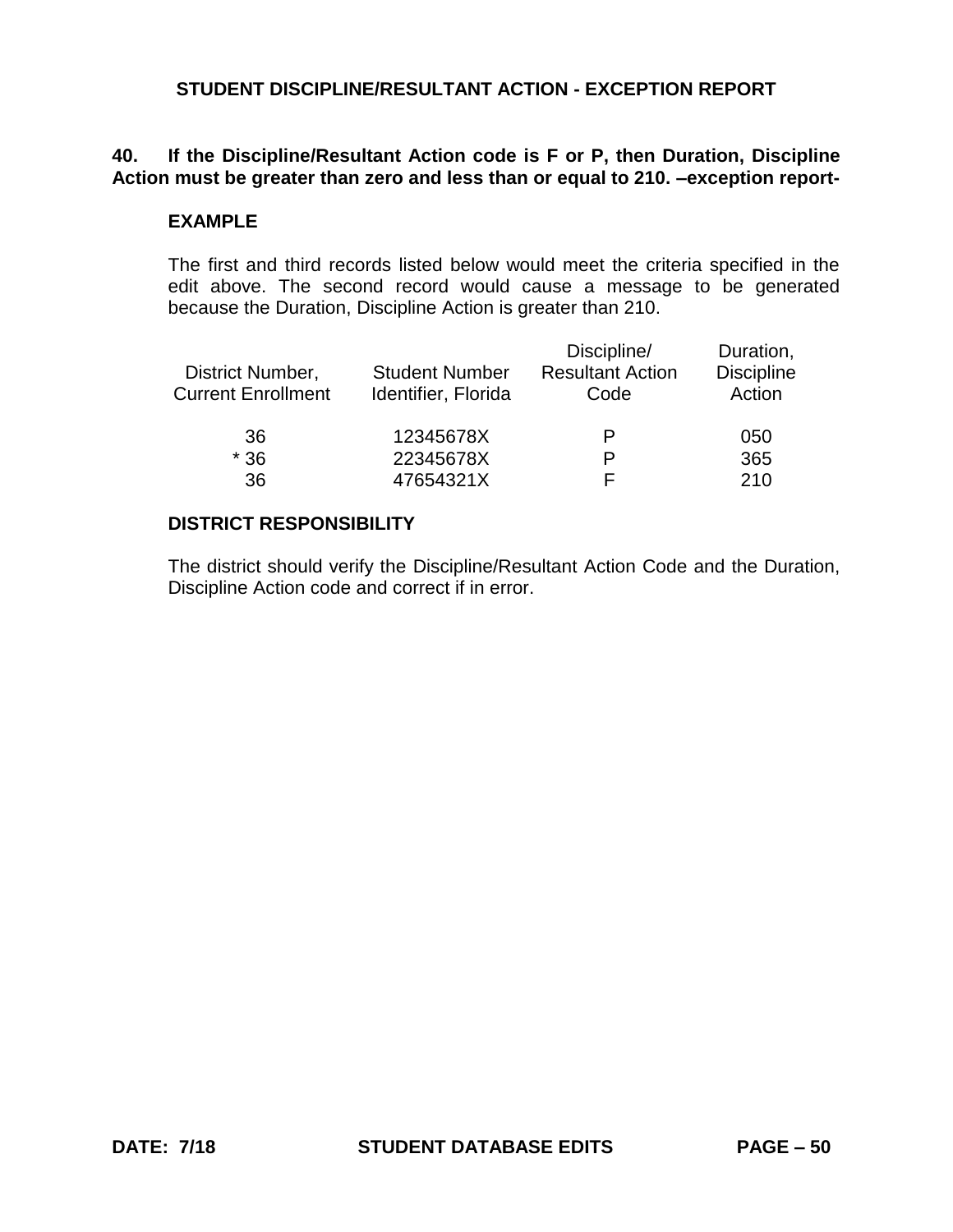# **41. If the Discipline/Resultant Action code is E, then Duration, Discipline Action must be greater than zero and less than or equal to 210. –exception report-**

### **EXAMPLE**

The first and third records listed below would meet criteria specified in the edit above. The second record would cause a message to be generated because the Duration, Discipline Action is greater than 210.

| District Number,<br><b>Current Enrollment</b> | <b>Student Number</b><br>Identifier, Florida | Discipline/<br><b>Resultant Action</b><br>Code | Duration,<br><b>Discipline</b><br>Action |
|-----------------------------------------------|----------------------------------------------|------------------------------------------------|------------------------------------------|
| 36                                            | 12345678X                                    | Е                                              | 050                                      |
| $*36$                                         | 22345678X                                    | F                                              | 365                                      |
| 36                                            | 47654321X                                    | F                                              | 210                                      |

#### **DISTRICT RESPONSIBILITY**

The district should verify the Discipline/Resultant Action Code and the Duration, Discipline Action code and correct if in error.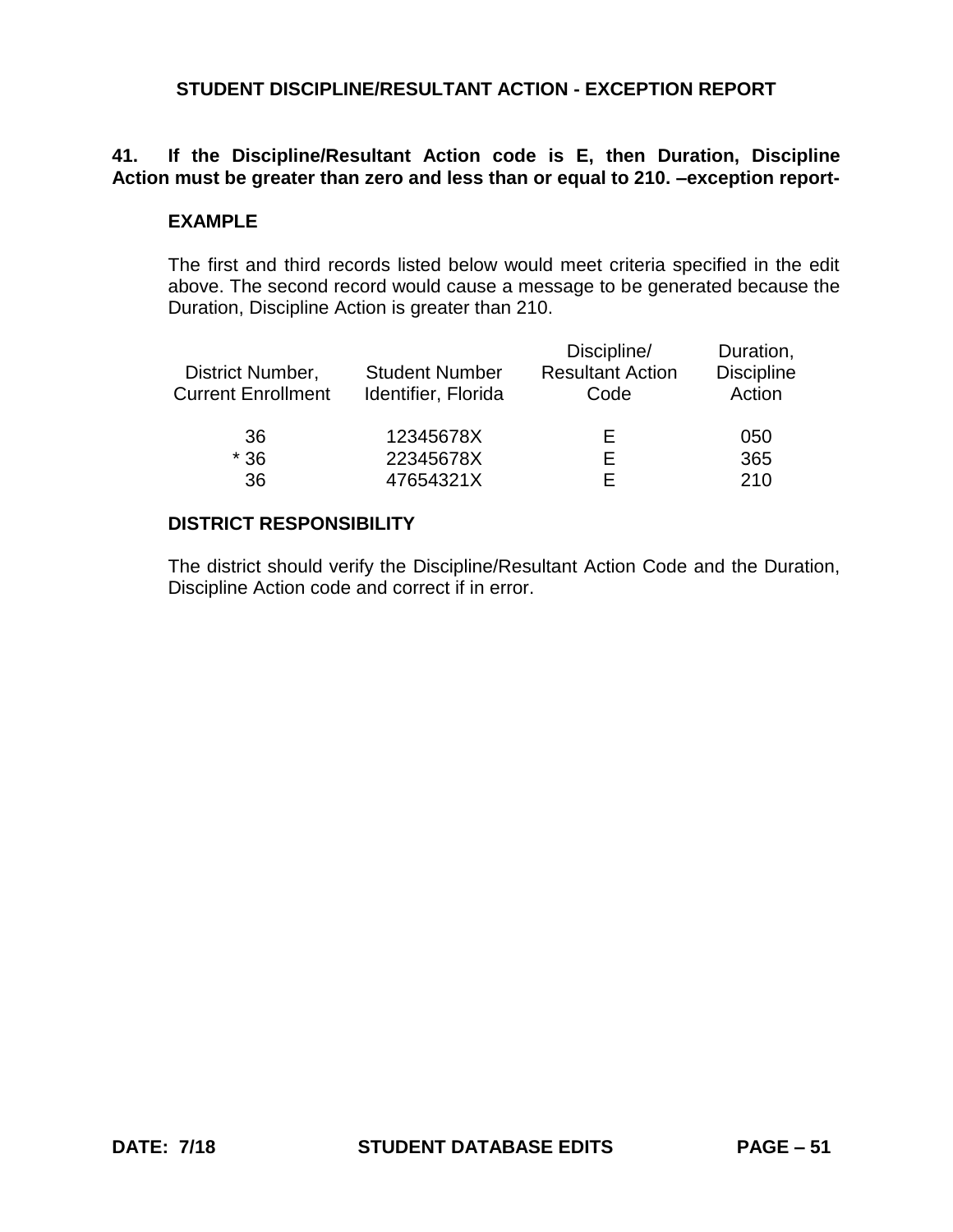**42. If Grade Level is KG-12, the student must be at least 5 years old on or before September 1 of the school year being reported. -exception report-**

**Note: Students who transfer to Florida from states with different minimum starting ages are accepted into the grade into which they are transferring.**

#### **EXAMPLE**

The record listed below would cause a message to be generated because Grade Level is KG and age is less than 5.

| <b>Student Number</b><br>Identifier, Florida | Year | <b>Survey Period</b><br>Code | Grade<br>Level | <b>Birth Date</b> |
|----------------------------------------------|------|------------------------------|----------------|-------------------|
| * 0123456789                                 | 1011 | 2                            | KG             | 02192009          |

#### **DISTRICT RESPONSIBILITY**

The district should verify the Birth Date and Grade Level and correct one of these if there is an error.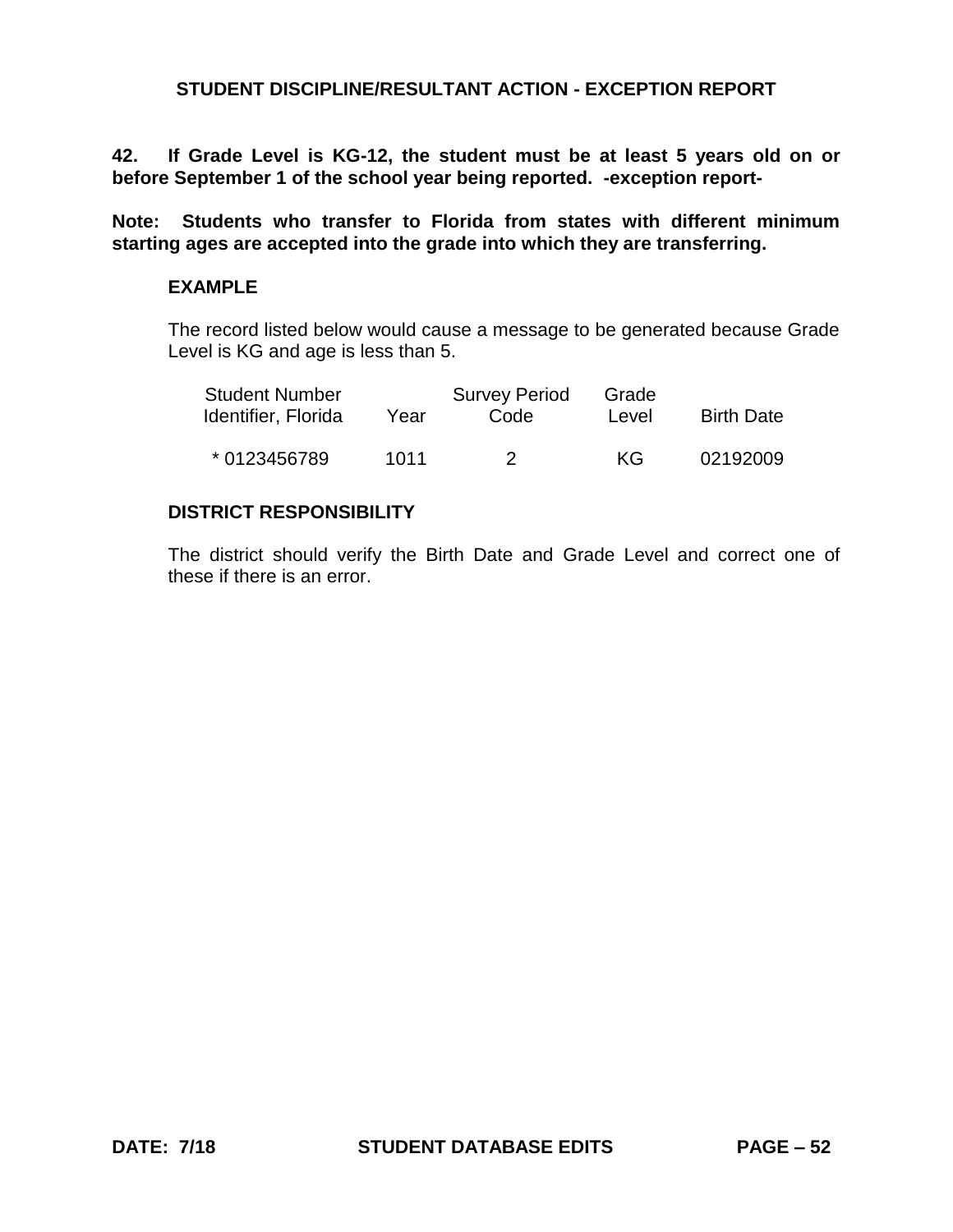**44. If Survey Period Code is equal to 5, and Discipline/Resultant Action code is H, then there must be a matching Student Discipline/Resultant Action record with code E, F, or P. The match should be done using District Number, Current Enrollment; Student Number Identifier, Florida; School Number, Where Discipline/Resultant Action Occurred; Incident, Identifier, Survey Period Code; Incident Date; and School Year. –exception report-**

#### **EXAMPLE**

The first set of records listed below would meet the criterion specified in the edit above. The second set of records would cause a message to be generated because the Discipline/Resultant Action Code of H does not have a matching record with a Discipline/Resultant Action Code of E, F, or P.

| Student Number<br>Identifier, Florida        | Discipline/<br><b>Resultant Action</b><br>Code | Incident<br><b>Identifier</b> |
|----------------------------------------------|------------------------------------------------|-------------------------------|
| 012345677X<br>012345677X                     | F<br>н                                         | 12345678<br>12345678          |
| <b>Student Number</b><br>Identifier, Florida | Discipline/<br><b>Resultant Action</b><br>Code | Incident<br><b>Identifier</b> |
| * 012345678X<br>* 012345678X                 | н                                              | 23456781<br>23456781          |

#### **DISTRICT RESPONSIBILITY**

The district should verify the Discipline/Resultant Action Code of H and correct it if it is in error. If it is not in error, the district should submit a matching record with a Discipline/Resultant Action Code of E, F or P, if appropriate.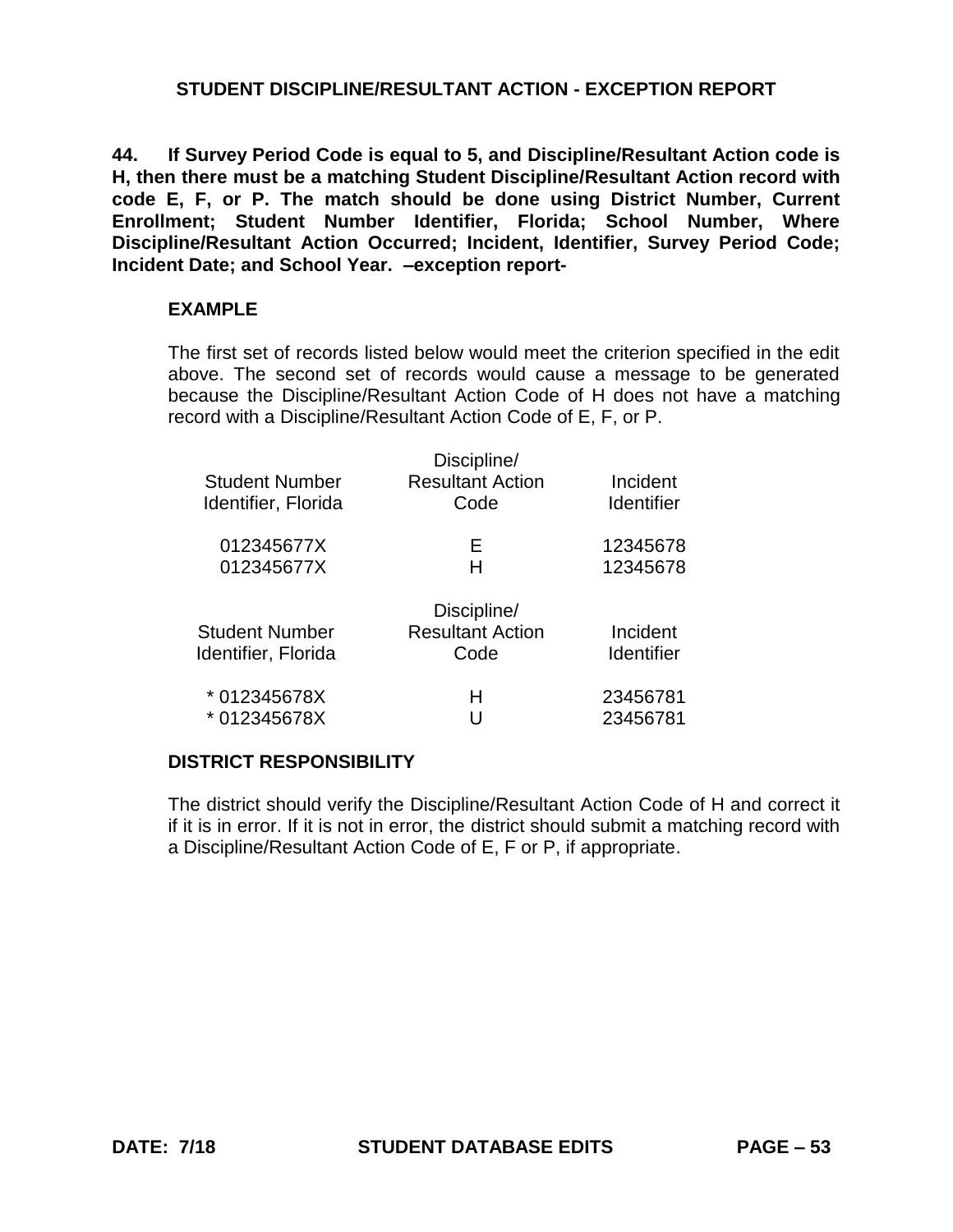**45 If Survey = 5 and if the Discipline/Resultant Action code is E, then the Withdrawal Reason on the Student End of Year Status record must = W21.** 

**The records should be matched on the following items: District Number, Current Enrollment; Student Number Identifier, Florida; Survey Period Code; and School Year –exception report-**

### **EXAMPLE**

The first record listed below would meet the criteria specified in the edit above. The second record would cause a message to be generated because the Discipline/Resultant Action Code =  $E$ , the Survey Period = 5, but the Withdrawal Reason does not equal W21.

#### *Student Discipline/Resultant Action*

| District Number,          | Discipline/           |                         |        |  |
|---------------------------|-----------------------|-------------------------|--------|--|
|                           | <b>Student Number</b> | <b>Resultant Action</b> | Survey |  |
| <b>Current Enrollment</b> | Identifier, Florida   | Code                    | Period |  |
| 36                        | 123456789X            | ⊢                       | 5      |  |
| $*36$                     | 223456780X            |                         | 5      |  |

#### *Student End of Year Status*

| District Number,<br><b>Current Enrollment</b><br>36<br>$*36$ | <b>Student Number</b><br>Identifier, Florida | Withdrawal<br>Reason   | Survey<br>Period |
|--------------------------------------------------------------|----------------------------------------------|------------------------|------------------|
|                                                              | 123456789X<br>223456780X                     | W <sub>21</sub><br>W03 | 5<br>5           |

### **DISTRICT RESPONSIBILITY**

The district should review the Discipline/Resultant Action code and the Withdrawal Reason code and, if one is found to be in error, revise the incorrect code.